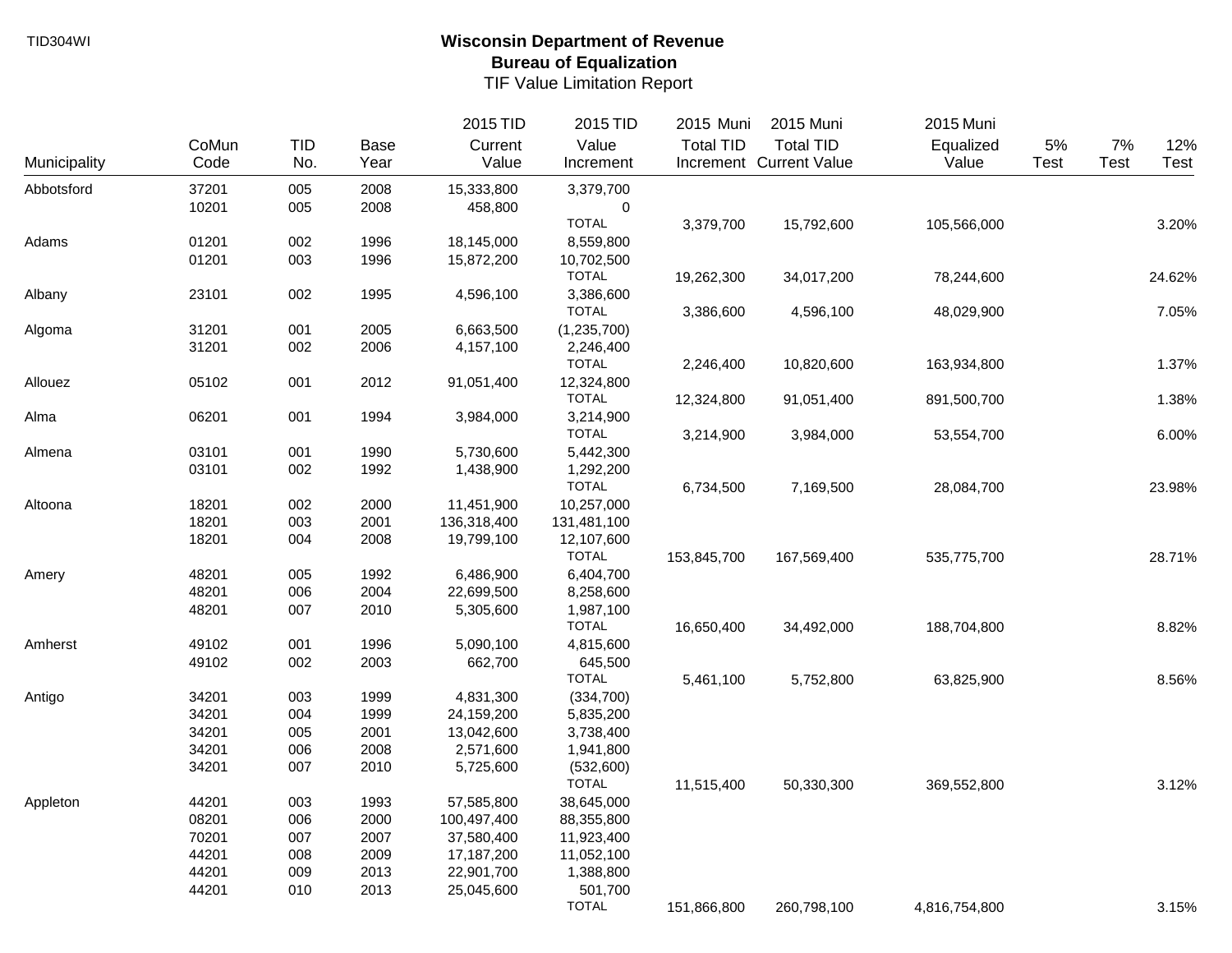|                    |       |            |      | 2015 TID    | 2015 TID     | 2015 Muni        | 2015 Muni               | 2015 Muni     |       |             |        |
|--------------------|-------|------------|------|-------------|--------------|------------------|-------------------------|---------------|-------|-------------|--------|
|                    | CoMun | <b>TID</b> | Base | Current     | Value        | <b>Total TID</b> | <b>Total TID</b>        | Equalized     | $5\%$ | 7%          | 12%    |
| Municipality       | Code  | No.        | Year | Value       | Increment    |                  | Increment Current Value | Value         | Test  | <b>Test</b> | Test   |
| Arcadia            | 61201 | 003        | 1994 | 10,514,100  | 10,334,000   |                  |                         |               |       |             |        |
|                    | 61201 | 004        | 1994 | 18,370,800  | 17,783,700   |                  |                         |               |       |             |        |
|                    |       |            |      |             | <b>TOTAL</b> | 28,117,700       | 28,884,900              | 158,828,900   |       |             | 17.70% |
| Arena              | 25101 | 001        | 2006 | 7,232,400   | 3,465,900    |                  |                         |               |       |             |        |
|                    |       |            |      |             | <b>TOTAL</b> | 3,465,900        | 7,232,400               | 43,172,600    |       |             | 8.03%  |
| Argyle             | 33101 | 003        | 2012 | 1,674,900   | (76,600)     |                  |                         |               |       |             |        |
|                    |       |            |      |             | <b>TOTAL</b> | $\mathbf 0$      | 1,674,900               | 35,526,800    |       |             | .00%   |
| Arlington          | 11101 | 001        | 1999 | 9,809,500   | 7,306,600    |                  |                         |               |       |             |        |
|                    |       |            |      |             | <b>TOTAL</b> | 7,306,600        | 9,809,500               | 73,300,700    |       |             | 9.97%  |
| Arpin              | 71100 | 002        | 2005 | 1,457,100   | 651,200      |                  |                         |               |       |             |        |
|                    |       |            |      |             | <b>TOTAL</b> | 651,200          | 1,457,100               | 10,703,900    |       |             | 6.08%  |
| Ashland            | 02201 | 006        | 1994 | 15,155,200  | 9,495,600    |                  |                         |               |       |             |        |
|                    | 02201 | 007        | 1997 | 1,526,300   | 1,151,400    |                  |                         |               |       |             |        |
|                    | 02201 | 008        | 1997 | 3,647,900   | 3,392,700    |                  |                         |               |       |             |        |
|                    | 02201 | 009        | 2006 | 5,308,000   | 2,948,400    |                  |                         |               |       |             |        |
|                    |       |            |      |             | <b>TOTAL</b> | 16,988,100       | 25,637,400              | 404,748,300   |       |             | 4.20%  |
| Ashwaubenon        | 05104 | 003        | 2008 | 367,232,700 | 37,827,000   |                  |                         |               |       |             |        |
|                    | 05104 | 004        | 2008 | 74,968,100  | 58,980,700   |                  |                         |               |       |             |        |
|                    | 05104 | 005        | 2014 | 46,962,400  | (1,280,800)  |                  |                         |               |       |             |        |
|                    |       |            |      |             | <b>TOTAL</b> | 96,807,700       | 489,163,200             | 2,223,348,000 |       |             | 4.35%  |
| Athens             | 37102 | 001        | 1995 | 3,800,900   | 3,756,400    |                  |                         |               |       |             |        |
|                    | 37102 | 002        | 2007 | 2,717,700   | 828,200      |                  |                         |               |       |             |        |
|                    |       |            |      |             | <b>TOTAL</b> | 4,584,600        | 6,518,600               | 51,316,600    |       |             | 8.93%  |
| Auburndale         | 71101 | 001        | 2006 | 3,272,700   | 1,199,700    |                  |                         |               |       |             |        |
|                    |       |            |      |             | <b>TOTAL</b> | 1,199,700        | 3,272,700               | 33,867,500    |       |             | 3.54%  |
| Augusta            | 18202 | 004        | 2005 | 21,304,100  | 17,348,400   |                  |                         |               |       |             |        |
|                    |       |            |      |             | <b>TOTAL</b> | 17,348,400       | 21,304,100              | 86,557,400    |       |             | 20.04% |
| Avoca              | 25102 | 001        | 1995 | 5,490,200   | 3,321,700    |                  |                         |               |       |             |        |
|                    |       |            |      |             | <b>TOTAL</b> | 3,321,700        | 5,490,200               | 16,923,700    |       |             | 19.63% |
| Baldwin            | 55106 | 005        | 1995 | 3,070,000   | 3,047,500    |                  |                         |               |       |             |        |
|                    | 55106 | 006        | 2005 | 15,000,300  | 2,775,800    |                  |                         |               |       |             |        |
|                    | 55106 | 007        | 2007 | 3,137,700   | (1,864,500)  |                  |                         |               |       |             |        |
|                    |       |            |      |             | <b>TOTAL</b> | 5,823,300        | 21,208,000              | 255,871,400   |       |             | 2.28%  |
| <b>Balsam Lake</b> | 48106 | 002        | 1995 | 2,838,000   | 2,826,200    |                  |                         |               |       |             |        |
|                    | 48106 | 003        | 2004 | 1,110,700   | 1,088,400    |                  |                         |               |       |             |        |
|                    | 48106 | 005        | 2006 | 7,110,000   | (625, 100)   |                  |                         |               |       |             |        |
|                    | 48106 | 006        | 2013 | 7,768,700   | (24,900)     |                  |                         |               |       |             |        |
|                    |       |            |      |             | <b>TOTAL</b> | 3,914,600        | 18,827,400              | 124,214,500   |       |             | 3.15%  |
| Bangor             | 32106 | 001        | 2008 | 462,700     | (22, 100)    |                  |                         |               |       |             |        |
|                    |       |            |      |             | <b>TOTAL</b> | $\mathbf 0$      | 462,700                 | 71,909,700    |       |             | .00%   |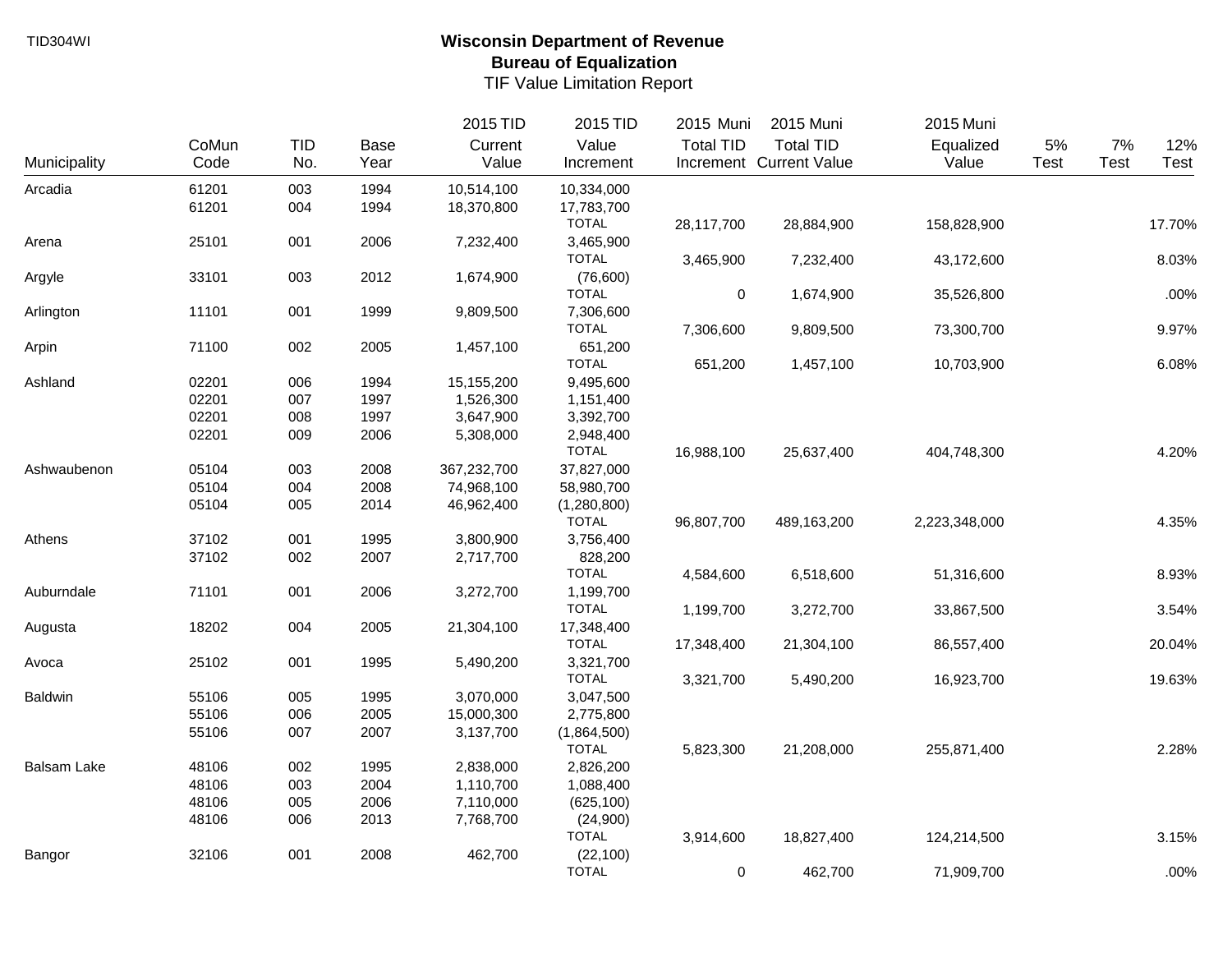|               |       |            |             | 2015 TID    | 2015 TID     | 2015 Muni        | 2015 Muni               | 2015 Muni     |             |      |        |
|---------------|-------|------------|-------------|-------------|--------------|------------------|-------------------------|---------------|-------------|------|--------|
|               | CoMun | <b>TID</b> | <b>Base</b> | Current     | Value        | <b>Total TID</b> | <b>Total TID</b>        | Equalized     | 5%          | 7%   | 12%    |
| Municipality  | Code  | No.        | Year        | Value       | Increment    |                  | Increment Current Value | Value         | <b>Test</b> | Test | Test   |
| Baraboo       | 56206 | 006        | 1999        | 38,417,700  | 30,259,700   |                  |                         |               |             |      |        |
|               | 56206 | 007        | 2006        | 7,542,800   | 7,294,500    |                  |                         |               |             |      |        |
|               | 56206 | 008        | 2006        | 16,664,700  | (851,900)    |                  |                         |               |             |      |        |
|               | 56206 | 009        | 2008        | 8,600       | (335,500)    |                  |                         |               |             |      |        |
|               |       |            |             |             | <b>TOTAL</b> | 37,554,200       | 62,633,800              | 776,843,200   |             |      | 4.83%  |
| Barneveld     | 25106 | 001        | 2002        | 9,759,200   | 8,026,900    |                  |                         |               |             |      |        |
|               |       |            |             |             | <b>TOTAL</b> | 8,026,900        | 9,759,200               | 87,912,200    |             |      | 9.13%  |
| Barron        | 03206 | 002        | 2000        | 3,178,500   | 1,187,100    |                  |                         |               |             |      |        |
|               | 03206 | 003        | 2005        | 9,427,000   | (398, 400)   |                  |                         |               |             |      |        |
|               | 03206 | 004        | 2007        | 14,005,600  | 1,478,400    |                  |                         |               |             |      |        |
|               | 03206 | 005        | 2010        | 5,684,900   | (11,300)     |                  |                         |               |             |      |        |
|               |       |            |             |             | <b>TOTAL</b> | 2,665,500        | 32,296,000              | 126,737,100   |             |      | 2.10%  |
| Beaver Dam    | 14206 | 004        | 1994        | 74,695,100  | 64,630,000   |                  |                         |               |             |      |        |
|               | 14206 | 006        | 2009        | 7,056,900   | 6,224,200    |                  |                         |               |             |      |        |
|               |       |            |             |             | <b>TOTAL</b> | 70,854,200       | 81,752,000              | 1,041,828,500 |             |      | 6.80%  |
| Belgium       | 45106 | 004        | 1995        | 33,282,500  | 32,857,600   |                  |                         |               |             |      |        |
|               |       |            |             |             | <b>TOTAL</b> | 32,857,600       | 33,282,500              | 172,890,700   |             |      | 19.00% |
| Belleville    | 13106 | 003        | 2009        | 3,421,800   | 3,259,400    |                  |                         |               |             |      |        |
|               | 13106 | 004        | 2009        | 1,783,700   | (547,900)    |                  |                         |               |             |      |        |
|               | 23106 | 005        | 2009        | 320,000     | (48, 800)    |                  |                         |               |             |      |        |
|               | 13106 | 005        | 2009        | 6,210,700   | (779, 500)   |                  |                         |               |             |      |        |
|               |       |            |             |             | <b>TOTAL</b> | 3,259,400        | 11,736,200              | 184,389,900   |             |      | 1.77%  |
| Bellevue      | 05106 | 001        | 2013        | 24,745,100  | 17,546,400   |                  |                         |               |             |      |        |
|               |       |            |             |             | <b>TOTAL</b> | 17,546,400       | 24,745,100              | 1,181,183,000 |             |      | 1.49%  |
| Belmont       | 33106 | 001        | 2004        | 6,416,400   | 6,360,400    |                  |                         |               |             |      |        |
|               |       |            |             |             | <b>TOTAL</b> | 6,360,400        | 6,416,400               | 66,038,800    |             |      | 9.63%  |
| <b>Beloit</b> | 53206 | 005        | 1990        | 62,054,400  | 35,812,690   |                  |                         |               |             |      |        |
|               | 53206 | 006        | 1991        | 44,150,700  | 30,077,600   |                  |                         |               |             |      |        |
|               | 53206 | 008        | 1995        | 6,180,000   | 4,533,700    |                  |                         |               |             |      |        |
|               | 53206 | 009        | 1998        | 8,617,200   | 4,950,900    |                  |                         |               |             |      |        |
|               | 53206 | 010        | 2001        | 147,609,800 | 145,846,400  |                  |                         |               |             |      |        |
|               | 53206 | 011        | 2002        | 9,330,100   | 7,366,900    |                  |                         |               |             |      |        |
|               | 53206 | 012        | 2003        | 1,979,800   | 1,184,500    |                  |                         |               |             |      |        |
|               | 53206 | 013        | 2005        | 42,779,100  | 18,924,600   |                  |                         |               |             |      |        |
|               | 53206 | 014        | 2007        | 12,895,600  | 2,384,900    |                  |                         |               |             |      |        |
|               |       |            |             |             | <b>TOTAL</b> | 251,082,190      | 335,596,700             | 1,557,937,900 |             |      | 16.12% |
| Berlin        | 24206 | 007        | 1990        | 7,031,100   | 6,371,100    |                  |                         |               |             |      |        |
|               | 24206 | 009        | 1991        | 599,300     | 470,000      |                  |                         |               |             |      |        |
|               | 69206 | 010        | 1993        | 6,663,100   | 6,613,800    |                  |                         |               |             |      |        |
|               | 24206 | 011        | 1993        | 2,547,400   | 2,533,600    |                  |                         |               |             |      |        |
|               | 24206 | 014        | 2006        | 2,812,900   | 2,620,600    |                  |                         |               |             |      |        |
|               | 24206 | 015        | 2008        | 11,634,600  | (856,900)    |                  |                         |               |             |      |        |
|               |       |            |             |             | <b>TOTAL</b> | 18,609,100       | 31,288,400              | 255,351,200   |             |      | 7.29%  |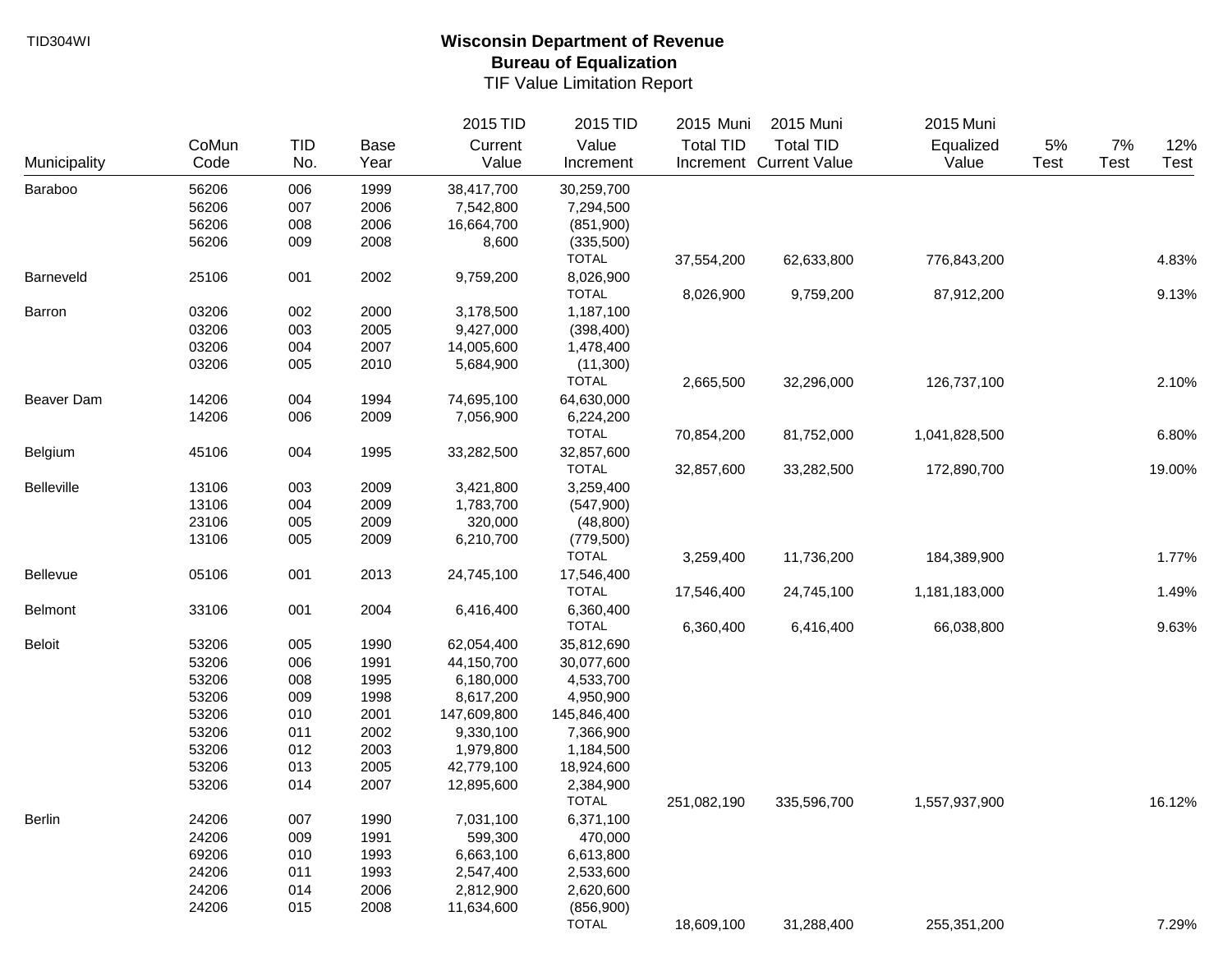|                          |       |            |             | 2015 TID   | 2015 TID                  | 2015 Muni        | 2015 Muni               | 2015 Muni   |      |             |        |
|--------------------------|-------|------------|-------------|------------|---------------------------|------------------|-------------------------|-------------|------|-------------|--------|
|                          | CoMun | <b>TID</b> | <b>Base</b> | Current    | Value                     | <b>Total TID</b> | <b>Total TID</b>        | Equalized   | 5%   | 7%          | 12%    |
| Municipality             | Code  | No.        | Year        | Value      | Increment                 |                  | Increment Current Value | Value       | Test | <b>Test</b> | Test   |
| <b>Big Bend</b>          | 67106 | 001        | 2013        | 13,345,400 | (1,335,200)               |                  |                         |             |      |             |        |
| Birchwood                | 65106 | 001        | 2004        | 2,983,400  | <b>TOTAL</b><br>1,078,400 | $\mathbf 0$      | 13,345,400              | 147,500,500 |      |             | .00%   |
|                          | 65106 | 002        | 2005        | 2,830,700  | 656,400                   |                  |                         |             |      |             |        |
|                          |       |            |             |            | <b>TOTAL</b>              | 1,734,800        | 5,814,100               | 29,571,300  |      |             | 5.87%  |
| Birnamwood               | 58106 | 001        | 1997        | 21,086,800 | 7,785,900                 |                  |                         |             |      |             |        |
|                          |       |            |             |            | <b>TOTAL</b>              | 7,785,900        | 21,086,800              | 31,565,200  |      |             | 24.67% |
| Biron                    | 71106 | 001        | 2006        | 4,604,700  | 1,104,000                 |                  |                         |             |      |             |        |
|                          | 71106 | 002        | 2006        | 22,050,800 | 16,939,800                |                  |                         |             |      |             |        |
|                          | 71106 | 003        | 2009        | 4,426,400  | 529,200                   |                  |                         |             |      |             |        |
|                          |       |            |             |            | <b>TOTAL</b>              | 18,573,000       | 31,081,900              | 90,000,700  |      |             | 20.64% |
| <b>Black Creek</b>       | 44107 | 002        | 1993        | 16,372,200 | 14,259,500                |                  |                         |             |      |             |        |
|                          |       |            |             |            | <b>TOTAL</b>              | 14,259,500       | 16,372,200              | 64,569,900  |      |             | 22.08% |
| <b>Black Earth</b>       | 13107 | 001        | 1990        | 8,972,300  | 4,746,600                 |                  |                         |             |      |             |        |
|                          | 13107 | 002        | 1994        | 1,515,300  | 1,406,500                 |                  |                         |             |      |             |        |
|                          | 13107 | 003        | 2009        | 2,999,100  | (90, 200)                 |                  |                         |             |      |             |        |
|                          | 13107 | 004        | 2009        | 2,359,700  | (562, 800)                |                  |                         |             |      |             |        |
|                          |       |            |             |            | <b>TOTAL</b>              | 6,153,100        | 15,846,400              | 104,028,000 |      |             | 5.91%  |
| <b>Black River Falls</b> | 27206 | 001        | 2000        | 5,034,800  | 4,107,600                 |                  |                         |             |      |             |        |
|                          | 27206 | 003        | 2002        | 12,475,200 | 11,979,100                |                  |                         |             |      |             |        |
|                          | 27206 | 004        | 2003        | 4,064,500  | 3,602,300                 |                  |                         |             |      |             |        |
|                          | 27206 | 005        | 2008        | 1,163,900  | 442,200                   |                  |                         |             |      |             |        |
|                          |       |            |             |            | <b>TOTAL</b>              | 20,131,200       | 22,738,400              | 238,223,800 |      |             | 8.45%  |
| Blair                    | 61206 | 003        | 1995        | 5,970,300  | 5,500,300                 |                  |                         |             |      |             |        |
|                          | 61206 | 004        | 2007        | 4,765,100  | 4,747,200                 |                  |                         |             |      |             |        |
|                          | 61206 | 005        | 2008        | 1,878,400  | 1,824,300                 |                  |                         |             |      |             |        |
|                          |       |            |             |            | <b>TOTAL</b>              | 12,071,800       | 12,613,800              | 84,802,500  |      |             | 14.24% |
| Bloomer                  | 09206 | 004        | 2005        | 15,398,900 | 11,611,500                |                  |                         |             |      |             |        |
|                          |       |            |             |            | <b>TOTAL</b>              | 11,611,500       | 15,398,900              | 232,007,300 |      |             | 5.00%  |
| <b>Blue Mounds</b>       | 13108 | 001        | 1995        | 26,873,800 | 25,862,600                |                  |                         |             |      |             |        |
|                          |       |            |             |            | <b>TOTAL</b>              | 25,862,600       | 26,873,800              | 66,626,500  |      |             | 38.82% |
| Bonduel                  | 58107 | 001        | 1994        | 14,567,700 | 12,586,100                |                  |                         |             |      |             |        |
|                          |       |            |             |            | <b>TOTAL</b>              | 12,586,100       | 14,567,700              | 75,485,700  |      |             | 16.67% |
| <b>Boscobel</b>          | 22206 | 004        | 2005        | 8,044,500  | 2,954,200                 |                  |                         |             |      |             |        |
|                          |       |            |             |            | <b>TOTAL</b>              | 2,954,200        | 8,044,500               | 120,225,300 |      |             | 2.46%  |
| <b>Bowler</b>            | 58108 | 002        | 1997        | 194,700    | 157,300                   |                  |                         |             |      |             |        |
|                          |       |            |             |            | <b>TOTAL</b>              | 157,300          | 194,700                 | 8,705,900   |      |             | 1.81%  |
| <b>Boyceville</b>        | 17106 | 002        | 1996        | 5,585,700  | 5,250,800                 |                  |                         |             |      |             |        |
|                          | 17106 | 003        | 2007        | 1,180,300  | (340, 200)                |                  |                         |             |      |             |        |
|                          |       |            |             |            | <b>TOTAL</b>              | 5,250,800        | 6,766,000               | 42,478,700  |      |             | 12.36% |
| Boyd                     | 09106 | 002        | 2005        | 984,200    | 517,400                   |                  |                         |             |      |             |        |
|                          |       |            |             |            | <b>TOTAL</b>              | 517,400          | 984,200                 | 24,539,100  |      |             | 2.11%  |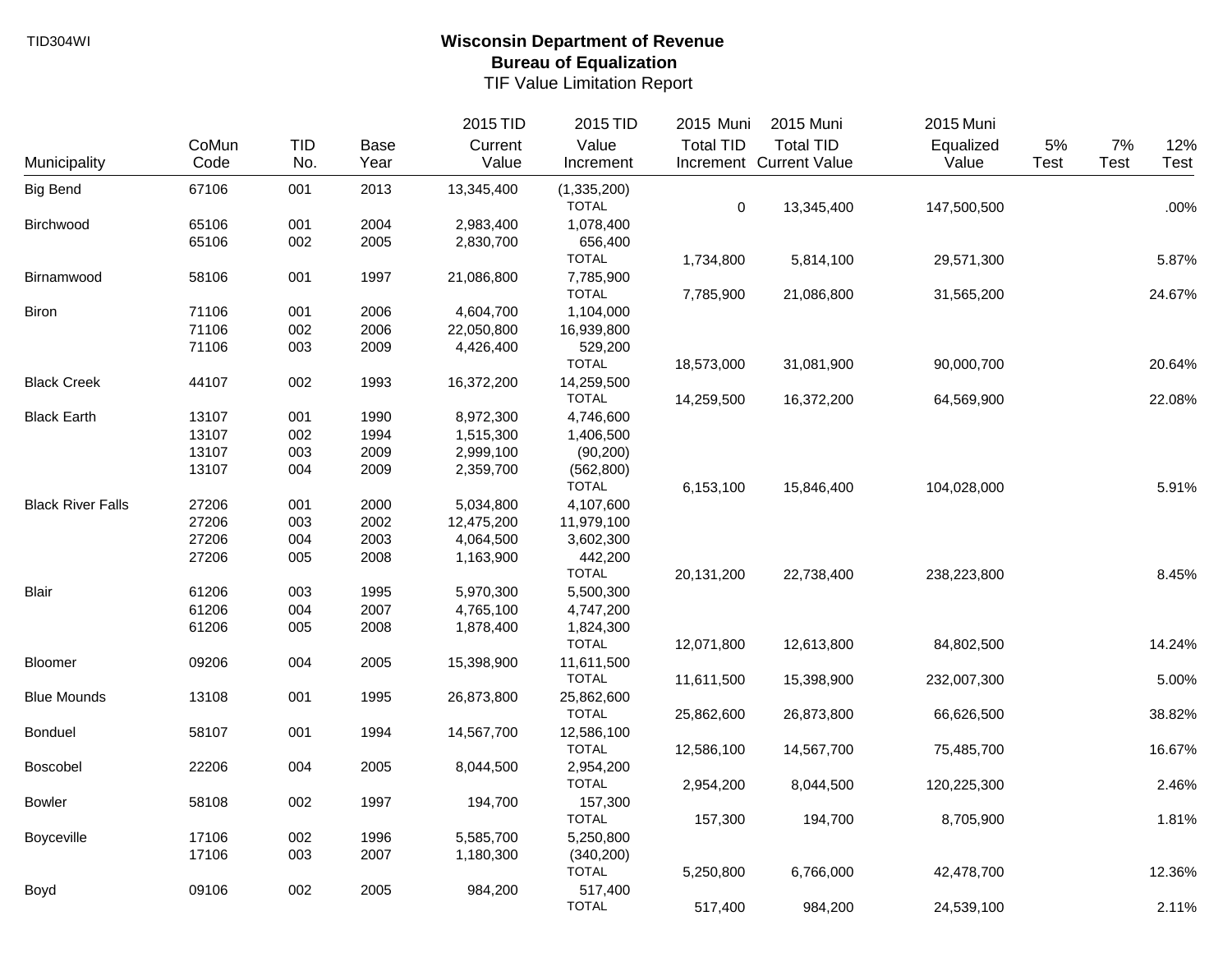|                   |       |            |      | 2015 TID    | 2015 TID                 | 2015 Muni        | 2015 Muni               | 2015 Muni     |      |      |        |
|-------------------|-------|------------|------|-------------|--------------------------|------------------|-------------------------|---------------|------|------|--------|
|                   | CoMun | <b>TID</b> | Base | Current     | Value                    | <b>Total TID</b> | <b>Total TID</b>        | Equalized     | 5%   | 7%   | 12%    |
| Municipality      | Code  | No.        | Year | Value       | Increment                |                  | Increment Current Value | Value         | Test | Test | Test   |
| Brandon           | 20106 | 001        | 1997 | 6,513,100   | 4,866,300                |                  |                         |               |      |      |        |
|                   |       |            |      |             | <b>TOTAL</b>             | 4,866,300        | 6,513,100               | 40,100,000    |      |      | 12.14% |
| <b>Brillion</b>   | 08206 | 002        | 2006 | 5,055,800   | 4,058,300                |                  |                         |               |      |      |        |
|                   | 08206 | 003        | 2007 | 9,202,700   | 9,075,500                |                  |                         |               |      |      |        |
|                   | 08206 | 004        | 2007 | 15,468,500  | 10,056,100               |                  |                         |               |      |      |        |
|                   |       |            |      |             | <b>TOTAL</b>             | 23,189,900       | 29,727,000              | 197,683,500   |      |      | 11.73% |
| <b>Brodhead</b>   | 23206 | 002        | 1992 | 4,474,100   | 4,080,800                |                  |                         |               |      |      |        |
|                   | 23206 | 004        | 2005 | 127,300     | 18,900                   |                  |                         |               |      |      |        |
|                   | 23206 | 005        | 2005 | 1,693,300   | 164,300                  |                  |                         |               |      |      |        |
|                   | 23206 | 006        | 2006 | 1,537,200   | 366,900                  |                  |                         |               |      |      |        |
|                   | 53210 | 006        | 2006 | 852,500     | 750,400                  |                  |                         |               |      |      |        |
|                   | 23206 | 007        | 2013 | 5,125,700   | 1,006,900                |                  |                         |               |      |      |        |
|                   |       |            |      |             | <b>TOTAL</b>             | 6,388,200        | 13,810,100              | 164,389,800   |      |      | 3.89%  |
| <b>Brokaw</b>     | 37106 | 001        | 1997 | 9,926,200   | 9,479,100                |                  |                         |               |      |      |        |
|                   |       |            |      |             | <b>TOTAL</b>             | 9,479,100        | 9,926,200               | 18,105,000    |      |      | 52.36% |
| <b>Brookfield</b> | 67002 | 001A       | 2014 | 64,207,800  | (1,779,100)              |                  |                         |               |      |      |        |
|                   |       |            |      |             | <b>TOTAL</b>             | 0                | 64,207,800              | 964,456,300   |      |      | .00%   |
| <b>Brookfield</b> | 67206 | 003        | 2004 | 217,351,700 | 86,241,600               |                  |                         |               |      |      |        |
|                   |       |            |      |             | <b>TOTAL</b>             | 86,241,600       | 217,351,700             | 6,460,106,800 |      |      | 1.33%  |
| Brooklyn          | 13109 | 001        | 2008 | 837,200     | 4,200                    |                  |                         |               |      |      |        |
|                   | 23109 | 001        | 2008 | 3,940,100   | (460, 500)               |                  |                         |               |      |      |        |
|                   | 13109 | 002        |      |             |                          |                  |                         |               |      |      |        |
|                   |       |            | 2013 | 8,400       | (12,700)<br><b>TOTAL</b> |                  |                         |               |      |      | .00%   |
|                   |       |            |      |             |                          | 4,200            | 4,785,700               | 88,387,100    |      |      |        |
| <b>Brown Deer</b> | 40107 | 002        | 1995 | 39,981,000  | 28,001,100               |                  |                         |               |      |      |        |
|                   | 40107 | 003        | 2005 | 33,581,000  | 10,612,100               |                  |                         |               |      |      |        |
|                   | 40107 | 004        | 2005 | 21,373,800  | 1,575,200                |                  |                         |               |      |      |        |
|                   |       |            |      |             | <b>TOTAL</b>             | 40,188,400       | 94,935,800              | 899,594,200   |      |      | 4.47%  |
| <b>Bruce</b>      | 54106 | 001        | 1998 | 67,600      | 56,300                   |                  |                         |               |      |      |        |
|                   | 54106 | 002        | 2002 | 1,684,900   | 412,500                  |                  |                         |               |      |      |        |
|                   |       |            |      |             | <b>TOTAL</b>             | 468,800          | 1,752,500               | 26,434,600    |      |      | 1.77%  |
| <b>Burlington</b> | 51206 | 003        | 1992 | 291,250,400 | 159,771,500              |                  |                         |               |      |      |        |
|                   |       |            |      |             | <b>TOTAL</b>             | 159,771,500      | 291,250,400             | 826,054,600   |      |      | 19.34% |
| <b>Butler</b>     | 67107 | 001        | 1992 | 39,789,700  | 24,915,200               |                  |                         |               |      |      |        |
|                   |       |            |      |             | <b>TOTAL</b>             | 24,915,200       | 39,789,700              | 247,977,500   |      |      | 10.05% |
| Cadott            | 09111 | 003        | 2007 | 361,100     | 3,300                    |                  |                         |               |      |      |        |
|                   | 09111 | 004        | 2013 | 2,814,500   | 569,300                  |                  |                         |               |      |      |        |
|                   |       |            |      |             | <b>TOTAL</b>             | 572,600          | 3,175,600               | 75,269,300    |      |      | .76%   |
| Caledonia         | 51104 | 001        | 2007 | 10,095,900  | (3,942,400)              |                  |                         |               |      |      |        |
|                   | 51104 | 003        | 2011 | 34,991,900  | 6,359,200                |                  |                         |               |      |      |        |
|                   | 51104 | 004        | 2014 | 9,055,100   | 630,300                  |                  |                         |               |      |      |        |
|                   |       |            |      |             | <b>TOTAL</b>             | 6,989,500        | 54,142,900              | 1,966,559,400 |      |      | .36%   |
| Cambridge         | 13111 | 004        | 2013 | 9,541,100   | (499,900)                |                  |                         |               |      |      |        |
|                   |       |            |      |             | <b>TOTAL</b>             | 0                | 9,541,100               | 136,128,000   |      |      | .00%   |
|                   |       |            |      |             |                          |                  |                         |               |      |      |        |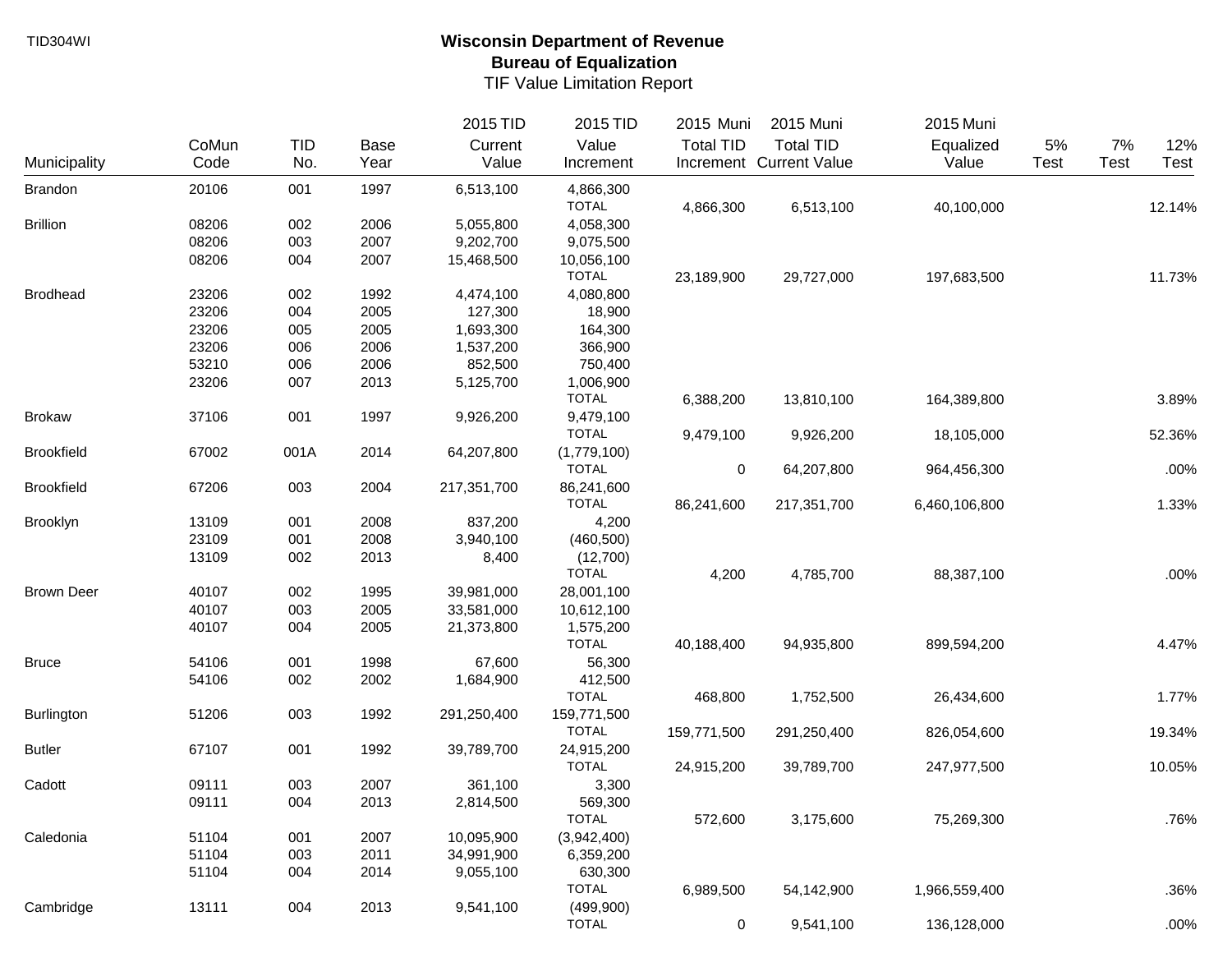|                |       |     |             | 2015 TID   | 2015 TID                   | 2015 Muni        | 2015 Muni               | 2015 Muni   |       |             |        |
|----------------|-------|-----|-------------|------------|----------------------------|------------------|-------------------------|-------------|-------|-------------|--------|
|                | CoMun | TID | <b>Base</b> | Current    | Value                      | <b>Total TID</b> | <b>Total TID</b>        | Equalized   | $5\%$ | 7%          | 12%    |
| Municipality   | Code  | No. | Year        | Value      | Increment                  |                  | Increment Current Value | Value       | Test  | <b>Test</b> | Test   |
| Cameron        | 03111 | 001 | 2005        | 4,663,200  | 2,345,700                  |                  |                         |             |       |             |        |
|                |       |     |             |            | <b>TOTAL</b>               | 2,345,700        | 4,663,200               | 85,571,600  |       |             | 2.74%  |
| Camp Douglas   | 29111 | 001 | 1995        | 3,966,100  | 3,335,900                  |                  |                         |             |       |             |        |
|                |       |     |             |            | <b>TOTAL</b>               | 3,335,900        | 3,966,100               | 20,762,500  |       |             | 16.07% |
| Campbellsport  | 20111 | 001 | 2011        | 1,254,500  | (508, 800)                 |                  |                         |             |       |             |        |
|                |       |     |             |            | <b>TOTAL</b>               | $\pmb{0}$        | 1,254,500               | 103,893,900 |       |             | .00%   |
| Cascade        | 59111 | 001 | 2011        | 1,145,900  | 568,900                    |                  |                         |             |       |             |        |
|                |       |     |             |            | <b>TOTAL</b>               | 568,900          | 1,145,900               | 37,907,100  |       |             | 1.50%  |
| Cashton        | 41111 | 001 | 1993        | 2,433,100  | 2,350,900                  |                  |                         |             |       |             |        |
|                | 41111 | 002 | 1998        | 1,449,600  | 613,600                    |                  |                         |             |       |             |        |
|                | 41111 | 003 | 2005        | 16,983,300 | 16,651,000                 |                  |                         |             |       |             |        |
|                |       |     |             |            | <b>TOTAL</b>               | 19,615,500       | 20,866,000              | 60,223,900  |       |             | 32.57% |
| Cedar Grove    | 59112 | 001 | 2009        | 789,700    | 544,900                    |                  |                         |             |       |             |        |
|                |       |     |             |            | <b>TOTAL</b>               | 544,900          | 789,700                 | 132,406,400 |       |             | .41%   |
| Centuria       | 48111 | 001 | 1999        | 7,939,800  | 3,256,800                  |                  |                         |             |       |             |        |
|                |       |     |             |            | <b>TOTAL</b>               | 3,256,800        | 7,939,800               | 29,620,700  |       |             | 11.00% |
| Chetek         | 03211 | 002 | 1997        | 20,016,400 | 8,011,500                  |                  |                         |             |       |             |        |
|                | 03211 | 003 | 2007        | 0          | (222, 800)                 |                  |                         |             |       |             |        |
|                |       |     |             |            | <b>TOTAL</b>               | 8,011,500        | 20,016,400              | 134,915,900 |       |             | 5.94%  |
| Chilton        | 08211 | 002 | 1992        | 35,013,600 | 34,673,600                 |                  |                         |             |       |             |        |
|                | 08211 | 004 | 2005        | 4,205,900  | 2,049,600                  |                  |                         |             |       |             |        |
|                |       |     |             |            | <b>TOTAL</b>               | 36,723,200       | 39,219,500              | 240,531,500 |       |             | 15.27% |
| Chippewa Falls | 09211 | 004 | 1994        | 9,865,700  | 3,845,200                  |                  |                         |             |       |             |        |
|                | 09211 | 005 | 1998        | 51,891,100 | 15,979,700                 |                  |                         |             |       |             |        |
|                | 09211 | 007 | 2001        | 6,389,000  | 4,887,400                  |                  |                         |             |       |             |        |
|                | 09211 | 008 | 2002        | 2,369,100  | 1,930,100                  |                  |                         |             |       |             |        |
|                | 09211 | 010 | 2005        | 2,356,400  | 2,356,400                  |                  |                         |             |       |             |        |
|                | 09211 | 011 | 2008        | 69,580,500 | 69,501,000                 |                  |                         |             |       |             |        |
|                | 09211 | 012 | 2012        | 6,688,500  | 1,925,200                  |                  |                         |             |       |             |        |
|                |       |     |             |            | <b>TOTAL</b>               | 100,425,000      | 149,140,300             | 839,938,100 |       |             | 11.96% |
| Clayton        | 48112 | 002 | 1999        | 966,000    | 898,000                    |                  |                         |             |       |             |        |
|                |       |     |             |            | <b>TOTAL</b>               | 898,000          | 966,000                 | 21,505,500  |       |             | 4.18%  |
| Clear Lake     | 48113 | 002 | 2000        | 2,216,500  | 1,785,400                  |                  |                         |             |       |             |        |
|                | 48113 | 003 | 2003        | 4,480,900  | 2,425,900                  |                  |                         |             |       |             |        |
|                |       |     |             |            | <b>TOTAL</b>               | 4,211,300        | 6,697,400               | 43,329,900  |       |             | 9.72%  |
| Cleveland      | 36112 | 001 | 1996        | 6,852,500  | 5,921,200                  |                  |                         |             |       |             |        |
|                |       |     |             |            | <b>TOTAL</b>               | 5,921,200        | 6,852,500               | 87,672,400  |       |             | 6.75%  |
| Clinton        | 53111 | 004 | 1998        | 34,702,700 | 16,895,400<br><b>TOTAL</b> |                  |                         |             |       |             |        |
|                |       |     |             |            |                            | 16,895,400       | 34,702,700              | 117,045,000 |       |             | 14.43% |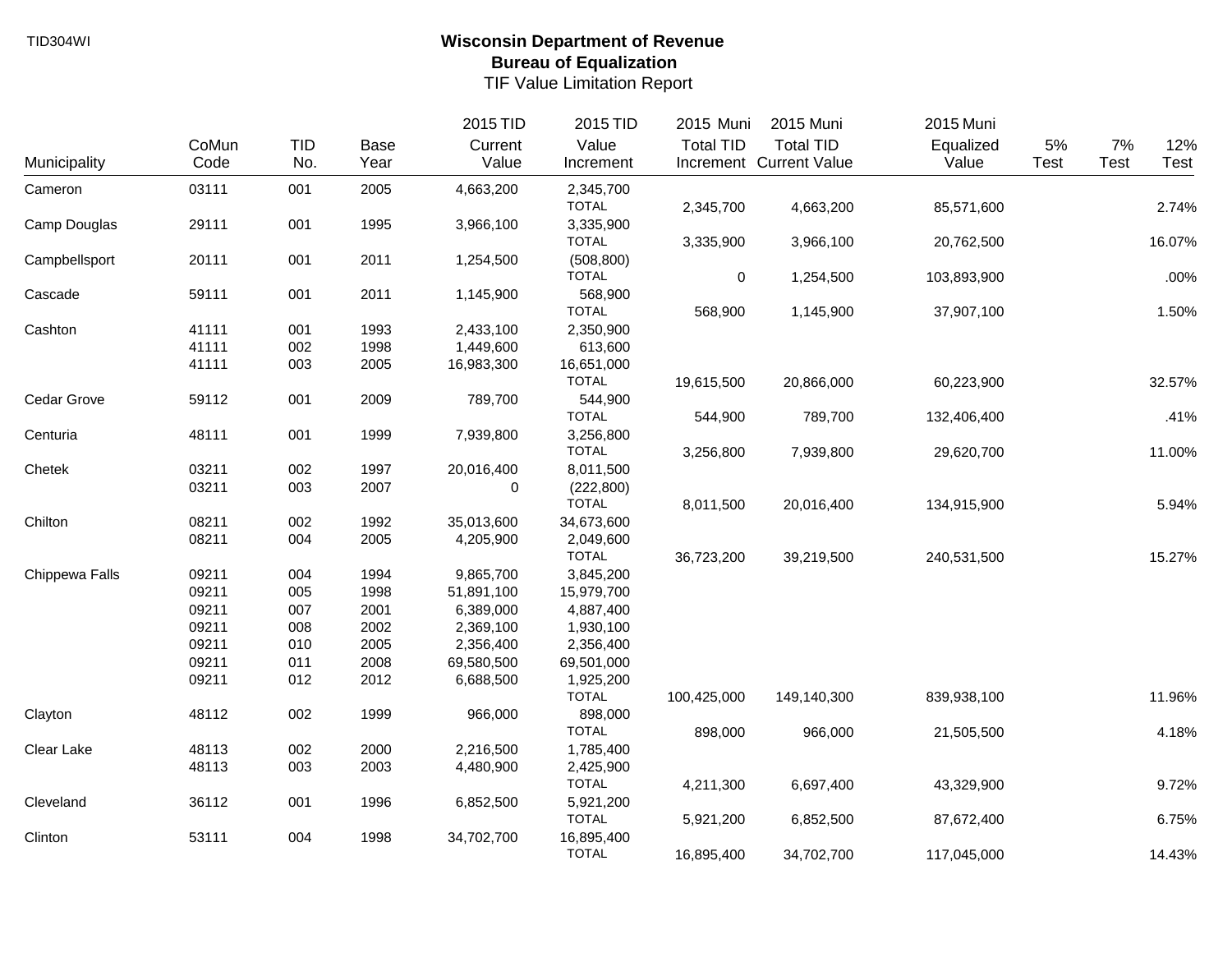|                       |       |            |             | 2015 TID    | 2015 TID     | 2015 Muni        | 2015 Muni               | 2015 Muni     |      |             |        |
|-----------------------|-------|------------|-------------|-------------|--------------|------------------|-------------------------|---------------|------|-------------|--------|
|                       | CoMun | <b>TID</b> | <b>Base</b> | Current     | Value        | <b>Total TID</b> | <b>Total TID</b>        | Equalized     | 5%   | 7%          | 12%    |
| Municipality          | Code  | No.        | Year        | Value       | Increment    |                  | Increment Current Value | Value         | Test | <b>Test</b> | Test   |
| Clintonville          | 68211 | 003        | 1992        | 28,258,800  | 27,325,500   |                  |                         |               |      |             |        |
|                       | 68211 | 004        | 1994        | 5,333,400   | 5,079,700    |                  |                         |               |      |             |        |
|                       | 68211 | 005        | 2002        | 0           | 0            |                  |                         |               |      |             |        |
|                       | 68211 | 006        | 2003        | 309,300     | (10, 100)    |                  |                         |               |      |             |        |
|                       | 68211 | 007        | 2005        | 5,022,900   | 3,040,200    |                  |                         |               |      |             |        |
|                       |       |            |             |             | <b>TOTAL</b> | 35,445,400       | 38,924,400              | 218,476,000   |      |             | 16.22% |
| Colby                 | 10211 | 002        | 1993        | 5,110,800   | 4,853,300    |                  |                         |               |      |             |        |
|                       | 37211 | 002        | 1993        | 17,874,500  | 13,359,800   |                  |                         |               |      |             |        |
|                       |       |            |             |             | <b>TOTAL</b> | 18,213,100       | 22,985,300              | 75,195,400    |      |             | 24.22% |
| Coleman               | 38111 | 001        | 2005        | 5,813,900   | 3,209,800    |                  |                         |               |      |             |        |
|                       |       |            |             |             | <b>TOTAL</b> | 3,209,800        | 5,813,900               | 37,502,400    |      |             | 8.56%  |
| Colfax                | 17111 | 003        | 2002        | 7,124,300   | 2,687,400    |                  |                         |               |      |             |        |
|                       | 17111 | 004        | 2006        | 2,696,800   | 820,200      |                  |                         |               |      |             |        |
|                       |       |            |             |             | <b>TOTAL</b> | 3,507,600        | 9,821,100               | 48,025,700    |      |             | 7.30%  |
| Coloma                | 69111 | 001        | 1997        | 1,777,900   | 1,210,600    |                  |                         |               |      |             |        |
|                       | 69111 | 002        | 2005        | 2,097,400   | 854,300      |                  |                         |               |      |             |        |
|                       |       |            |             |             | <b>TOTAL</b> | 2,064,900        | 3,875,300               | 23,396,700    |      |             | 8.83%  |
| Columbus              | 11211 | 003        | 1995        | 23,166,600  | 19,585,400   |                  |                         |               |      |             |        |
|                       |       |            |             |             | <b>TOTAL</b> | 19,585,400       | 23,166,600              | 359,631,300   |      |             | 5.45%  |
| <b>Combined Locks</b> | 44111 | 001        | 2005        | 1,849,600   | 1,581,900    |                  |                         |               |      |             |        |
|                       |       |            |             |             | <b>TOTAL</b> | 1,581,900        | 1,849,600               | 270,174,100   |      |             | .59%   |
| Coon Valley           | 62112 | 002        | 1996        | 3,228,700   | 3,171,000    |                  |                         |               |      |             |        |
|                       |       |            |             |             | <b>TOTAL</b> | 3,171,000        | 3,228,700               | 42,762,900    |      |             | 7.42%  |
| Cornell               | 09213 | 002        | 2001        | 1,780,400   | 1,307,800    |                  |                         |               |      |             |        |
|                       |       |            |             |             | <b>TOTAL</b> | 1,307,800        | 1,780,400               | 61,020,000    |      |             | 2.14%  |
| <b>Cottage Grove</b>  | 13112 | 005        | 2003        | 35,860,600  | 32,964,500   |                  |                         |               |      |             |        |
|                       | 13112 | 006        | 2005        | 7,205,300   | 1,136,500    |                  |                         |               |      |             |        |
|                       | 13112 | 007        | 2005        | 32,414,300  | 17,995,300   |                  |                         |               |      |             |        |
|                       |       |            |             |             | <b>TOTAL</b> | 52,096,300       | 75,480,200              | 628,219,800   |      |             | 8.29%  |
| Crandon               | 21211 | 001        | 2002        | 2,571,000   | 1,020,000    |                  |                         |               |      |             |        |
|                       |       |            |             |             | <b>TOTAL</b> | 1,020,000        | 2,571,000               | 95,046,500    |      |             | 1.07%  |
| Crivitz               | 38121 | 001        | 2001        | 14,880,400  | 10,594,800   |                  |                         |               |      |             |        |
|                       |       |            |             |             | <b>TOTAL</b> | 10,594,800       | 14,880,400              | 75,659,100    |      |             | 14.00% |
| <b>Cross Plains</b>   | 13113 | 003        | 2008        | 44,936,100  | 16,807,500   |                  |                         |               |      |             |        |
|                       |       |            |             |             | <b>TOTAL</b> | 16,807,500       | 44,936,100              | 352,785,100   |      |             | 4.76%  |
| Cuba City             | 33211 | 002        | 1999        | 1,391,200   | 1,324,500    |                  |                         |               |      |             |        |
|                       | 22211 | 002        | 1999        | 7,304,500   | 5,601,500    |                  |                         |               |      |             |        |
|                       | 22211 | 003        | 2012        | 3,234,400   | 931,000      |                  |                         |               |      |             |        |
|                       |       |            |             |             | <b>TOTAL</b> | 7,857,000        | 11,930,100              | 109,672,500   |      |             | 7.16%  |
| Cudahy                | 40211 | 001        | 1994        | 243,214,600 | 170,390,100  |                  |                         |               |      |             |        |
|                       |       |            |             |             | <b>TOTAL</b> | 170,390,100      | 243,214,600             | 1,095,819,200 |      |             | 15.55% |
| Cumberland            | 03212 | 007        | 1995        | 18,952,000  | 17,945,600   |                  |                         |               |      |             |        |
|                       |       |            |             |             | <b>TOTAL</b> | 17,945,600       | 18,952,000              | 160,041,000   |      |             | 11.21% |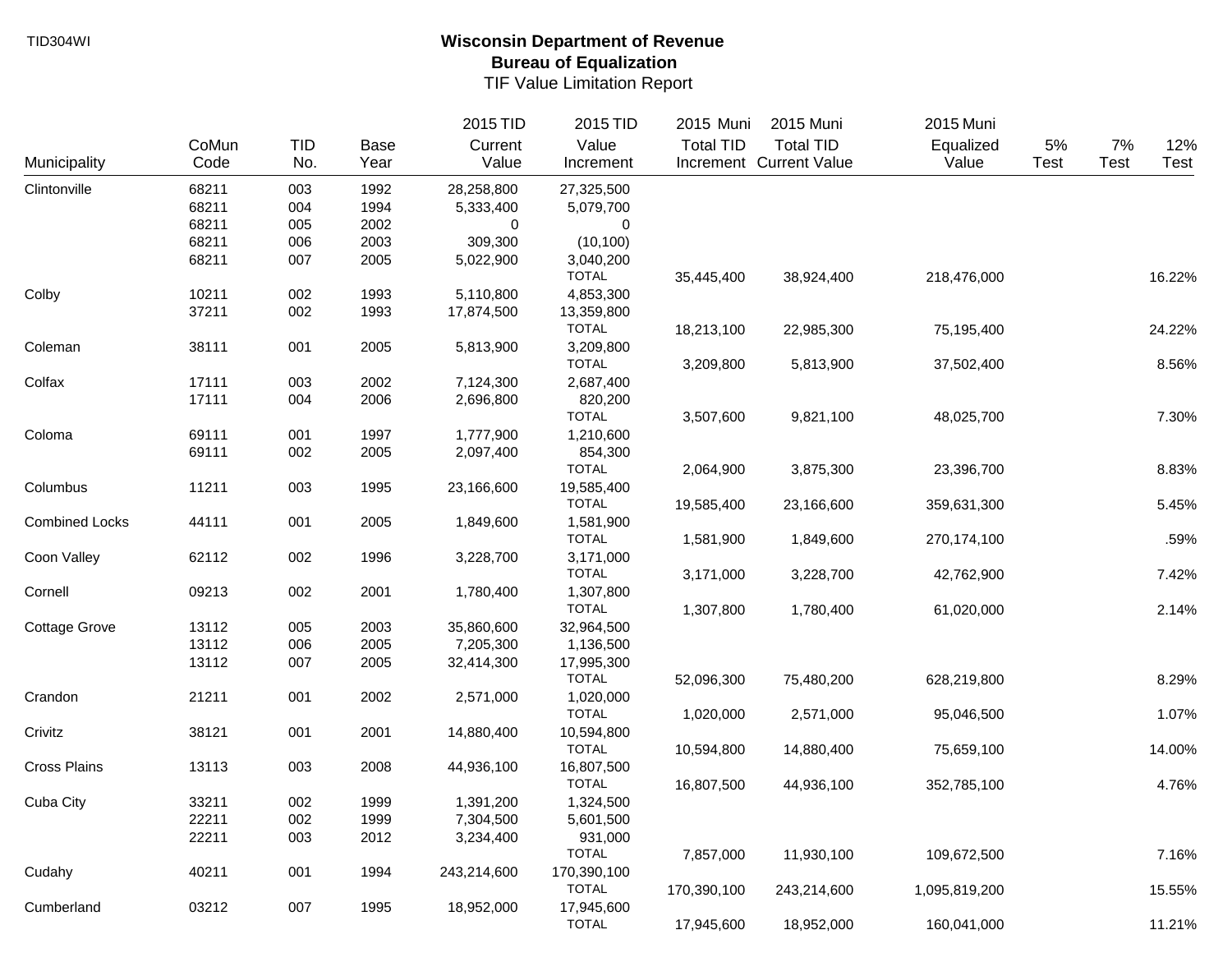|              |       |            |      | 2015 TID   | 2015 TID     | 2015 Muni        | 2015 Muni               | 2015 Muni     |             |      |        |
|--------------|-------|------------|------|------------|--------------|------------------|-------------------------|---------------|-------------|------|--------|
|              | CoMun | <b>TID</b> | Base | Current    | Value        | <b>Total TID</b> | <b>Total TID</b>        | Equalized     | 5%          | 7%   | 12%    |
| Municipality | Code  | No.        | Year | Value      | Increment    |                  | Increment Current Value | Value         | <b>Test</b> | Test | Test   |
| Curtiss      | 10111 | 001        | 1996 | 28,550,700 | 25,892,900   |                  |                         |               |             |      |        |
|              |       |            |      |            | <b>TOTAL</b> | 25,892,900       | 28,550,700              | 32,405,900    |             |      | 79.90% |
| Dallas       | 03116 | 002        | 2001 | 1,076,000  | 1,046,100    |                  |                         |               |             |      |        |
|              |       |            |      |            | <b>TOTAL</b> | 1,046,100        | 1,076,000               | 12,443,300    |             |      | 8.41%  |
| Dane         | 13116 | 002        | 2007 | 4,266,700  | (159, 400)   |                  |                         |               |             |      |        |
|              |       |            |      |            | <b>TOTAL</b> | 0                | 4,266,700               | 82,236,000    |             |      | .00%   |
| Darien       | 64116 | 002        | 1995 | 22,720,400 | 19,702,500   |                  |                         |               |             |      |        |
|              |       |            |      |            | <b>TOTAL</b> | 19,702,500       | 22,720,400              | 100,702,000   |             |      | 19.57% |
| Darlington   | 33216 | 006        | 2003 | 13,252,100 | 8,947,200    |                  |                         |               |             |      |        |
|              | 33216 | 007        | 2006 | 5,186,400  | 3,000,100    |                  |                         |               |             |      |        |
|              |       |            |      |            | <b>TOTAL</b> | 11,947,300       | 18,438,500              | 107,104,900   |             |      | 11.15% |
| De Pere      | 05216 | 005        | 1996 | 47,361,000 | 35,820,300   |                  |                         |               |             |      |        |
|              | 05216 | 006        | 1998 | 85,268,200 | 78,225,300   |                  |                         |               |             |      |        |
|              | 05216 | 007        | 2007 | 14,604,400 | 2,548,400    |                  |                         |               |             |      |        |
|              | 05216 | 008        | 2007 | 44,144,600 | 8,390,500    |                  |                         |               |             |      |        |
|              | 05216 | 009        | 2012 | 16,088,500 | 1,312,400    |                  |                         |               |             |      |        |
|              | 05216 | 010        | 2012 | 13,351,500 | 5,424,500    |                  |                         |               |             |      |        |
|              |       |            |      |            | <b>TOTAL</b> | 131,721,400      | 220,818,200             | 1,898,625,300 |             |      | 6.94%  |
| De Soto      | 12116 | 001        | 2001 | 406,800    | 245,100      |                  |                         |               |             |      |        |
|              | 62116 | 001        | 2001 | 592,800    | 252,600      |                  |                         |               |             |      |        |
|              |       |            |      |            | <b>TOTAL</b> | 497,700          | 999,600                 | 17,556,400    |             |      | 2.83%  |
| Deerfield    | 13117 | 002        | 1995 | 13,743,300 | 8,830,700    |                  |                         |               |             |      |        |
|              | 13117 | 003        | 2005 | 24,168,500 | 14,198,100   |                  |                         |               |             |      |        |
|              | 13117 | 004        | 2007 | 1,680,700  | (720, 700)   |                  |                         |               |             |      |        |
|              | 13117 | 005        | 2008 | 166,000    | 154,300      |                  |                         |               |             |      |        |
|              |       |            |      |            | <b>TOTAL</b> | 23,183,100       | 39,758,500              | 196,967,700   |             |      | 11.77% |
| Deforest     | 13118 | 001        | 1994 | 78,236,400 | 71,553,000   |                  |                         |               |             |      |        |
|              | 13118 | 002        | 2009 | 7,764,000  | 7,740,400    |                  |                         |               |             |      |        |
|              | 13118 | 003        | 2009 | 11,750,500 | 10,768,600   |                  |                         |               |             |      |        |
|              | 13118 | 004        | 2009 | 11,621,500 | 11,275,800   |                  |                         |               |             |      |        |
|              | 13118 | 005        | 2010 | 199,800    | (150, 700)   |                  |                         |               |             |      |        |
|              | 13118 | 006        | 2011 | 2,319,300  | (445,300)    |                  |                         |               |             |      |        |
|              | 13118 | 007        | 2011 | 4,686,500  | 194,500      |                  |                         |               |             |      |        |
|              |       |            |      |            | <b>TOTAL</b> | 101,532,300      | 116,578,000             | 884,475,500   |             |      | 11.48% |
| Delafield    | 67216 | 004        | 2012 | 13,331,000 | 5,234,000    |                  |                         |               |             |      |        |
|              |       |            |      |            | <b>TOTAL</b> | 5,234,000        | 13,331,000              | 1,359,614,200 |             |      | .38%   |
| Delavan      | 64216 | 004        | 2003 | 47,066,800 | 24,069,000   |                  |                         |               |             |      |        |
|              | 64216 | 005        | 2012 | 21,335,900 | (3,373,900)  |                  |                         |               |             |      |        |
|              |       |            |      |            | <b>TOTAL</b> | 24,069,000       | 68,402,700              | 548,590,800   |             |      | 4.39%  |
| Denmark      | 05116 | 001        | 1990 | 45,106,000 | 43,370,700   |                  |                         |               |             |      |        |
|              |       |            |      |            | <b>TOTAL</b> | 43,370,700       | 45,106,000              | 149,514,800   |             |      | 29.01% |
| Dickeyville  | 22116 | 001        | 2014 | 1,893,900  | 343,200      |                  |                         |               |             |      |        |
|              |       |            |      |            | <b>TOTAL</b> | 343,200          | 1,893,900               | 55,183,100    |             |      | .62%   |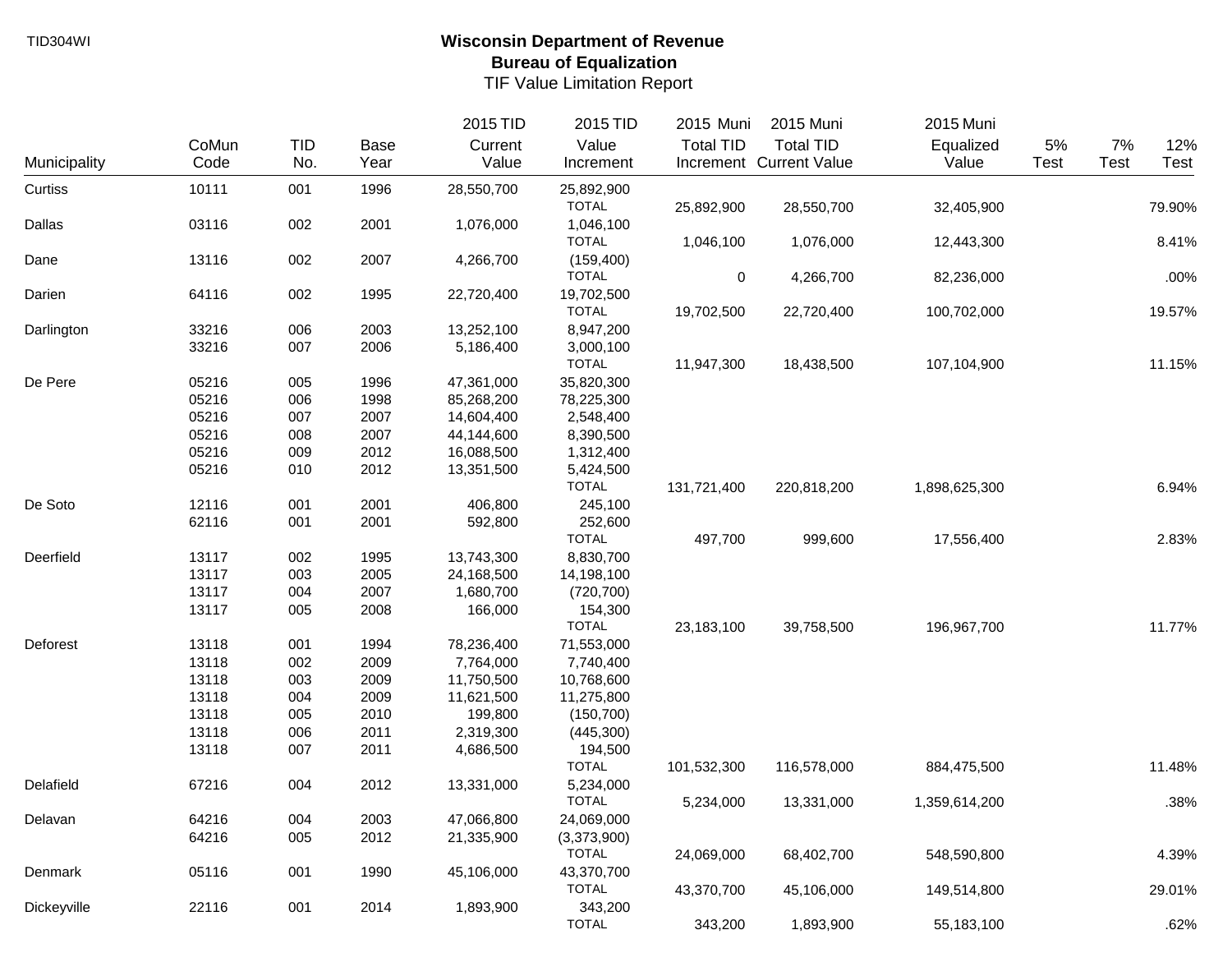|                     |       |            |      | 2015 TID   | 2015 TID     | 2015 Muni        | 2015 Muni               | 2015 Muni     |       |             |        |
|---------------------|-------|------------|------|------------|--------------|------------------|-------------------------|---------------|-------|-------------|--------|
|                     | CoMun | <b>TID</b> | Base | Current    | Value        | <b>Total TID</b> | <b>Total TID</b>        | Equalized     | $5\%$ | $7\%$       | 12%    |
| Municipality        | Code  | No.        | Year | Value      | Increment    |                  | Increment Current Value | Value         | Test  | <b>Test</b> | Test   |
| Dodgeville          | 25216 | 001        | 1997 | 24,209,100 | 23,801,700   |                  |                         |               |       |             |        |
|                     | 25216 | 002        | 1998 | 16,601,300 | 16,230,700   |                  |                         |               |       |             |        |
|                     |       |            |      |            | <b>TOTAL</b> | 40,032,400       | 40,810,400              | 346,805,300   |       |             | 11.54% |
| Dorchester          | 10116 | 001        | 1992 | 6,421,300  | 6,188,300    |                  |                         |               |       |             |        |
|                     | 10116 | 002        | 1995 | 22,589,000 | 7,089,600    |                  |                         |               |       |             |        |
|                     |       |            |      |            | <b>TOTAL</b> | 13,277,900       | 29,010,300              | 46,479,300    |       |             | 28.57% |
| Durand              | 46216 | 003        | 2007 | 13,253,400 | 2,861,700    |                  |                         |               |       |             |        |
|                     |       |            |      |            | <b>TOTAL</b> | 2,861,700        | 13,253,400              | 95,725,400    |       |             | 2.99%  |
| Eagle River         | 63221 | 002        | 2007 | 7,202,700  | 3,140,300    |                  |                         |               |       |             |        |
|                     | 63221 | 003        | 2007 | 10,917,900 | 2,779,200    |                  |                         |               |       |             |        |
|                     |       |            |      |            | <b>TOTAL</b> | 5,919,500        | 18,120,600              | 166,835,300   |       |             | 3.55%  |
| East Troy           | 64121 | 003        | 1999 | 26,043,700 | 25,514,900   |                  |                         |               |       |             |        |
|                     |       |            |      |            | <b>TOTAL</b> | 25,514,900       | 26,043,700              | 335,042,200   |       |             | 7.62%  |
| Eau Claire          | 09221 | 005        | 1997 | 48,300     | (13,700)     |                  |                         |               |       |             |        |
|                     | 18221 | 005        | 1997 | 46,905,500 | 45,967,800   |                  |                         |               |       |             |        |
|                     | 18221 | 007        | 1997 | 5,960,100  | 5,631,000    |                  |                         |               |       |             |        |
|                     | 18221 | 008        | 2002 | 69,592,700 | 57,174,300   |                  |                         |               |       |             |        |
|                     | 09221 | 009        | 2008 | 67,100     | 12,600       |                  |                         |               |       |             |        |
|                     | 18221 | 009        | 2008 | 12,647,800 | 1,463,400    |                  |                         |               |       |             |        |
|                     |       |            |      |            | <b>TOTAL</b> | 110,249,100      | 135,221,500             | 4,664,452,100 |       |             | 2.36%  |
| Edgar               | 37121 | 001        | 2002 | 1,301,900  | 512,600      |                  |                         |               |       |             |        |
|                     | 37121 | 003        | 2005 | 1,848,600  | 1,792,900    |                  |                         |               |       |             |        |
|                     |       |            |      |            | <b>TOTAL</b> | 2,305,500        | 3,150,500               | 65,971,700    |       |             | 3.49%  |
| Edgerton            | 13221 | 005        | 1998 | 16,615,600 | 15,983,000   |                  |                         |               |       |             |        |
|                     | 53221 | 006        | 2000 | 25,089,900 | 14,984,000   |                  |                         |               |       |             |        |
|                     | 53221 | 007        | 2000 | 2,806,000  | 2,155,900    |                  |                         |               |       |             |        |
|                     | 53221 | 008        | 2005 | 7,595,700  | 257,800      |                  |                         |               |       |             |        |
|                     |       |            |      |            | <b>TOTAL</b> | 33,380,700       | 52,107,200              | 336,037,600   |       |             | 9.93%  |
| Elba                | 14014 | 001T       | 2010 | 2,474,000  | 898,500      |                  |                         |               |       |             |        |
|                     |       |            |      |            | <b>TOTAL</b> | 898,500          | 2,474,000               | 100,380,400   | .90%  | 2.46%       |        |
| Elk Mound           | 17121 | 001        | 2007 | 3,256,600  | 756,900      |                  |                         |               |       |             |        |
|                     |       |            |      |            | <b>TOTAL</b> | 756,900          | 3,256,600               | 34,864,400    |       |             | 2.17%  |
| <b>Elkhart Lake</b> | 59121 | 002        | 2013 | 12,684,900 | 1,049,200    |                  |                         |               |       |             |        |
|                     | 59121 | 003        | 2013 | 6,791,000  | 4,940,900    |                  |                         |               |       |             |        |
|                     |       |            |      |            | <b>TOTAL</b> | 5,990,100        | 19,475,900              | 283,606,800   |       |             | 2.11%  |
| Elkhorn             | 64221 | 003        | 1995 | 67,138,800 | 50,269,600   |                  |                         |               |       |             |        |
|                     |       |            |      |            | <b>TOTAL</b> | 50,269,600       | 67,138,800              | 659,590,700   |       |             | 7.62%  |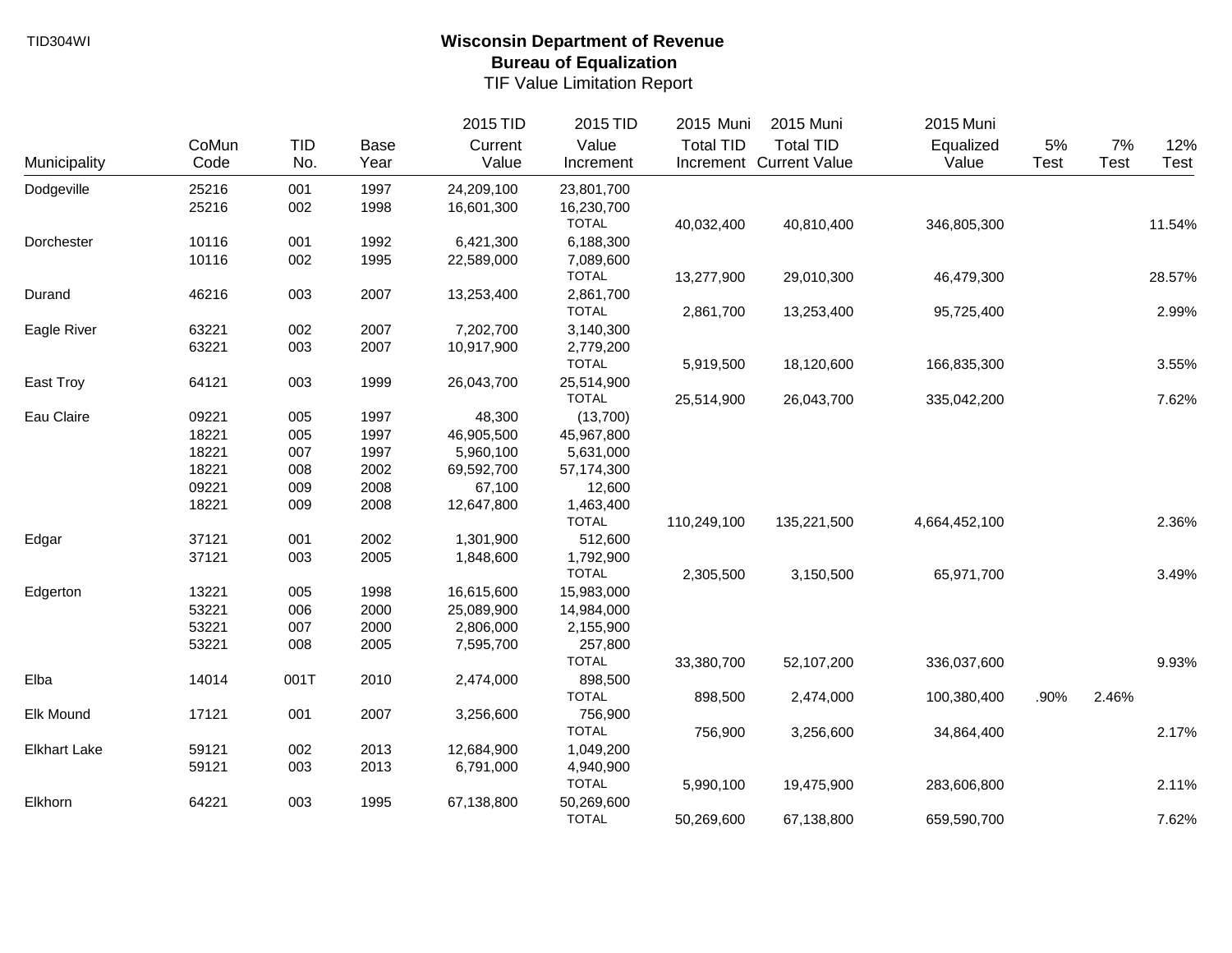|                   |       |            |      | 2015 TID    | 2015 TID     | 2015 Muni        | 2015 Muni               | 2015 Muni     |             |      |        |
|-------------------|-------|------------|------|-------------|--------------|------------------|-------------------------|---------------|-------------|------|--------|
|                   | CoMun | <b>TID</b> | Base | Current     | Value        | <b>Total TID</b> | <b>Total TID</b>        | Equalized     | 5%          | 7%   | 12%    |
| Municipality      | Code  | No.        | Year | Value       | Increment    |                  | Increment Current Value | Value         | <b>Test</b> | Test | Test   |
| Ellsworth         | 47121 | 004        | 1996 | 576,500     | 521,900      |                  |                         |               |             |      |        |
|                   | 47121 | 007        | 2006 | 4,574,300   | 4,351,000    |                  |                         |               |             |      |        |
|                   | 47121 | 008        | 2010 | 6,563,500   | 3,009,400    |                  |                         |               |             |      |        |
|                   | 47121 | 009        | 2011 | 2,661,100   | 2,150,800    |                  |                         |               |             |      |        |
|                   | 47121 | 010        | 2012 | 715,000     | (112,300)    |                  |                         |               |             |      |        |
|                   | 47121 | 011        | 2013 | 1,347,200   | 39,000       |                  |                         |               |             |      |        |
|                   |       |            |      |             | <b>TOTAL</b> | 10,072,100       | 16,437,600              | 178,321,600   |             |      | 5.65%  |
| Elm Grove         | 67122 | 002        | 2004 | 59,776,400  | 26,340,600   |                  |                         |               |             |      |        |
|                   |       |            |      |             | <b>TOTAL</b> | 26,340,600       | 59,776,400              | 1,076,396,900 |             |      | 2.45%  |
| Elmwood           | 47122 | 003        | 2002 | 1,999,400   | 1,247,100    |                  |                         |               |             |      |        |
|                   | 47122 | 004        | 2009 | 5,241,300   | 1,693,900    |                  |                         |               |             |      |        |
|                   | 47122 | 005        | 2007 | 1,898,900   | 1,525,600    |                  |                         |               |             |      |        |
|                   |       |            |      |             | <b>TOTAL</b> | 4,466,600        | 9,139,600               | 36,392,400    |             |      | 12.27% |
| Elroy             | 29221 | 002        | 1999 | 355,400     | 82,200       |                  |                         |               |             |      |        |
|                   | 29221 | 003        | 1999 | 2,685,800   | 249,300      |                  |                         |               |             |      |        |
|                   | 29221 | 004        | 1999 | 4,140,200   | 2,828,900    |                  |                         |               |             |      |        |
|                   | 29221 | 005        | 1999 | 1,817,700   | 1,781,200    |                  |                         |               |             |      |        |
|                   | 29221 | 006        | 2014 | 1,818,500   | 1,000,000    |                  |                         |               |             |      |        |
|                   |       |            |      |             | <b>TOTAL</b> | 5,941,600        | 10,817,600              | 51,186,600    |             |      | 11.61% |
| Endeavor          | 39121 | 001        | 1993 | 6,069,000   | 4,909,100    |                  |                         |               |             |      |        |
|                   |       |            |      |             | <b>TOTAL</b> | 4,909,100        | 6,069,000               | 18,462,300    |             |      | 26.59% |
| Evansville        | 53222 | 005        | 2004 | 15,253,100  | 3,954,000    |                  |                         |               |             |      |        |
|                   | 53222 | 006        | 2006 | 4,184,200   | 2,256,400    |                  |                         |               |             |      |        |
|                   | 53222 | 007        | 2007 | 8,283,900   | 2,182,200    |                  |                         |               |             |      |        |
|                   | 53222 | 008        | 2008 | 5,379,600   | 2,684,300    |                  |                         |               |             |      |        |
|                   |       |            |      |             | <b>TOTAL</b> | 11,076,900       | 33,100,800              | 333,992,400   |             |      | 3.32%  |
| Fairwater         | 20126 | 001        | 1997 | 3,922,500   | 3,171,100    |                  |                         |               |             |      |        |
|                   |       |            |      |             | <b>TOTAL</b> | 3,171,100        | 3,922,500               | 19,814,200    |             |      | 16.00% |
| <b>Fall Creek</b> | 18127 | 001        | 2000 | 1,535,000   | 1,462,200    |                  |                         |               |             |      |        |
|                   | 18127 | 002        | 2013 | 1,599,900   | (13,400)     |                  |                         |               |             |      |        |
|                   |       |            |      |             | <b>TOTAL</b> | 1,462,200        | 3,134,900               | 64,228,600    |             |      | 2.28%  |
| Fennimore         | 22226 | 004        | 2002 | 795,500     | 763,300      |                  |                         |               |             |      |        |
|                   | 22226 | 005        | 2005 | 6,727,200   | (231,700)    |                  |                         |               |             |      |        |
|                   |       |            |      |             | <b>TOTAL</b> | 763,300          | 7,522,700               | 100,424,700   |             |      | .76%   |
| Ferryville        | 12126 | 001        | 2003 | 275,700     | 223,600      |                  |                         |               |             |      |        |
|                   |       |            |      |             | <b>TOTAL</b> | 223,600          | 275,700                 | 21,655,800    |             |      | 1.03%  |
| Fitchburg         | 13225 | 004        | 2003 | 214,387,700 | 165,243,700  |                  |                         |               |             |      |        |
|                   | 13225 | 006        | 2006 | 193,632,300 | 106,831,500  |                  |                         |               |             |      |        |
|                   | 13225 | 007        | 2006 | 19,091,500  | 6,225,900    |                  |                         |               |             |      |        |
|                   | 13225 | 008        | 2009 | 4,027,300   | (403,500)    |                  |                         |               |             |      |        |
|                   |       |            |      |             | <b>TOTAL</b> | 278,301,100      | 431,138,800             | 2,711,401,700 |             |      | 10.26% |
| Florence          | 19010 | 001R       | 2013 | 12,753,600  | 1,353,200    |                  |                         |               |             |      |        |
|                   |       |            |      |             | <b>TOTAL</b> | 1,353,200        | 12,753,600              | 306,842,900   |             |      | .44%   |
|                   |       |            |      |             |              |                  |                         |               |             |      |        |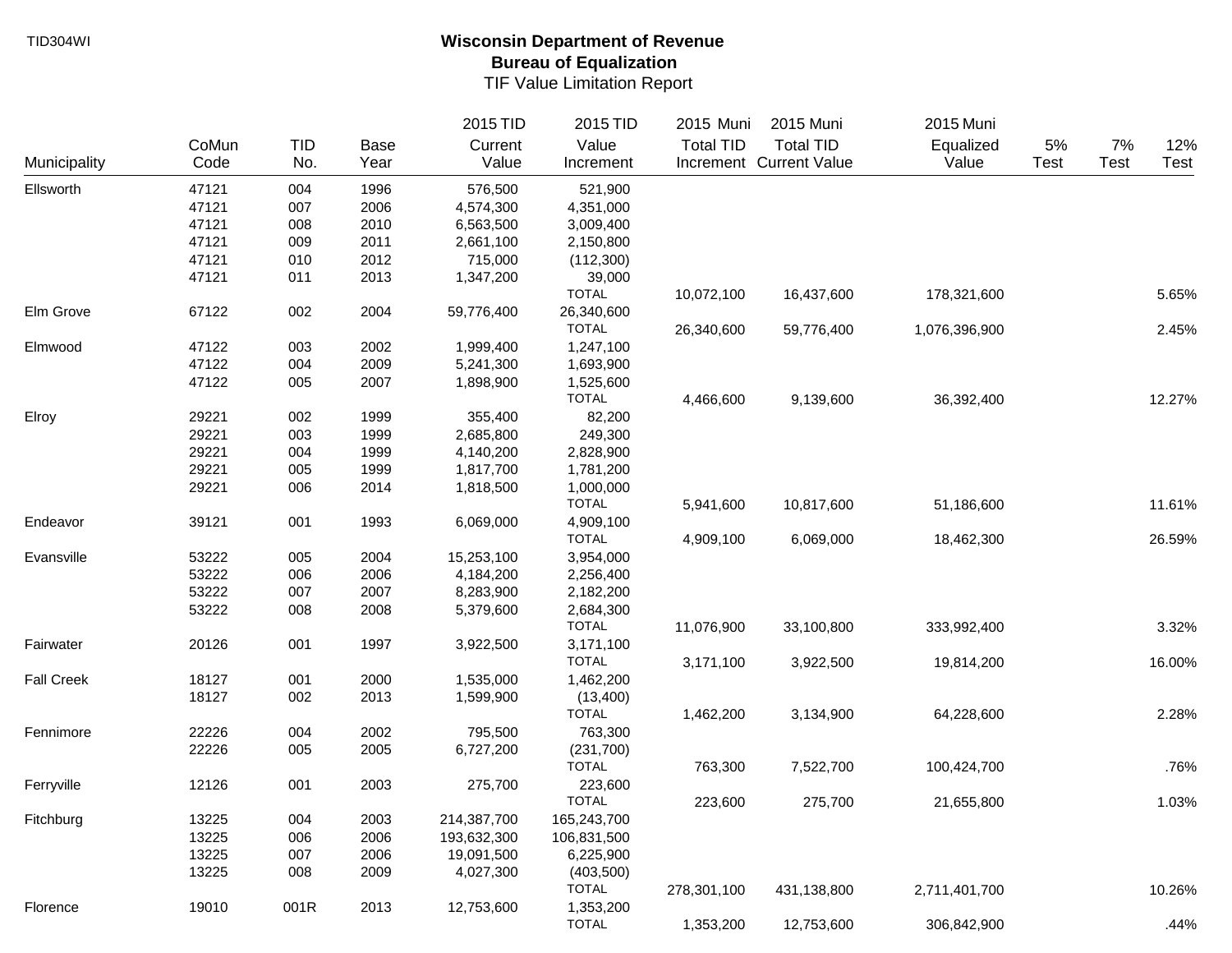|                      |       |            |             | 2015 TID    | 2015 TID     | 2015 Muni        | 2015 Muni               | 2015 Muni     |             |      |        |
|----------------------|-------|------------|-------------|-------------|--------------|------------------|-------------------------|---------------|-------------|------|--------|
|                      | CoMun | <b>TID</b> | <b>Base</b> | Current     | Value        | <b>Total TID</b> | <b>Total TID</b>        | Equalized     | 5%          | 7%   | 12%    |
| Municipality         | Code  | No.        | Year        | Value       | Increment    |                  | Increment Current Value | Value         | <b>Test</b> | Test | Test   |
| Fond Du Lac          | 20226 | 008        | 1992        | 3,268,800   | 1,197,400    |                  |                         |               |             |      |        |
|                      | 20226 | 010        | 2004        | 35,677,500  | 33,646,900   |                  |                         |               |             |      |        |
|                      | 20226 | 012        | 2008        | 1,471,700   | 1,471,700    |                  |                         |               |             |      |        |
|                      | 20226 | 013        | 2010        | 6,695,600   | 3,963,100    |                  |                         |               |             |      |        |
|                      | 20226 | 014        | 2011        | 1,303,500   | 774,500      |                  |                         |               |             |      |        |
|                      | 20226 | 015        | 2011        | 904,100     | 707,900      |                  |                         |               |             |      |        |
|                      | 20226 | 016        | 2012        | 1,858,200   | 1,564,600    |                  |                         |               |             |      |        |
|                      | 20226 | 017        | 2012        | 8,624,400   | 7,238,700    |                  |                         |               |             |      |        |
|                      | 20226 | 018        | 2014        | 5,309,800   | 1,520,600    |                  |                         |               |             |      |        |
|                      |       |            |             |             | <b>TOTAL</b> | 52,085,400       | 65,113,600              | 2,662,872,500 |             |      | 1.96%  |
| Fontana              | 64126 | 001        | 2001        | 68,041,900  | 37,821,500   |                  |                         |               |             |      |        |
|                      |       |            |             |             | <b>TOTAL</b> | 37,821,500       | 68,041,900              | 1,134,293,800 |             |      | 3.33%  |
| Footville            | 53126 | 001        | 2000        | 7,307,300   | 6,072,000    |                  |                         |               |             |      |        |
|                      |       |            |             |             | <b>TOTAL</b> | 6,072,000        | 7,307,300               | 35,249,200    |             |      | 17.23% |
| Fort Atkinson        | 28226 | 006        | 2000        | 7,448,200   | 6,312,800    |                  |                         |               |             |      |        |
|                      | 28226 | 007        | 2000        | 23,813,700  | 12,225,800   |                  |                         |               |             |      |        |
|                      | 28226 | 008        | 2009        | 31,313,800  | 2,729,600    |                  |                         |               |             |      |        |
|                      |       |            |             |             | <b>TOTAL</b> | 21,268,200       | 62,575,700              | 874,030,900   |             |      | 2.43%  |
| <b>Francis Creek</b> | 36126 | 002        | 2004        | 1,388,400   | 1,168,800    |                  |                         |               |             |      |        |
|                      |       |            |             |             | <b>TOTAL</b> | 1,168,800        | 1,388,400               | 38,711,700    |             |      | 3.02%  |
| Franklin             | 40226 | 003        | 2005        | 246,318,100 | 72,829,900   |                  |                         |               |             |      |        |
|                      |       |            |             |             |              |                  |                         |               |             |      |        |
|                      | 40226 | 004        | 2005        | 74,092,200  | 54,274,300   |                  |                         |               |             |      |        |
|                      |       |            |             |             | <b>TOTAL</b> | 127,104,200      | 320,410,300             | 3,649,185,900 |             |      | 3.48%  |
| Frederic             | 48126 | 003        | 2007        | 711,300     | (1,044,000)  |                  |                         |               |             |      |        |
|                      |       |            |             |             | <b>TOTAL</b> | $\pmb{0}$        | 711,300                 | 49,915,200    |             |      | .00%   |
| Friendship           | 01126 | 001        | 1997        | 5,218,600   | 2,522,300    |                  |                         |               |             |      |        |
|                      | 01126 | 002        | 2000        | 182,200     | 34,200       |                  |                         |               |             |      |        |
|                      |       |            |             |             | <b>TOTAL</b> | 2,556,500        | 5,400,800               | 26,756,100    |             |      | 9.55%  |
| Friesland            | 11127 | 001        | 1995        | 7,051,800   | 4,524,100    |                  |                         |               |             |      |        |
|                      |       |            |             |             | <b>TOTAL</b> | 4,524,100        | 7,051,800               | 21,293,800    |             |      | 21.25% |
| Galesville           | 61231 | 002        | 2001        | 5,706,500   | 4,667,900    |                  |                         |               |             |      |        |
|                      |       |            |             |             | <b>TOTAL</b> | 4,667,900        | 5,706,500               | 86,399,500    |             |      | 5.40%  |
| <b>Gays Mills</b>    | 12131 | 001        | 2000        | 1,243,900   | 1,236,000    |                  |                         |               |             |      |        |
|                      |       |            |             |             | <b>TOTAL</b> | 1,236,000        | 1,243,900               | 22,110,400    |             |      | 5.59%  |
| Germantown           | 66131 | 004        | 1994        | 95,758,400  | 82,801,400   |                  |                         |               |             |      |        |
|                      | 66131 | 006        | 2014        | 2,861,000   | 64,600       |                  |                         |               |             |      |        |
|                      |       |            |             |             | <b>TOTAL</b> | 82,866,000       | 98,619,400              | 2,405,913,400 |             |      | 3.44%  |
| Gillett              | 42231 | 002        | 1993        | 1,449,900   | 1,402,200    |                  |                         |               |             |      |        |
|                      | 42231 | 003        | 2000        | 10,292,300  | 2,921,800    |                  |                         |               |             |      |        |
|                      |       |            |             |             | <b>TOTAL</b> | 4,324,000        | 11,742,200              | 53,649,800    |             |      | 8.06%  |
| Gilman               | 60131 | 002        | 1991        | 3,035,700   | 2,158,000    |                  |                         |               |             |      |        |
|                      |       |            |             |             | <b>TOTAL</b> | 2,158,000        | 3,035,700               | 17,162,900    |             |      | 12.57% |
|                      |       |            |             |             |              |                  |                         |               |             |      |        |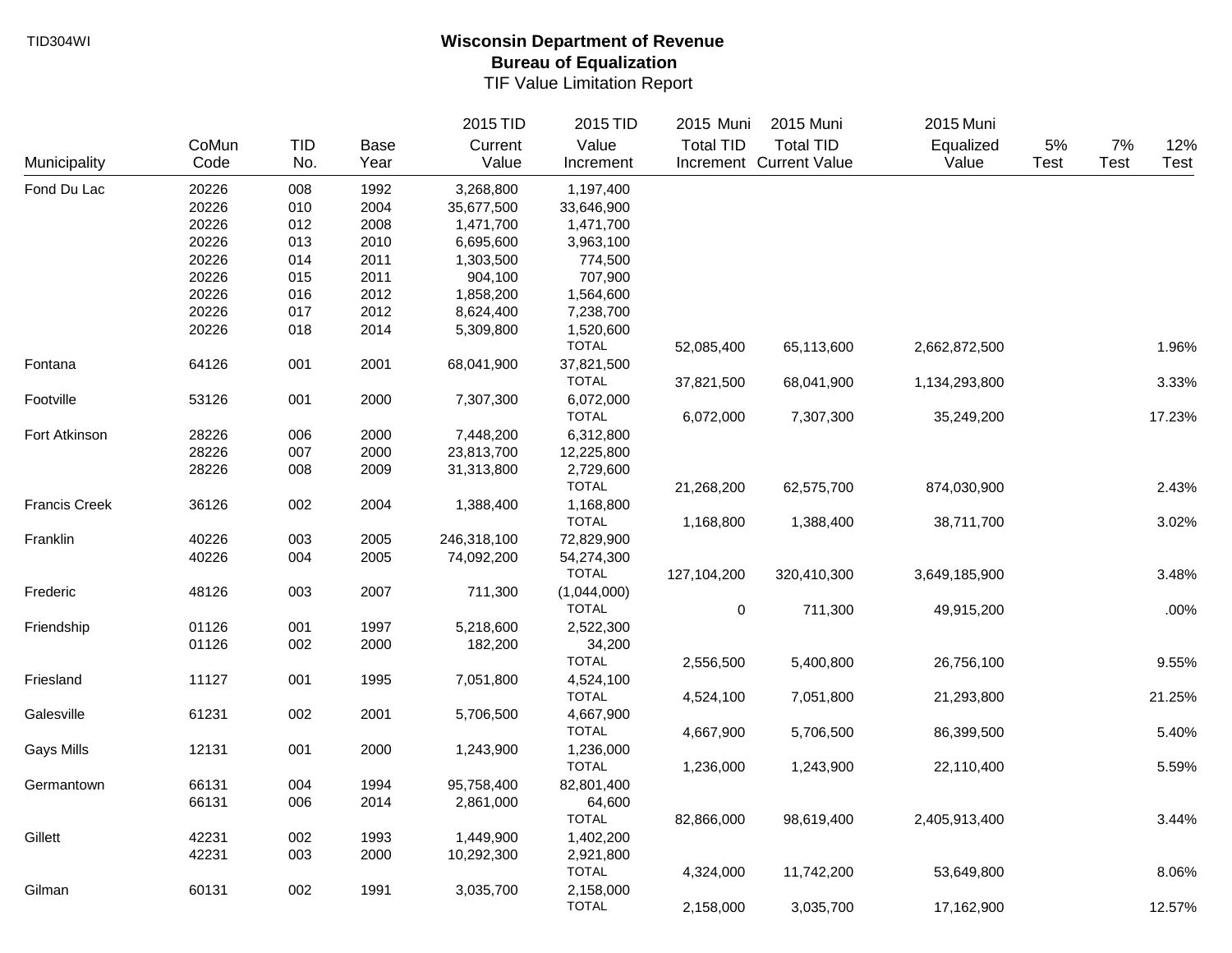|                      |       |     |      | 2015 TID    | 2015 TID     | 2015 Muni        | 2015 Muni               | 2015 Muni     |             |      |        |
|----------------------|-------|-----|------|-------------|--------------|------------------|-------------------------|---------------|-------------|------|--------|
|                      | CoMun | TID | Base | Current     | Value        | <b>Total TID</b> | <b>Total TID</b>        | Equalized     | 5%          | 7%   | 12%    |
| Municipality         | Code  | No. | Year | Value       | Increment    |                  | Increment Current Value | Value         | <b>Test</b> | Test | Test   |
| Glen Flora           | 54131 | 001 | 1991 | 3,148,000   | 3,130,400    |                  |                         |               |             |      |        |
|                      |       |     |      |             | <b>TOTAL</b> | 3,130,400        | 3,148,000               | 5,625,200     |             |      | 55.65% |
| Glenbeulah           | 59131 | 001 | 2005 | 3,352,200   | 1,489,300    |                  |                         |               |             |      |        |
|                      |       |     |      |             | <b>TOTAL</b> | 1,489,300        | 3,352,200               | 30,276,700    |             |      | 4.92%  |
| Glendale             | 40231 | 006 | 1996 | 137,669,300 | 102,336,100  |                  |                         |               |             |      |        |
|                      | 40231 | 007 | 1996 | 93,286,400  | 79,250,400   |                  |                         |               |             |      |        |
|                      | 40231 | 008 | 2002 | 290,603,600 | 216,869,900  |                  |                         |               |             |      |        |
|                      |       |     |      |             | <b>TOTAL</b> | 398,456,400      | 521,559,300             | 2,088,866,300 |             |      | 19.08% |
| <b>Glenwood City</b> | 55231 | 003 | 2000 | 6,396,200   | 1,155,600    |                  |                         |               |             |      |        |
|                      |       |     |      |             | <b>TOTAL</b> | 1,155,600        | 6,396,200               | 56,961,800    |             |      | 2.03%  |
| Grafton              | 45131 | 002 | 1996 | 17,311,300  | 16,381,800   |                  |                         |               |             |      |        |
|                      | 45131 | 003 | 1999 | 51,275,400  | 30,235,500   |                  |                         |               |             |      |        |
|                      | 45131 | 004 | 2004 | 69,319,600  | 21,472,200   |                  |                         |               |             |      |        |
|                      | 45131 | 005 | 2006 | 46,023,500  | 45,530,000   |                  |                         |               |             |      |        |
|                      |       |     |      |             | <b>TOTAL</b> | 113,619,500      | 183,929,800             | 1,193,069,400 |             |      | 9.52%  |
| Granton              | 10131 | 001 | 2009 | 1,598,200   | 235,200      |                  |                         |               |             |      |        |
|                      |       |     |      |             | <b>TOTAL</b> | 235,200          | 1,598,200               | 11,126,100    |             |      | 2.11%  |
| Grantsburg           | 07131 | 003 | 1994 | 7,300,300   | 6,143,000    |                  |                         |               |             |      |        |
|                      | 07131 | 004 | 2005 | 2,789,800   | 1,698,800    |                  |                         |               |             |      |        |
|                      | 07131 | 005 | 2008 | 107,100     | (105, 500)   |                  |                         |               |             |      |        |
|                      |       |     |      |             | <b>TOTAL</b> | 7,841,800        | 10,197,200              | 58,148,700    |             |      | 13.49% |
| Gratiot              | 33131 | 001 | 2001 | 1,374,300   | 924,400      |                  |                         |               |             |      |        |
|                      |       |     |      |             | <b>TOTAL</b> | 924,400          | 1,374,300               | 8,043,900     |             |      | 11.49% |
| Green Bay            | 05231 | 004 | 1998 | 47,475,600  | 20,521,600   |                  |                         |               |             |      |        |
|                      | 05231 | 005 | 2000 | 108,810,700 | 48,733,900   |                  |                         |               |             |      |        |
|                      | 05231 | 006 | 2001 | 17,853,000  | 1,868,700    |                  |                         |               |             |      |        |
|                      | 05231 | 007 | 2002 | 40,873,900  | 26,504,400   |                  |                         |               |             |      |        |
|                      | 05231 | 008 | 2002 | 17,456,300  | 11,117,600   |                  |                         |               |             |      |        |
|                      | 05231 | 009 | 2004 | 10,701,400  | 6,909,100    |                  |                         |               |             |      |        |
|                      | 05231 | 010 | 2004 | 26,289,400  | 1,886,900    |                  |                         |               |             |      |        |
|                      | 05231 | 011 | 2005 | 35,767,900  | (5,790,300)  |                  |                         |               |             |      |        |
|                      | 05231 | 012 | 2005 | 223,293,900 | 26,917,500   |                  |                         |               |             |      |        |
|                      | 05231 | 013 | 2005 | 112,421,600 | 66,061,100   |                  |                         |               |             |      |        |
|                      | 05231 | 014 | 2006 | 9,955,200   | 3,853,000    |                  |                         |               |             |      |        |
|                      | 05231 | 015 | 2007 | 23,190,800  | (4,645,500)  |                  |                         |               |             |      |        |
|                      | 05231 | 016 | 2007 | 88,001,500  | 5,638,300    |                  |                         |               |             |      |        |
|                      | 05231 | 017 | 2008 | 432,700     | 248,800      |                  |                         |               |             |      |        |
|                      |       |     |      |             | <b>TOTAL</b> | 220,260,900      | 762,523,900             | 6,009,465,500 |             |      | 3.67%  |
| Green Lake           | 24231 | 003 | 2005 | 23,063,100  | 14,067,300   |                  |                         |               |             |      |        |
|                      | 24231 | 004 | 2009 | 146,900     | (90, 800)    |                  |                         |               |             |      |        |
|                      |       |     |      |             | <b>TOTAL</b> | 14,067,300       | 23,210,000              | 227,083,000   |             |      | 6.19%  |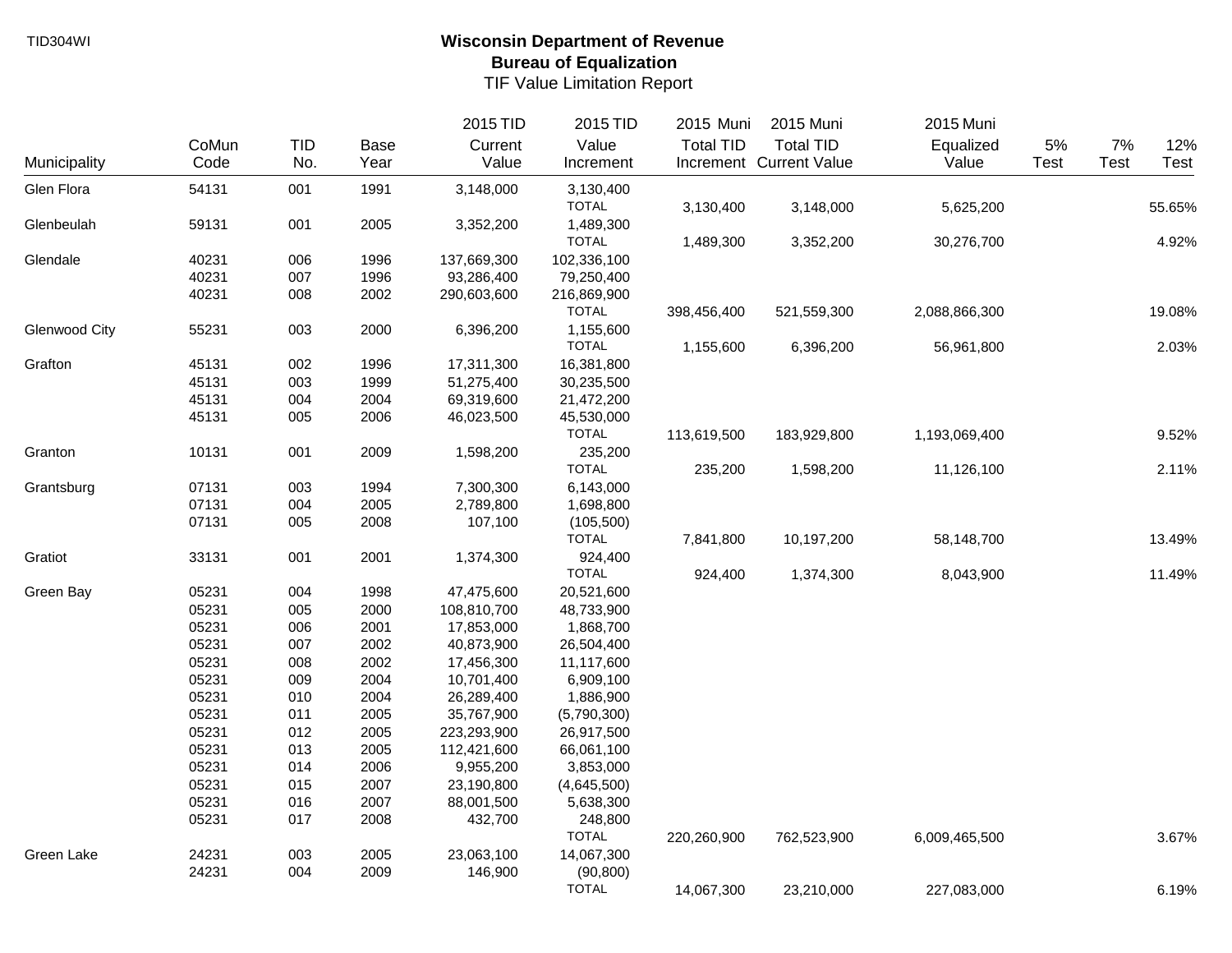|                      |       |            |      | 2015 TID    | 2015 TID     | 2015 Muni        | 2015 Muni               | 2015 Muni     |      |      |        |
|----------------------|-------|------------|------|-------------|--------------|------------------|-------------------------|---------------|------|------|--------|
|                      | CoMun | <b>TID</b> | Base | Current     | Value        | <b>Total TID</b> | <b>Total TID</b>        | Equalized     | 5%   | 7%   | 12%    |
| Municipality         | Code  | No.        | Year | Value       | Increment    |                  | Increment Current Value | Value         | Test | Test | Test   |
| Greendale            | 40131 | 001        | 2010 | 6,756,800   | 6,133,700    |                  |                         |               |      |      |        |
|                      | 40131 | 002        | 2011 | 167,432,000 | 61,938,900   |                  |                         |               |      |      |        |
|                      | 40131 | 003        | 2011 | 19,707,000  | 13,206,100   |                  |                         |               |      |      |        |
|                      |       |            |      |             | <b>TOTAL</b> | 81,278,700       | 193,895,800             | 1,333,340,400 |      |      | 6.10%  |
| Greenfield           | 40236 | 002        | 2007 | 30,740,100  | 15,765,500   |                  |                         |               |      |      |        |
|                      | 40236 | 003        | 2009 | 73,291,200  | (2,439,800)  |                  |                         |               |      |      |        |
|                      |       |            |      |             | <b>TOTAL</b> | 15,765,500       | 104,031,300             | 2,753,243,300 |      |      | .57%   |
| Greenwood            | 10231 | 001        | 1991 | 1,279,500   | 1,040,500    |                  |                         |               |      |      |        |
|                      | 10231 | 002        | 1998 | 284,700     | 226,400      |                  |                         |               |      |      |        |
|                      |       |            |      |             | <b>TOTAL</b> | 1,266,900        | 1,564,200               | 39,849,400    |      |      | 3.18%  |
| Gresham              | 58131 | 001        | 2011 | 1,137,900   | (113,600)    |                  |                         |               |      |      |        |
|                      |       |            |      |             | <b>TOTAL</b> | $\pmb{0}$        | 1,137,900               | 18,034,100    |      |      | .00%   |
| <b>Hales Corners</b> | 40136 | 003        | 2008 | 8,782,400   | 2,632,600    |                  |                         |               |      |      |        |
|                      |       |            |      |             | <b>TOTAL</b> | 2,632,600        | 8,782,400               | 653,094,600   |      |      | .40%   |
| Hammond              | 55136 | 003        | 1993 | 304,100     | 164,900      |                  |                         |               |      |      |        |
|                      | 55136 | 004        | 1993 | 447,100     | 246,000      |                  |                         |               |      |      |        |
|                      | 55136 | 005        | 1995 | 12,876,000  | 12,733,400   |                  |                         |               |      |      |        |
|                      | 55136 | 006        | 1999 | 12,105,800  | 12,089,800   |                  |                         |               |      |      |        |
|                      |       |            |      |             | <b>TOTAL</b> | 25,234,100       | 25,733,000              | 117,982,300   |      |      | 21.39% |
| Harrison             | 08131 | 001        | 2013 | 3,512,400   | 2,727,300    |                  |                         |               |      |      |        |
|                      |       |            |      |             | <b>TOTAL</b> | 2,727,300        | 3,512,400               | 816,884,500   |      |      | .33%   |
| Hartford             | 66236 | 005        | 2005 | 34,150,300  | 33,792,800   |                  |                         |               |      |      |        |
|                      | 66236 | 006        | 2008 | 1,412,000   | 312,000      |                  |                         |               |      |      |        |
|                      | 66236 | 007        | 2011 | 2,771,100   | 2,767,500    |                  |                         |               |      |      |        |
|                      | 14230 | 007        | 2011 | 5,801,400   | 5,787,600    |                  |                         |               |      |      |        |
|                      | 66236 | 008        | 2013 | 9,466,400   | 3,419,000    |                  |                         |               |      |      |        |
|                      |       |            |      |             | <b>TOTAL</b> | 46,078,900       | 53,601,200              | 1,122,676,800 |      |      | 4.10%  |
| Hartland             | 67136 | 004        | 2008 | 10,170,900  | 503,800      |                  |                         |               |      |      |        |
|                      | 67136 | 005        | 2011 | 1,957,100   | 1,603,300    |                  |                         |               |      |      |        |
|                      |       |            |      |             | <b>TOTAL</b> | 2,107,100        | 12,128,000              | 1,189,880,500 |      |      | .18%   |
| Hatley               | 37136 | 001        | 2007 | 7,496,500   | 4,256,000    |                  |                         |               |      |      |        |
|                      |       |            |      |             | <b>TOTAL</b> | 4,256,000        | 7,496,500               | 33,934,200    |      |      | 12.54% |
| Hawkins              | 54136 | 002        | 2005 | 0           | (59, 400)    |                  |                         |               |      |      |        |
|                      | 54136 | 003        | 2010 | 662,800     | 566,200      |                  |                         |               |      |      |        |
|                      |       |            |      |             | <b>TOTAL</b> | 566,200          | 662,800                 | 12,923,100    |      |      | 4.38%  |
| Hazel Green          | 22136 | 001        | 1997 | 1,952,000   | 1,128,100    |                  |                         |               |      |      |        |
|                      |       |            |      |             | <b>TOTAL</b> | 1,128,100        | 1,952,000               | 51,779,900    |      |      | 2.18%  |
| Highland             | 25136 | 002        | 1999 | 3,553,000   | 2,579,400    |                  |                         |               |      |      |        |
|                      |       |            |      |             | <b>TOTAL</b> | 2,579,400        | 3,553,000               | 36,675,200    |      |      | 7.03%  |
| Hilbert              | 08136 | 001        | 1996 | 5,573,700   | 3,800,800    |                  |                         |               |      |      |        |
|                      | 08136 | 002        | 2007 | 11,351,800  | 8,980,100    |                  |                         |               |      |      |        |
|                      |       |            |      |             | <b>TOTAL</b> | 12,780,900       | 16,925,500              | 61,345,600    |      |      | 20.83% |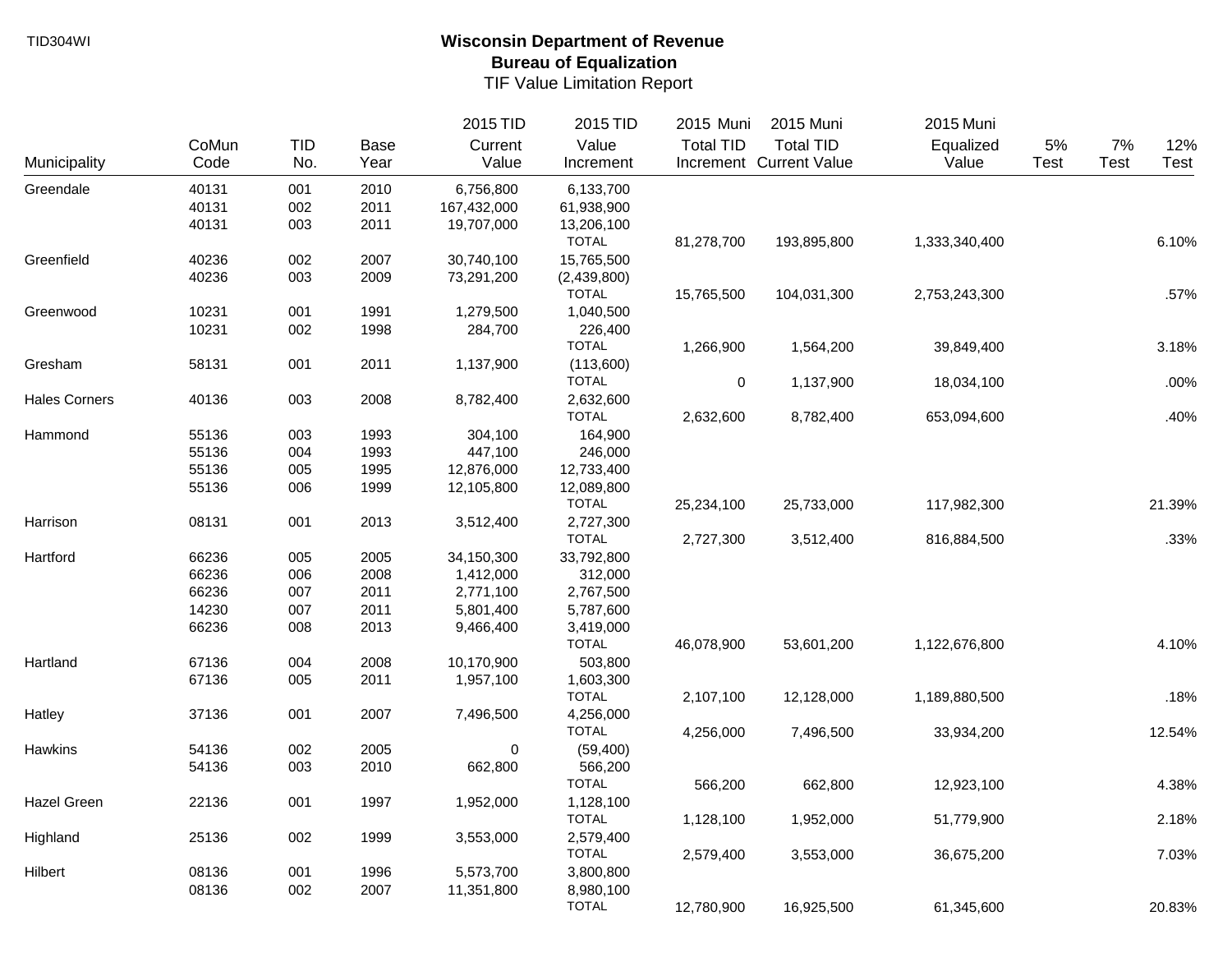|                      |               |                   |              | 2015 TID         | 2015 TID           | 2015 Muni        | 2015 Muni                                   | 2015 Muni          |            |                   |                    |
|----------------------|---------------|-------------------|--------------|------------------|--------------------|------------------|---------------------------------------------|--------------------|------------|-------------------|--------------------|
| Municipality         | CoMun<br>Code | <b>TID</b><br>No. | Base<br>Year | Current<br>Value | Value<br>Increment | <b>Total TID</b> | <b>Total TID</b><br>Increment Current Value | Equalized<br>Value | 5%<br>Test | 7%<br><b>Test</b> | 12%<br><b>Test</b> |
| Hillsboro            | 62236         | 002               | 1993         | 11,582,400       | 11,098,800         |                  |                                             |                    |            |                   |                    |
|                      | 62236         | 004               | 1998         | 8,027,100        | 5,311,300          |                  |                                             |                    |            |                   |                    |
|                      |               |                   |              |                  | <b>TOTAL</b>       | 16,410,100       | 19,609,500                                  | 61,224,300         |            |                   | 26.80%             |
| Hixton               | 27136         | 001               | 2007         | 9,317,100        | 7,760,100          |                  |                                             |                    |            |                   |                    |
|                      |               |                   |              |                  | <b>TOTAL</b>       | 7,760,100        | 9,317,100                                   | 27,177,000         |            |                   | 28.55%             |
| Hobart               | 05126         | 001               | 2009         | 101,162,100      | 80,170,200         |                  |                                             |                    |            |                   |                    |
|                      | 05126         | 002               | 2011         | 35,667,300       | 32,381,800         |                  |                                             |                    |            |                   |                    |
|                      |               |                   |              |                  | <b>TOTAL</b>       | 112,552,000      | 136,829,400                                 | 751,542,900        |            |                   | 14.98%             |
| Holmen               | 32136         | 002               | 2009         | 7,096,900        | 4,449,900          |                  |                                             |                    |            |                   |                    |
|                      |               |                   |              |                  | <b>TOTAL</b>       | 4,449,900        | 7,096,900                                   | 570,790,100        |            |                   | .78%               |
| Horicon              | 14236         | 004               | 2007         | 9,228,100        | 4,265,400          |                  |                                             |                    |            |                   |                    |
|                      |               |                   |              |                  | <b>TOTAL</b>       | 4,265,400        | 9,228,100                                   | 209,222,500        |            |                   | 2.04%              |
| Hortonville          | 44136         | 002               | 2000         | 10,908,200       | 10,061,400         |                  |                                             |                    |            |                   |                    |
|                      | 44136         | 003               | 2013         | 2,487,700        | 2,391,700          |                  |                                             |                    |            |                   |                    |
|                      |               |                   |              |                  | <b>TOTAL</b>       | 12,453,100       | 13,395,900                                  | 175,019,800        |            |                   | 7.12%              |
| Howard               | 05136         | 003               | 2006         | 35,867,900       | 19,565,100         |                  |                                             |                    |            |                   |                    |
|                      | 05136         | 004               | 2007         | 87,296,400       | 19,140,700         |                  |                                             |                    |            |                   |                    |
|                      | 05136         | 005               | 2008         | 11,832,900       | 1,960,500          |                  |                                             |                    |            |                   |                    |
|                      | 05136         | 006               | 2008         | 11,699,000       | 3,768,900          |                  |                                             |                    |            |                   |                    |
|                      | 05136         | 007               | 2012         | 18,953,000       | 707,300            |                  |                                             |                    |            |                   |                    |
|                      |               |                   |              |                  | <b>TOTAL</b>       | 45,142,500       | 165,649,200                                 | 1,519,608,200      |            |                   | 2.97%              |
| <b>Howards Grove</b> | 59135         | 001               | 2005         | 2,280,300        | 486,700            |                  |                                             |                    |            |                   |                    |
|                      | 59135         | 002               | 2011         | 1,518,000        | 1,445,100          |                  |                                             |                    |            |                   |                    |
|                      |               |                   |              |                  | <b>TOTAL</b>       | 1,931,800        | 3,798,300                                   | 223,680,700        |            |                   | .86%               |
| Hurley               | 26236         | 003               | 1994         | 5,562,400        | 4,383,600          |                  |                                             |                    |            |                   |                    |
|                      |               |                   |              |                  | <b>TOTAL</b>       | 4,383,600        | 5,562,400                                   | 59,975,000         |            |                   | 7.31%              |
| Independence         | 61241         | 002               | 2006         | 8,419,500        | 7,861,600          |                  |                                             |                    |            |                   |                    |
|                      |               |                   |              |                  | <b>TOTAL</b>       | 7,861,600        | 8,419,500                                   | 98,709,800         |            |                   | 7.96%              |
| Jackson              | 66141         | 002               | 1992         | 36,147,000       | 33,051,600         |                  |                                             |                    |            |                   |                    |
|                      | 66141         | 004               | 1995         | 29,330,600       | 28,684,900         |                  |                                             |                    |            |                   |                    |
|                      | 66141         | 005               | 2014         | 7,122,700        | 6,189,600          |                  |                                             |                    |            |                   |                    |
|                      |               |                   |              |                  | <b>TOTAL</b>       | 67,926,100       | 72,600,300                                  | 582,082,000        |            |                   | 11.67%             |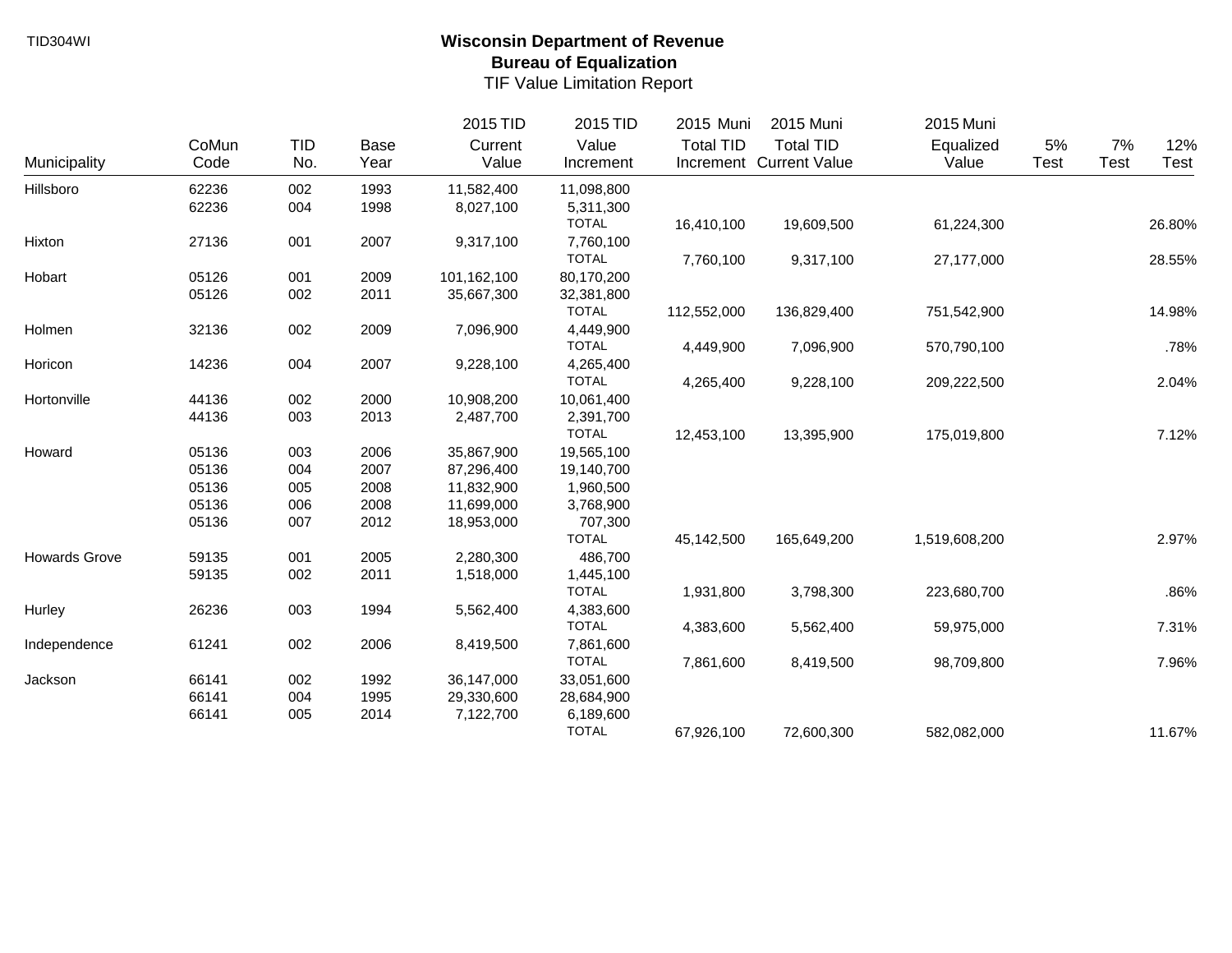|               |       |            |      | 2015 TID   | 2015 TID     | 2015 Muni        | 2015 Muni               | 2015 Muni     |             |       |        |
|---------------|-------|------------|------|------------|--------------|------------------|-------------------------|---------------|-------------|-------|--------|
|               | CoMun | <b>TID</b> | Base | Current    | Value        | <b>Total TID</b> | <b>Total TID</b>        | Equalized     | 5%          | $7\%$ | 12%    |
| Municipality  | Code  | No.        | Year | Value      | Increment    |                  | Increment Current Value | Value         | <b>Test</b> | Test  | Test   |
| Janesville    | 53241 | 017        | 1997 | 2,962,200  | 1,554,700    |                  |                         |               |             |       |        |
|               | 53241 | 021        | 1999 | 12,033,400 | 12,031,200   |                  |                         |               |             |       |        |
|               | 53241 | 022        | 1999 | 28,425,200 | 22,916,700   |                  |                         |               |             |       |        |
|               | 53241 | 023        | 2002 | 7,400,100  | 2,426,400    |                  |                         |               |             |       |        |
|               | 53241 | 025        | 2003 | 8,006,000  | 7,993,100    |                  |                         |               |             |       |        |
|               | 53241 | 026        | 2004 | 40,603,600 | 6,960,500    |                  |                         |               |             |       |        |
|               | 53241 | 027        | 2003 | 4,262,400  | 197,600      |                  |                         |               |             |       |        |
|               | 53241 | 028        | 2006 | 2,014,200  | (457, 200)   |                  |                         |               |             |       |        |
|               | 53241 | 029        | 2007 | 7,721,000  | 1,110,900    |                  |                         |               |             |       |        |
|               | 53241 | 032        | 2008 | 92,806,900 | 37,972,100   |                  |                         |               |             |       |        |
|               | 53241 | 033        | 2008 | 19,605,800 | 12,557,300   |                  |                         |               |             |       |        |
|               | 53241 | 035        | 2011 | 27,410,400 | (320, 100)   |                  |                         |               |             |       |        |
|               |       |            |      |            | <b>TOTAL</b> | 105,720,500      | 253,251,200             | 3,987,273,400 |             |       | 2.65%  |
| Jefferson     | 28241 | 004        | 2000 | 1,089,300  | 1,089,300    |                  |                         |               |             |       |        |
|               | 28241 | 005        | 2001 | 30,544,400 | 9,107,100    |                  |                         |               |             |       |        |
|               | 28241 | 006        | 2009 | 6,341,100  | 6,341,100    |                  |                         |               |             |       |        |
|               | 28241 | 007        | 2012 | 3,308,300  | 3,308,300    |                  |                         |               |             |       |        |
|               |       |            |      |            | <b>TOTAL</b> | 19,845,800       | 41,283,100              | 481,758,700   |             |       | 4.12%  |
| Johnson Creek | 28141 | 002        | 1994 | 68,124,400 | 56,745,600   |                  |                         |               |             |       |        |
|               | 28141 | 003        | 1995 | 47,704,300 | 47,002,900   |                  |                         |               |             |       |        |
|               |       |            |      |            | <b>TOTAL</b> | 103,748,500      | 115,828,700             | 296,300,300   |             |       | 35.01% |
| Junction City | 49141 | 001        | 2008 | 1,497,400  | 152,000      |                  |                         |               |             |       |        |
|               |       |            |      |            | <b>TOTAL</b> | 152,000          | 1,497,400               | 16,749,000    |             |       | .91%   |
| Juneau        | 14241 | 002        | 1996 | 16,341,100 | 14,902,300   |                  |                         |               |             |       |        |
|               | 14241 | 003        | 1996 | 4,237,300  | 1,513,600    |                  |                         |               |             |       |        |
|               |       |            |      |            | <b>TOTAL</b> | 16,415,900       | 20,578,400              | 101,987,900   |             |       | 16.10% |
| Kaukauna      | 44241 | 004        | 2000 | 16,590,900 | 541,600      |                  |                         |               |             |       |        |
|               | 44241 | 005        | 2003 | 1,672,100  | (2,502,800)  |                  |                         |               |             |       |        |
|               | 44241 | 006        | 2006 | 40,004,900 | 36,853,200   |                  |                         |               |             |       |        |
|               | 44241 | 007        | 2012 | 2,528,700  | 428,600      |                  |                         |               |             |       |        |
|               | 44241 | 008        | 2013 | 3,981,300  | 1,410,100    |                  |                         |               |             |       |        |
|               |       |            |      |            | <b>TOTAL</b> | 39,233,500       | 64,777,900              | 944,939,900   |             |       | 4.15%  |
| Kellnersville | 36132 | 001        | 2003 | 1,222,400  | 438,800      |                  |                         |               |             |       |        |
|               |       |            |      |            | <b>TOTAL</b> | 438,800          | 1,222,400               | 12,576,000    |             |       | 3.49%  |
| Kendall       | 41141 | 001        | 1990 | 2,825,700  | 2,425,900    |                  |                         |               |             |       |        |
|               |       |            |      |            | <b>TOTAL</b> | 2,425,900        | 2,825,700               | 17,381,500    |             |       | 13.96% |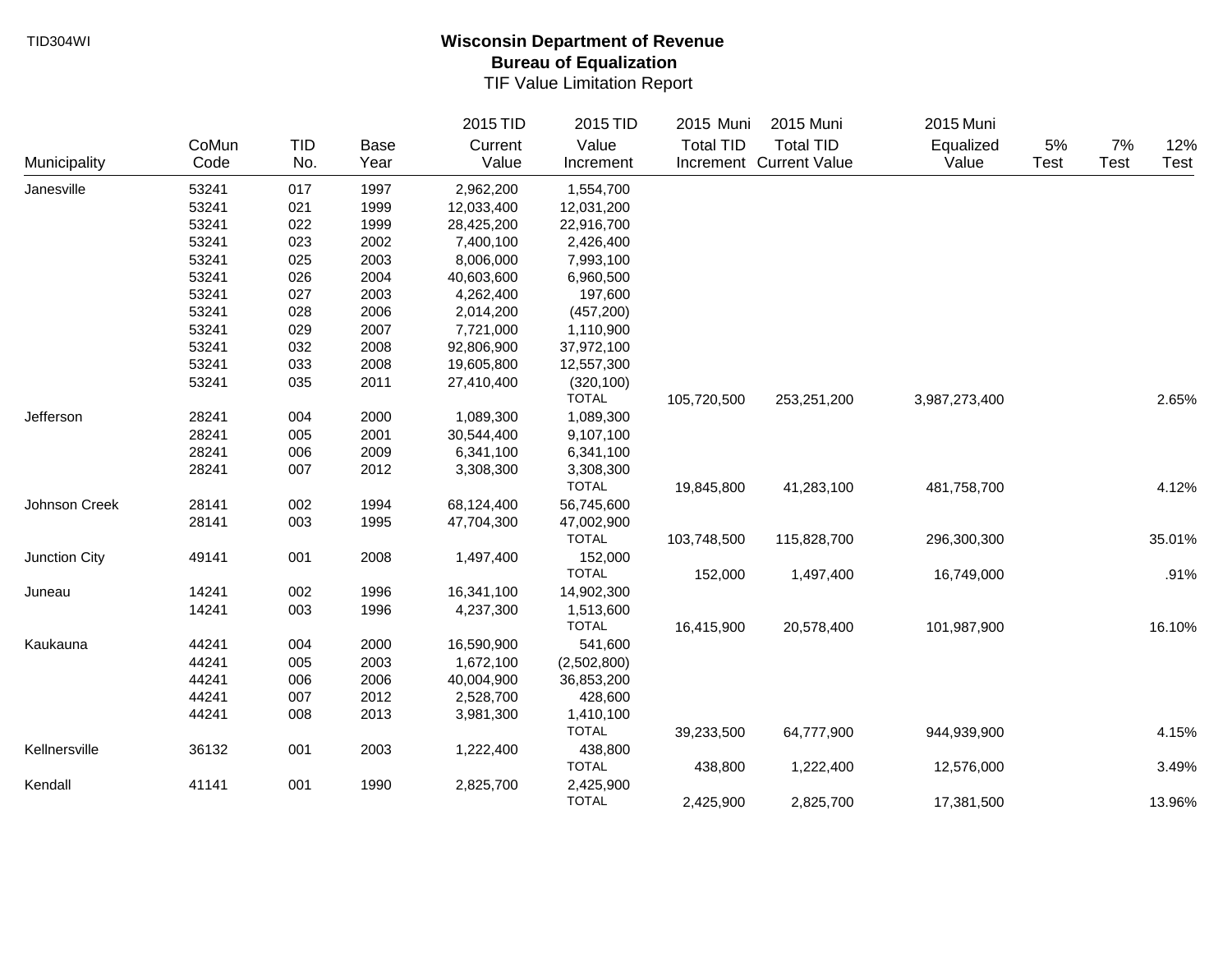|              |       |            |             | 2015 TID    | 2015 TID     | 2015 Muni        | 2015 Muni               | 2015 Muni     |      |             |        |
|--------------|-------|------------|-------------|-------------|--------------|------------------|-------------------------|---------------|------|-------------|--------|
|              | CoMun | <b>TID</b> | <b>Base</b> | Current     | Value        | <b>Total TID</b> | <b>Total TID</b>        | Equalized     | 5%   | 7%          | 12%    |
| Municipality | Code  | No.        | Year        | Value       | Increment    |                  | Increment Current Value | Value         | Test | <b>Test</b> | Test   |
| Kenosha      | 30241 | 001        | 1979        | 65,532,100  | 63,259,100   |                  |                         |               |      |             |        |
|              | 30241 | 004        | 1989        | 92,850,400  | 76,677,100   |                  |                         |               |      |             |        |
|              | 30241 | 005        | 1994        | 84,839,100  | 84,519,400   |                  |                         |               |      |             |        |
|              | 30241 | 006        | 1997        | 15,595,700  | 11,879,500   |                  |                         |               |      |             |        |
|              | 30241 | 007        | 2002        | 16,193,600  | 15,015,000   |                  |                         |               |      |             |        |
|              | 30241 | 008        | 2002        | 52,534,200  | 52,288,300   |                  |                         |               |      |             |        |
|              | 30241 | 009        | 2003        | 53,027,600  | 28,488,900   |                  |                         |               |      |             |        |
|              | 30241 | 010        | 2005        | 13,677,000  | 1,379,300    |                  |                         |               |      |             |        |
|              | 30241 | 011        | 2006        | 92,082,400  | 89,209,100   |                  |                         |               |      |             |        |
|              | 30241 | 012        | 2008        | 3,800       | 1,100        |                  |                         |               |      |             |        |
|              | 30241 | 013        | 2008        | 61,698,000  | 61,666,000   |                  |                         |               |      |             |        |
|              | 30241 | 015        | 2013        | 307,600     | 16,100       |                  |                         |               |      |             |        |
|              | 30241 | 016        | 2013        | 141,639,000 | 140,067,100  |                  |                         |               |      |             |        |
|              | 30241 | 017        | 2014        | 52,300      | 1,400        |                  |                         |               |      |             |        |
|              |       |            |             |             | <b>TOTAL</b> | 624,467,400      | 690,032,800             | 5,814,762,300 |      |             | 10.74% |
| Kewaskum     | 66142 | 002        | 2005        | 16,245,600  | 13,376,900   |                  |                         |               |      |             |        |
|              |       |            |             |             | <b>TOTAL</b> | 13,376,900       | 16,245,600              | 283,879,900   |      |             | 4.71%  |
| Kewaunee     | 31241 | 002        | 1994        | 6,517,500   | 6,118,500    |                  |                         |               |      |             |        |
|              |       |            |             |             | <b>TOTAL</b> | 6,118,500        | 6,517,500               | 158,534,700   |      |             | 3.86%  |
| Kiel         | 36241 | 002        | 1990        | 15,312,400  | 14,977,500   |                  |                         |               |      |             |        |
|              | 36241 | 004        | 2011        | 9,053,900   | 5,895,200    |                  |                         |               |      |             |        |
|              | 08241 | 005        | 2014        | 13,789,700  | 3,258,900    |                  |                         |               |      |             |        |
|              |       |            |             |             | <b>TOTAL</b> | 24,131,600       | 38,156,000              | 259,571,700   |      |             | 9.30%  |
| Kimberly     | 44141 | 004        | 2005        | 9,299,600   | 8,521,400    |                  |                         |               |      |             |        |
|              | 44141 | 005        | 2008        | 26,636,300  | 15,291,200   |                  |                         |               |      |             |        |
|              |       |            |             |             | <b>TOTAL</b> | 23,812,600       | 35,935,900              | 466,586,100   |      |             | 5.10%  |
| Knapp        | 17141 | 002        | 1997        | 4,461,500   | 2,775,500    |                  |                         |               |      |             |        |
|              | 17141 | 003        | 2005        | 2,102,500   | 1,901,300    |                  |                         |               |      |             |        |
|              |       |            |             |             | <b>TOTAL</b> | 4,676,800        | 6,564,000               | 22,955,400    |      |             | 20.37% |
| Kronenwetter | 37145 | 001        | 2005        | 14,154,900  | 11,892,600   |                  |                         |               |      |             |        |
|              | 37145 | 002        | 2005        | 25,459,600  | 22,608,200   |                  |                         |               |      |             |        |
|              | 37145 | 003        | 2005        | 946,700     | 541,600      |                  |                         |               |      |             |        |
|              | 37145 | 004        | 2005        | 4,363,500   | 4,256,900    |                  |                         |               |      |             |        |
|              |       |            |             |             | <b>TOTAL</b> | 39,299,300       | 44,924,700              | 513,453,400   |      |             | 7.65%  |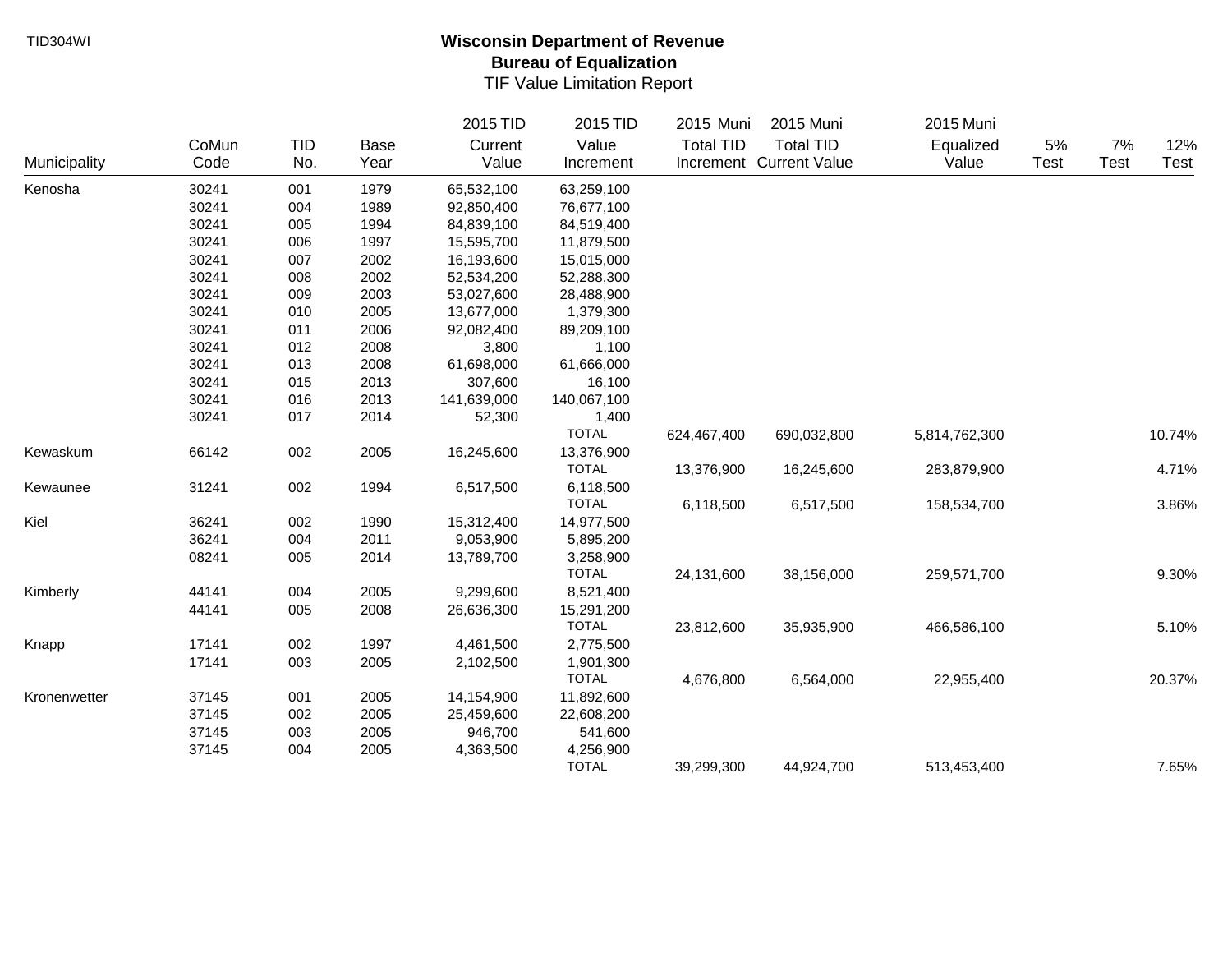|              |       |            |             | 2015 TID    | 2015 TID     | 2015 Muni        | 2015 Muni               | 2015 Muni     |      |      |        |
|--------------|-------|------------|-------------|-------------|--------------|------------------|-------------------------|---------------|------|------|--------|
|              | CoMun | <b>TID</b> | <b>Base</b> | Current     | Value        | <b>Total TID</b> | <b>Total TID</b>        | Equalized     | 5%   | 7%   | 12%    |
| Municipality | Code  | No.        | Year        | Value       | Increment    |                  | Increment Current Value | Value         | Test | Test | Test   |
| La Crosse    | 32246 | 005        | 1992        | 8,559,300   | 7,664,500    |                  |                         |               |      |      |        |
|              | 32246 | 006        | 1994        | 89,281,600  | 55,396,800   |                  |                         |               |      |      |        |
|              | 32246 | 007        | 1997        | 25,789,800  | 10,129,400   |                  |                         |               |      |      |        |
|              | 32246 | 008        | 1997        | 7,078,000   | 3,389,000    |                  |                         |               |      |      |        |
|              | 32246 | 009        | 1999        | 17,856,700  | 16,413,800   |                  |                         |               |      |      |        |
|              | 32246 | 010        | 2003        | 3,245,700   | 705,600      |                  |                         |               |      |      |        |
|              | 32246 | 011        | 2005        | 207,227,300 | 82,743,300   |                  |                         |               |      |      |        |
|              | 32246 | 012        | 2005        | 39,070,200  | 19,706,400   |                  |                         |               |      |      |        |
|              | 32246 | 013        | 2006        | 89,537,400  | 41,181,000   |                  |                         |               |      |      |        |
|              | 32246 | 014        | 2006        | 97,326,000  | 39,462,200   |                  |                         |               |      |      |        |
|              | 32246 | 015        | 2013        | 81,340,600  | 18,538,600   |                  |                         |               |      |      |        |
|              | 32246 | 016        | 2014        | 18,645,800  | 558,500      |                  |                         |               |      |      |        |
|              |       |            |             |             | <b>TOTAL</b> | 295,889,100      | 684,958,400             | 3,328,324,600 |      |      | 8.89%  |
| La Farge     | 62146 | 001        | 2003        | 9,138,300   | 9,020,000    |                  |                         |               |      |      |        |
|              |       |            |             |             | <b>TOTAL</b> | 9,020,000        | 9,138,300               | 33,320,300    |      |      | 27.07% |
| Ladysmith    | 54246 | 005        | 1997        | 4,266,500   | 1,304,500    |                  |                         |               |      |      |        |
|              | 54246 | 008        | 2003        | 4,611,200   | 3,751,200    |                  |                         |               |      |      |        |
|              | 54246 | 009        | 2006        | 14,224,300  | 11,340,700   |                  |                         |               |      |      |        |
|              | 54246 | 010        | 2007        | 1,925,900   | 1,522,400    |                  |                         |               |      |      |        |
|              | 54246 | 011        | 2011        | 6,632,300   | 6,602,100    |                  |                         |               |      |      |        |
|              |       |            |             |             | <b>TOTAL</b> | 24,520,900       | 31,660,200              | 170,615,300   |      |      | 14.37% |
| Lake Delton  | 56146 | 002        | 2000        | 107,334,100 | 70,965,500   |                  |                         |               |      |      |        |
|              | 56146 | 003        | 2005        | 304,695,300 | 260,731,600  |                  |                         |               |      |      |        |
|              | 56146 | 004        | 2007        | 23,666,700  | (8,074,300)  |                  |                         |               |      |      |        |
|              |       |            |             |             | <b>TOTAL</b> | 331,697,100      | 435,696,100             | 1,433,788,000 |      |      | 23.13% |
| Lake Geneva  | 64246 | 004        | 1995        | 88,470,400  | 68,831,400   |                  |                         |               |      |      |        |
|              |       |            |             |             | <b>TOTAL</b> | 68,831,400       | 88,470,400              | 1,177,142,500 |      |      | 5.85%  |
| Lake Hallie  | 09128 | 001        | 2003        | 85,776,500  | 73,637,600   |                  |                         |               |      |      |        |
|              | 09128 | 002        | 2003        | 14,166,400  | 14,034,500   |                  |                         |               |      |      |        |
|              |       |            |             |             | <b>TOTAL</b> | 87,672,100       | 99,942,900              | 571,726,400   |      |      | 15.33% |
| Lake Mills   | 28246 | 002        | 1998        | 27,177,100  | 15,731,400   |                  |                         |               |      |      |        |
|              | 28246 | 003        | 2006        | 9,141,400   | 2,147,600    |                  |                         |               |      |      |        |
|              | 28246 | 004        | 2006        | 16,148,200  | 8,300,000    |                  |                         |               |      |      |        |
|              | 28246 | 005        | 2014        | 5,797,200   | (135,700)    |                  |                         |               |      |      |        |
|              | 28246 | 006        | 2014        | 3,166,600   | (138, 200)   |                  |                         |               |      |      |        |
|              |       |            |             |             | <b>TOTAL</b> | 26,179,000       | 61,430,500              | 490,855,800   |      |      | 5.33%  |
| Lancaster    | 22246 | 003        | 2006        | 3,915,900   | 3,491,400    |                  |                         |               |      |      |        |
|              | 22246 | 004        | 2006        | 4,478,700   | 2,064,300    |                  |                         |               |      |      |        |
|              |       |            |             |             | <b>TOTAL</b> | 5,555,700        | 8,394,600               | 219,304,200   |      |      | 2.53%  |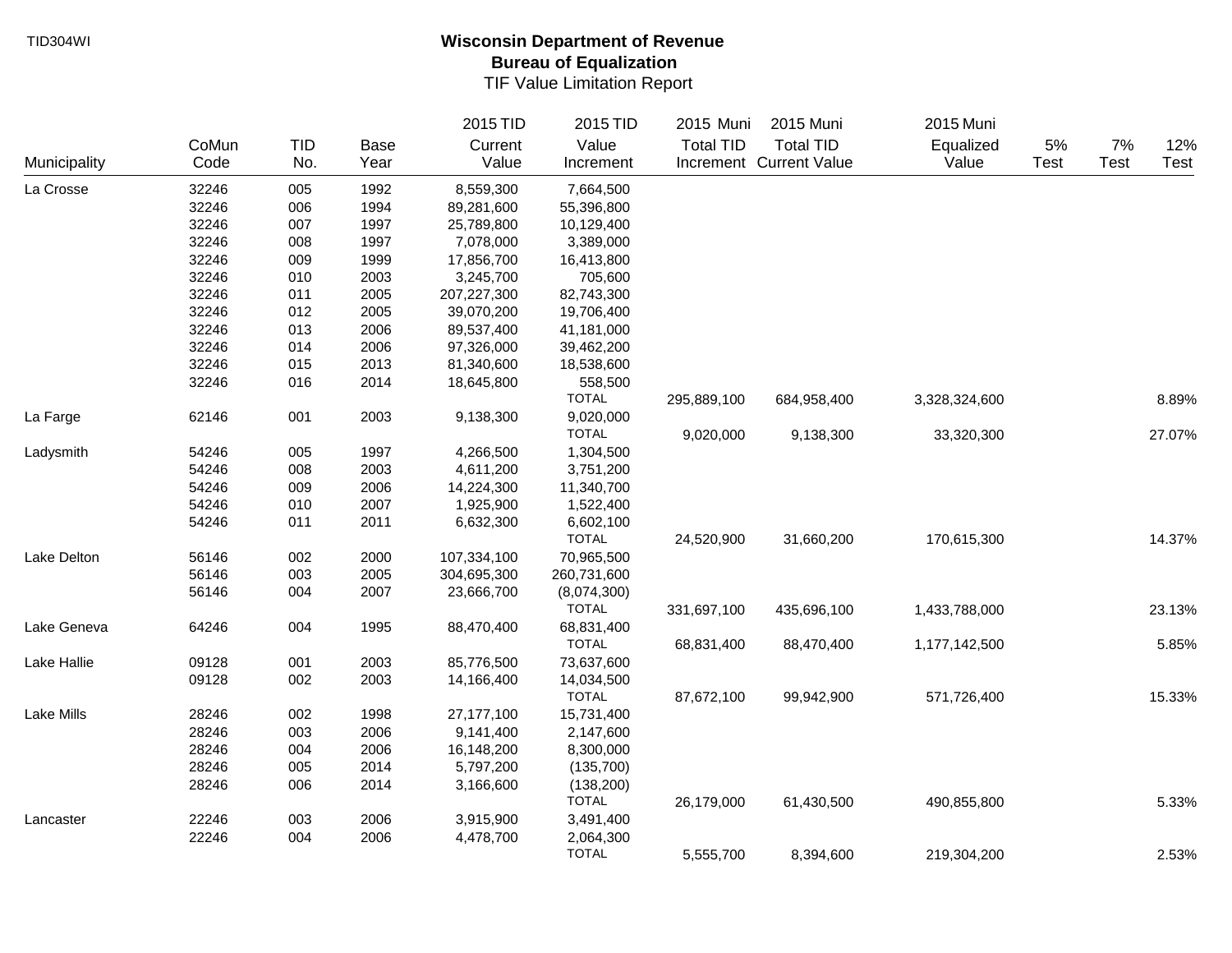|              |       |            |      | 2015 TID    | 2015 TID     | 2015 Muni        | 2015 Muni               | 2015 Muni      |             |       |        |
|--------------|-------|------------|------|-------------|--------------|------------------|-------------------------|----------------|-------------|-------|--------|
|              | CoMun | <b>TID</b> | Base | Current     | Value        | <b>Total TID</b> | <b>Total TID</b>        | Equalized      | $5\%$       | $7\%$ | 12%    |
| Municipality | Code  | No.        | Year | Value       | Increment    |                  | Increment Current Value | Value          | <b>Test</b> | Test  | Test   |
| Little Chute | 44146 | 001        | 1990 | 14,228,700  | 6,501,050    |                  |                         |                |             |       |        |
|              | 44146 | 002        | 1996 | 29,301,500  | 25,291,300   |                  |                         |                |             |       |        |
|              | 44146 | 004        | 2007 | 20,698,300  | 17,284,900   |                  |                         |                |             |       |        |
|              | 44146 | 005        | 2013 | 15,148,600  | 3,412,900    |                  |                         |                |             |       |        |
|              |       |            |      |             | <b>TOTAL</b> | 52,490,150       | 79,377,100              | 704,553,900    |             |       | 7.45%  |
| Livingston   | 25147 | 001        | 1992 | 2,068,700   | 2,019,100    |                  |                         |                |             |       |        |
|              | 22147 | 002        | 1996 | 519,000     | 225,700      |                  |                         |                |             |       |        |
|              |       |            |      |             | <b>TOTAL</b> | 2,244,800        | 2,587,700               | 27,018,800     |             |       | 8.31%  |
| Lodi         | 11246 | 003        | 2005 | 1,153,000   | 992,000      |                  |                         |                |             |       |        |
|              |       |            |      |             | <b>TOTAL</b> | 992,000          | 1,153,000               | 237,361,100    |             |       | .42%   |
| Lomira       | 14146 | 004        | 2006 | 11,470,800  | 10,576,800   |                  |                         |                |             |       |        |
|              |       |            |      |             | <b>TOTAL</b> | 10,576,800       | 11,470,800              | 148, 157, 100  |             |       | 7.14%  |
| Loyal        | 10246 | 001        | 1995 | 1,891,900   | 1,704,700    |                  |                         |                |             |       |        |
|              | 10246 | 002        | 2006 | 7,255,400   | 2,688,000    |                  |                         |                |             |       |        |
|              |       |            |      |             | <b>TOTAL</b> | 4,392,700        | 9,147,300               | 49,720,400     |             |       | 8.83%  |
| Luck         | 48146 | 002        | 2002 | 4,605,100   | (904, 500)   |                  |                         |                |             |       |        |
|              | 48146 | 003        | 2005 | 3,410,000   | (112, 400)   |                  |                         |                |             |       |        |
|              |       |            |      |             | <b>TOTAL</b> | $\pmb{0}$        | 8,015,100               | 61,821,100     |             |       | .00%   |
| Luxemburg    | 31146 | 001        | 1995 | 28,474,000  | 23,753,800   |                  |                         |                |             |       |        |
|              |       |            |      |             | <b>TOTAL</b> | 23,753,800       | 28,474,000              | 167,783,400    |             |       | 14.16% |
| Madison      | 13032 | 002O       | 2006 | 40,581,200  | 15,734,400   |                  |                         |                |             |       |        |
|              |       |            |      |             | <b>TOTAL</b> | 15,734,400       | 40,581,200              | 411,421,000    |             |       | 3.82%  |
| Madison      | 13251 | 025        | 1995 | 191,267,100 | 152,660,400  |                  |                         |                |             |       |        |
|              | 13251 | 027        | 1998 | 27,269,400  | 22,723,800   |                  |                         |                |             |       |        |
|              | 13251 | 029        | 2000 | 57,736,100  | 15,994,700   |                  |                         |                |             |       |        |
|              | 13251 | 032        | 2003 | 730,400,100 | 320,954,900  |                  |                         |                |             |       |        |
|              | 13251 | 033        | 2004 | 24,593,400  | 23,266,100   |                  |                         |                |             |       |        |
|              | 13251 | 035        | 2005 | 57,077,400  | 31,276,800   |                  |                         |                |             |       |        |
|              | 13251 | 036        | 2005 | 131,614,500 | 55,493,700   |                  |                         |                |             |       |        |
|              | 13251 | 037        | 2006 | 57,004,600  | 13,537,700   |                  |                         |                |             |       |        |
|              | 13251 | 038        | 2008 | 51,850,400  | (2,353,300)  |                  |                         |                |             |       |        |
|              | 13251 | 039        | 2008 | 267,469,600 | 4,213,100    |                  |                         |                |             |       |        |
|              | 13251 | 040        | 2009 | 159,607,900 | (5,567,400)  |                  |                         |                |             |       |        |
|              | 13251 | 041        | 2011 | 52,211,900  | 33,508,600   |                  |                         |                |             |       |        |
|              | 13251 | 042        | 2012 | 68,002,200  | 17,136,000   |                  |                         |                |             |       |        |
|              | 13251 | 043        | 2013 | 47,433,500  | 21,563,400   |                  |                         |                |             |       |        |
|              | 13251 | 044        | 2013 | 34,860,300  | 4,411,900    |                  |                         |                |             |       |        |
|              |       |            |      |             | <b>TOTAL</b> | 716,741,100      | 1,958,398,400           | 23,685,668,450 |             |       | 3.03%  |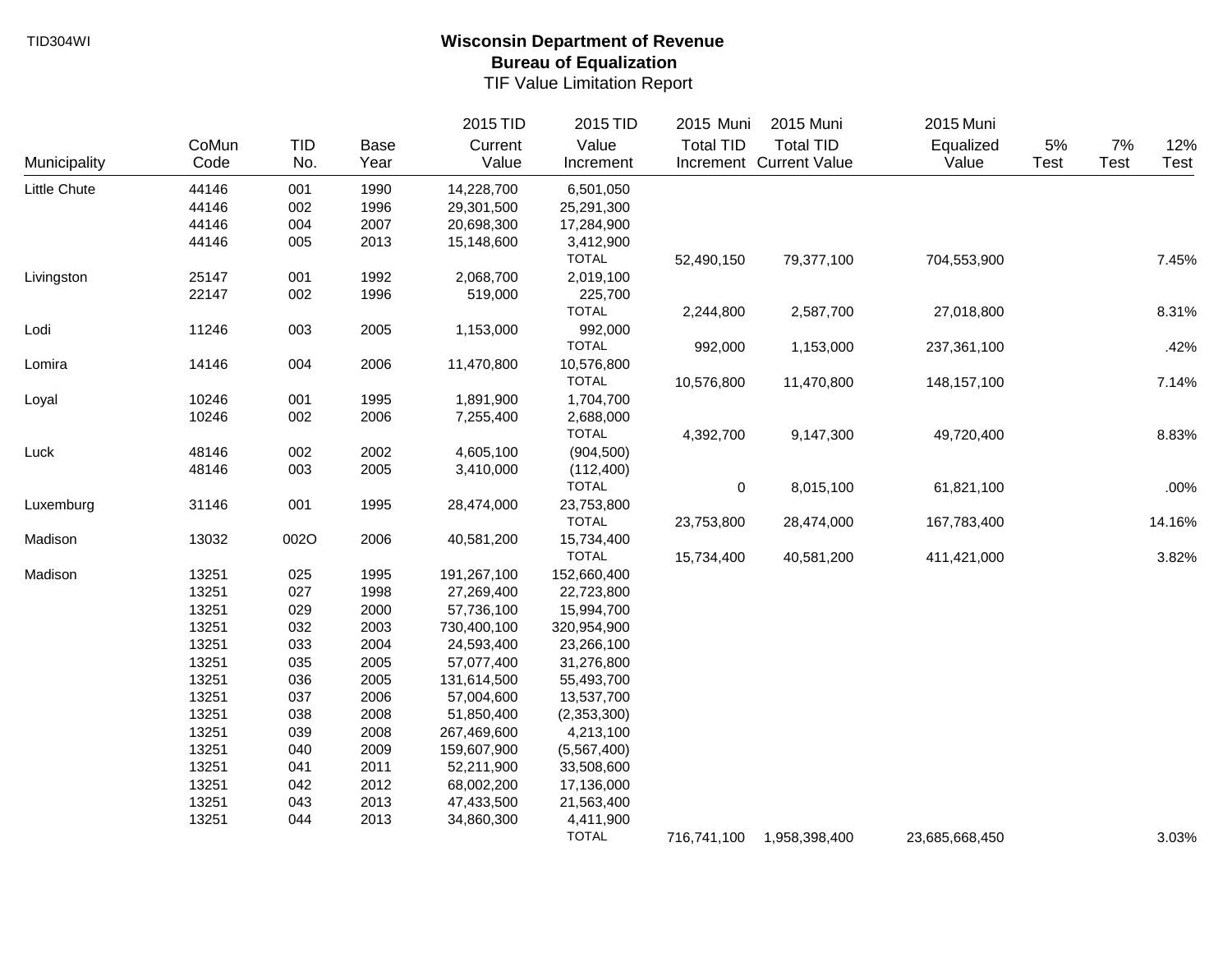|              |       |     |             | 2015 TID   | 2015 TID     | 2015 Muni        | 2015 Muni               | 2015 Muni     |      |             |        |
|--------------|-------|-----|-------------|------------|--------------|------------------|-------------------------|---------------|------|-------------|--------|
|              | CoMun | TID | <b>Base</b> | Current    | Value        | <b>Total TID</b> | <b>Total TID</b>        | Equalized     | 5%   | 7%          | 12%    |
| Municipality | Code  | No. | Year        | Value      | Increment    |                  | Increment Current Value | Value         | Test | <b>Test</b> | Test   |
| Manitowoc    | 36251 | 009 | 1995        | 10,815,000 | 8,839,200    |                  |                         |               |      |             |        |
|              | 36251 | 010 | 1997        | 7,258,200  | 4,563,800    |                  |                         |               |      |             |        |
|              | 36251 | 011 | 1997        | 10,994,400 | 3,782,900    |                  |                         |               |      |             |        |
|              | 36251 | 012 | 1999        | 7,554,600  | 7,329,200    |                  |                         |               |      |             |        |
|              | 36251 | 013 | 2000        | 13,294,200 | 8,574,400    |                  |                         |               |      |             |        |
|              | 36251 | 014 | 2002        | 7,032,100  | (435, 100)   |                  |                         |               |      |             |        |
|              | 36251 | 015 | 2002        | 86,944,600 | 67,475,800   |                  |                         |               |      |             |        |
|              | 36251 | 016 | 2003        | 36,812,400 | 13,282,000   |                  |                         |               |      |             |        |
|              | 36251 | 017 | 2007        | 8,242,000  | 8,049,800    |                  |                         |               |      |             |        |
|              |       |     |             |            | <b>TOTAL</b> | 121,897,100      | 188,947,500             | 1,911,750,600 |      |             | 6.38%  |
| Maple Bluff  | 13151 | 001 | 2014        | 5,872,700  | 183,300      |                  |                         |               |      |             |        |
|              |       |     |             |            | <b>TOTAL</b> | 183,300          | 5,872,700               | 367,883,200   |      |             | .05%   |
| Marathon     | 37151 | 001 | 2002        | 20,226,100 | 12,864,700   |                  |                         |               |      |             |        |
|              |       |     |             |            | <b>TOTAL</b> | 12,864,700       | 20,226,100              | 122,153,800   |      |             | 10.53% |
| Marinette    | 38251 | 003 | 1991        | 14,314,400 | 9,426,100    |                  |                         |               |      |             |        |
|              | 38251 | 006 | 2002        | 4,617,600  | 4,294,500    |                  |                         |               |      |             |        |
|              | 38251 | 007 | 2005        | 3,684,000  | 790,300      |                  |                         |               |      |             |        |
|              | 38251 | 008 | 2007        | 5,436,000  | 4,001,300    |                  |                         |               |      |             |        |
|              | 38251 | 009 | 2009        | 1,288,200  | 975,300      |                  |                         |               |      |             |        |
|              | 38251 | 010 | 2010        | 16,354,500 | 12,854,000   |                  |                         |               |      |             |        |
|              | 38251 | 011 | 2011        | 30,184,600 | 14,805,900   |                  |                         |               |      |             |        |
|              | 38251 | 012 | 2012        | 2,922,700  | 1,288,800    |                  |                         |               |      |             |        |
|              |       |     |             |            | <b>TOTAL</b> | 48,436,200       | 78,802,000              | 628,142,700   |      |             | 7.71%  |
| Marion       | 58252 | 002 | 1995        | 4,305,900  | 3,597,300    |                  |                         |               |      |             |        |
|              | 68252 | 002 | 1995        | 3,070,300  | 2,199,000    |                  |                         |               |      |             |        |
|              |       |     |             |            | <b>TOTAL</b> | 5,796,300        | 7,376,200               | 55,918,600    |      |             | 10.37% |
| Markesan     | 24251 | 001 | 1995        | 3,343,200  | 2,016,700    |                  |                         |               |      |             |        |
|              |       |     |             |            | <b>TOTAL</b> | 2,016,700        | 3,343,200               | 70,170,200    |      |             | 2.87%  |
| Marshall     | 13152 | 001 | 1994        | 43,252,900 | 28,155,100   |                  |                         |               |      |             |        |
|              |       |     |             |            | <b>TOTAL</b> | 28,155,100       | 43,252,900              | 191,837,300   |      |             | 14.68% |
| Marshfield   | 71251 | 002 | 1993        | 4,281,600  | 4,281,600    |                  |                         |               |      |             |        |
|              | 71251 | 004 | 1996        | 64,803,300 | 27,045,500   |                  |                         |               |      |             |        |
|              | 71251 | 005 | 1997        | 19,500,100 | 19,200,600   |                  |                         |               |      |             |        |
|              | 71251 | 007 | 2001        | 12,800,100 | 10,388,800   |                  |                         |               |      |             |        |
|              | 71251 | 009 | 2013        | 2,349,100  | 864,300      |                  |                         |               |      |             |        |
|              |       |     |             |            | <b>TOTAL</b> | 61,780,800       | 103,734,200             | 1,427,677,300 |      |             | 4.33%  |
| Mason        | 04151 | 001 | 1999        | 988,400    | 829,400      |                  |                         |               |      |             |        |
|              |       |     |             |            | <b>TOTAL</b> | 829,400          | 988,400                 | 3,312,600     |      |             | 25.04% |
| Mauston      | 29251 | 002 | 1995        | 18,368,600 | 15,683,700   |                  |                         |               |      |             |        |
|              | 29251 | 003 | 1995        | 28,842,600 | 19,658,100   |                  |                         |               |      |             |        |
|              |       |     |             |            | <b>TOTAL</b> | 35,341,800       | 47,211,200              | 193,109,900   |      |             | 18.30% |
|              |       |     |             |            |              |                  |                         |               |      |             |        |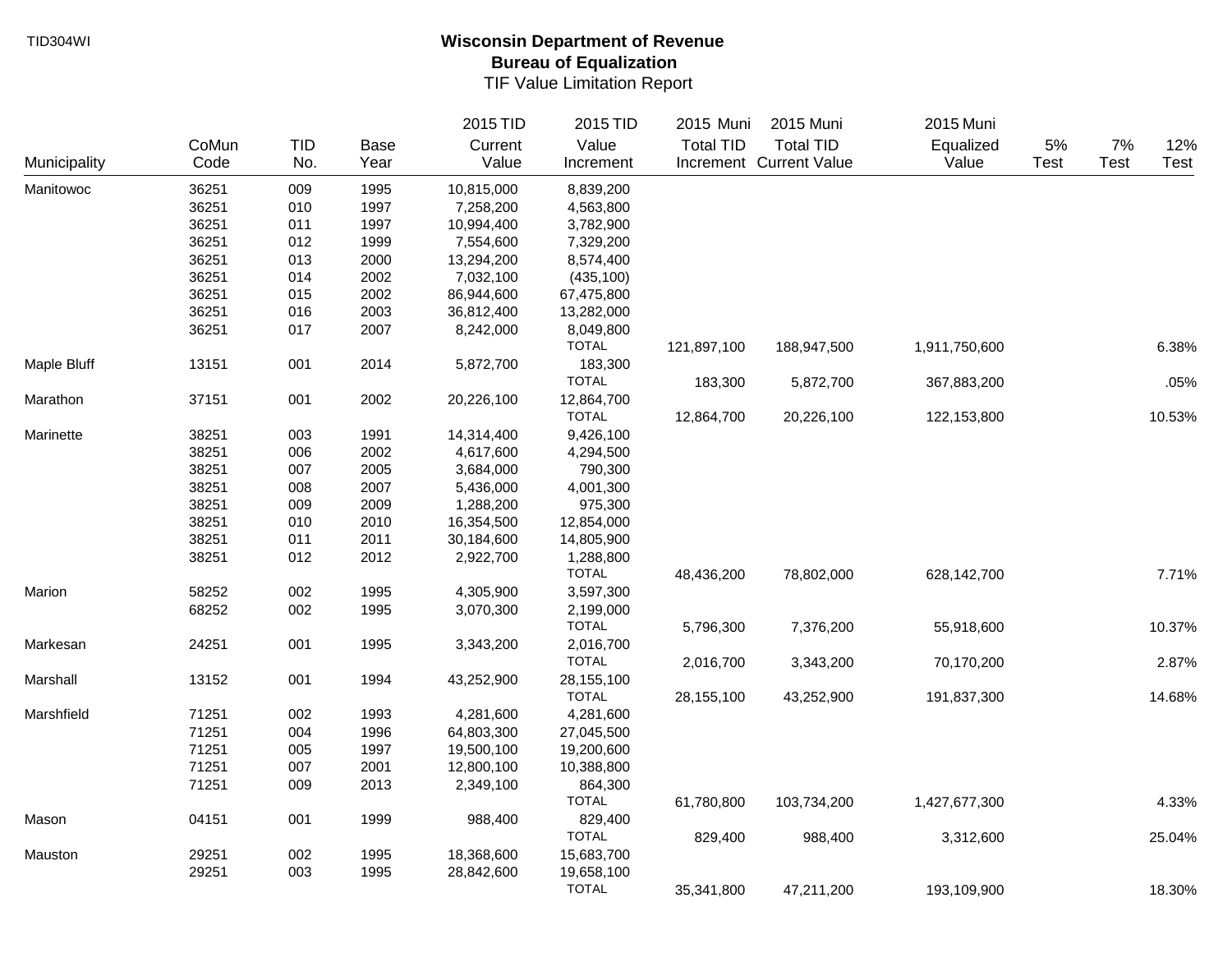|                 |       |            |      | 2015 TID    | 2015 TID      | 2015 Muni        | 2015 Muni               | 2015 Muni     |      |             |        |
|-----------------|-------|------------|------|-------------|---------------|------------------|-------------------------|---------------|------|-------------|--------|
|                 | CoMun | <b>TID</b> | Base | Current     | Value         | <b>Total TID</b> | <b>Total TID</b>        | Equalized     | 5%   | 7%          | 12%    |
| Municipality    | Code  | No.        | Year | Value       | Increment     |                  | Increment Current Value | Value         | Test | <b>Test</b> | Test   |
| Mayville        | 14251 | 003        | 1997 | 27,859,300  | 15,486,800    |                  |                         |               |      |             |        |
|                 | 14251 | 004        | 2009 | 2,021,500   | (588,000)     |                  |                         |               |      |             |        |
|                 | 14251 | 005        | 2013 | 6,120,800   | 3,787,600     |                  |                         |               |      |             |        |
|                 |       |            |      |             | <b>TOTAL</b>  | 19,274,400       | 36,001,600              | 308,324,200   |      |             | 6.25%  |
| Mazomanie       | 13153 | 004        | 2005 | 15,019,700  | 9,436,200     |                  |                         |               |      |             |        |
|                 | 13153 | 005        | 2005 | 6,072,700   | 1,478,100     |                  |                         |               |      |             |        |
|                 |       |            |      |             | <b>TOTAL</b>  | 10,914,300       | 21,092,400              | 152,035,600   |      |             | 7.18%  |
| Mcfarland       | 13154 | 003        | 2004 | 60,389,300  | 33,391,900    |                  |                         |               |      |             |        |
|                 | 13154 | 004        | 2008 | 7,946,000   | (1, 140, 300) |                  |                         |               |      |             |        |
|                 |       |            |      |             | <b>TOTAL</b>  | 33,391,900       | 68,335,300              | 794,452,100   |      |             | 4.20%  |
| Medford         | 60251 | 005        | 1989 | 7,720,800   | 2,532,900     |                  |                         |               |      |             |        |
|                 | 60251 | 006        | 1996 | 3,779,700   | 2,362,100     |                  |                         |               |      |             |        |
|                 | 60251 | 007        | 1997 | 2,560,700   | 1,071,800     |                  |                         |               |      |             |        |
|                 | 60251 | 008        | 1997 | 2,088,900   | 1,393,000     |                  |                         |               |      |             |        |
|                 | 60251 | 010        | 1999 | 2,332,600   | 2,092,400     |                  |                         |               |      |             |        |
|                 | 60251 | 011        | 1999 | 2,842,100   | 1,658,100     |                  |                         |               |      |             |        |
|                 | 60251 | 012        | 2000 | 32,681,000  | 29,993,300    |                  |                         |               |      |             |        |
|                 | 60251 | 013        | 2005 | 15,853,400  | 12,471,400    |                  |                         |               |      |             |        |
|                 |       |            |      |             | <b>TOTAL</b>  | 53,575,000       | 69,859,200              | 295,560,200   |      |             | 18.13% |
| Mellen          | 02251 | 002        | 1997 | 2,272,800   | 2,045,800     |                  |                         |               |      |             |        |
|                 |       |            |      |             | <b>TOTAL</b>  | 2,045,800        | 2,272,800               | 23,269,600    |      |             | 8.79%  |
| Menasha         | 70251 | 003        | 1990 | 4,741,700   | 1,024,300     |                  |                         |               |      |             |        |
|                 | 70251 | 004        | 1997 | 6,272,400   | 2,076,400     |                  |                         |               |      |             |        |
|                 | 70251 | 005        | 1998 | 15,182,600  | 11,797,700    |                  |                         |               |      |             |        |
|                 | 70251 | 006        | 1998 | 19,367,200  | 13,798,400    |                  |                         |               |      |             |        |
|                 | 70251 | 007        | 2003 | 4,355,100   | 3,667,800     |                  |                         |               |      |             |        |
|                 | 70251 | 008        | 2005 | 1,795,700   | 1,311,200     |                  |                         |               |      |             |        |
|                 | 08251 | 009        | 2005 | 26,287,800  | 22,829,400    |                  |                         |               |      |             |        |
|                 | 70251 | 010        | 2006 | 12,140,100  | 2,438,200     |                  |                         |               |      |             |        |
|                 | 70251 | 011        | 2007 | 3,220,700   | 2,935,800     |                  |                         |               |      |             |        |
|                 | 08251 | 012        | 2011 | 34,918,500  | 13,202,900    |                  |                         |               |      |             |        |
|                 |       |            |      |             | <b>TOTAL</b>  | 75,082,100       | 128,281,800             | 1,010,047,700 |      |             | 7.43%  |
| Menomonee Falls | 67151 | 004        | 1996 | 106,365,100 | 92,460,600    |                  |                         |               |      |             |        |
|                 | 67151 | 005        | 1999 | 98,299,500  | 81,272,000    |                  |                         |               |      |             |        |
|                 | 67151 | 006        | 2006 | 44,695,400  | 10,868,100    |                  |                         |               |      |             |        |
|                 | 67151 | 007        | 2008 | 18,613,500  | 17,585,400    |                  |                         |               |      |             |        |
|                 | 67151 | 008        | 2008 | 30,443,800  | 21,426,200    |                  |                         |               |      |             |        |
|                 | 67151 | 009        | 2010 | 99,688,200  | (5,017,200)   |                  |                         |               |      |             |        |
|                 | 67151 | 010        | 2011 | 59,453,600  | 13,246,000    |                  |                         |               |      |             |        |
|                 | 67151 | 011        | 2011 | 16,442,800  | 4,489,200     |                  |                         |               |      |             |        |
|                 | 67151 | 012        | 2014 | 6,120,300   | 1,036,900     |                  |                         |               |      |             |        |
|                 |       |            |      |             | <b>TOTAL</b>  | 242,384,400      | 480,122,200             | 4,583,053,600 |      |             | 5.29%  |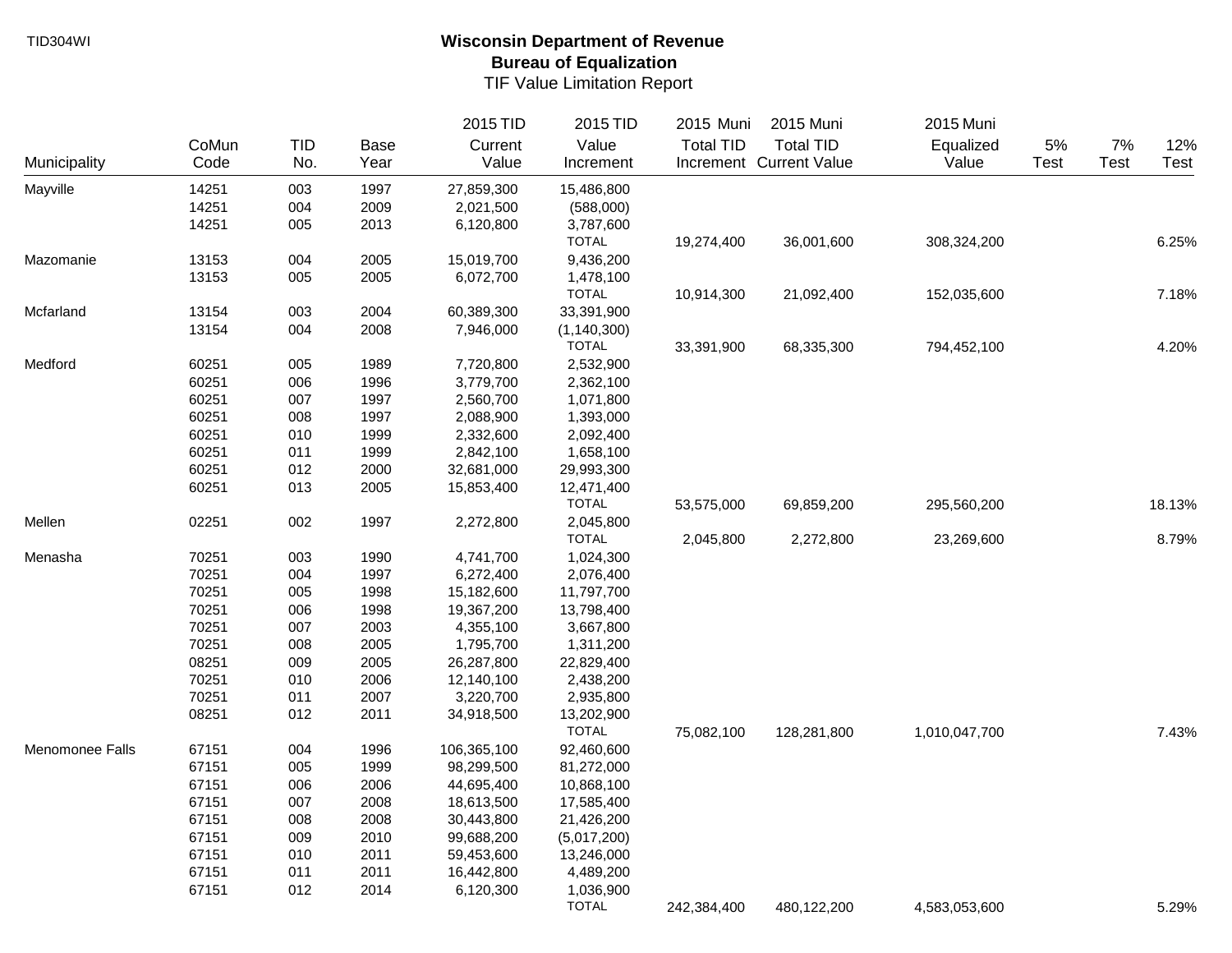|              |       |            |      | 2015 TID    | 2015 TID     | 2015 Muni        | 2015 Muni               | 2015 Muni     |             |             |        |
|--------------|-------|------------|------|-------------|--------------|------------------|-------------------------|---------------|-------------|-------------|--------|
|              | CoMun | <b>TID</b> | Base | Current     | Value        | <b>Total TID</b> | <b>Total TID</b>        | Equalized     | 5%          | 7%          | 12%    |
| Municipality | Code  | No.        | Year | Value       | Increment    |                  | Increment Current Value | Value         | <b>Test</b> | <b>Test</b> | Test   |
| Menomonie    | 17251 | 011        | 2001 | 24,970,100  | 17,972,000   |                  |                         |               |             |             |        |
|              | 17251 | 012        | 2003 | 17,762,000  | 16,090,800   |                  |                         |               |             |             |        |
|              | 17251 | 013        | 2004 | 0           | (161,900)    |                  |                         |               |             |             |        |
|              | 17251 | 014        | 2004 | 9,590,500   | 1,710,900    |                  |                         |               |             |             |        |
|              | 17251 | 015        | 2005 | 20,287,000  | (1,458,200)  |                  |                         |               |             |             |        |
|              |       |            |      |             | <b>TOTAL</b> | 35,773,700       | 72,609,600              | 959,601,000   |             |             | 3.73%  |
| Mequon       | 45255 | 002        | 2002 | 21,007,500  | 15,095,900   |                  |                         |               |             |             |        |
|              | 45255 | 003        | 2008 | 50,214,500  | 8,884,200    |                  |                         |               |             |             |        |
|              | 45255 | 004        | 2012 | 46,047,600  | 4,175,400    |                  |                         |               |             |             |        |
|              | 45255 | 005        | 2012 | 57,863,400  | 6,676,500    |                  |                         |               |             |             |        |
|              |       |            |      |             | <b>TOTAL</b> | 34,832,000       | 175,133,000             | 4,361,728,700 |             |             | .80%   |
| Merrill      | 35251 | 003        | 2005 | 32,342,000  | 18,938,800   |                  |                         |               |             |             |        |
|              | 35251 | 004        | 2007 | 9,696,700   | 812,200      |                  |                         |               |             |             |        |
|              | 35251 | 005        | 2007 | 556,700     | 482,700      |                  |                         |               |             |             |        |
|              | 35251 | 006        | 2009 | 7,190,800   | (1,070,500)  |                  |                         |               |             |             |        |
|              | 35251 | 007        | 2009 | 5,100,200   | (667, 500)   |                  |                         |               |             |             |        |
|              | 35251 | 008        | 2011 | 16,115,800  | (916, 200)   |                  |                         |               |             |             |        |
|              | 35251 | 009        | 2013 | 5,826,400   | (109,600)    |                  |                         |               |             |             |        |
|              |       |            |      |             | <b>TOTAL</b> | 20,233,700       | 76,828,600              | 371,510,700   |             |             | 5.45%  |
| Middleton    | 13255 | 003        | 1993 | 472,440,600 | 409,038,800  |                  |                         |               |             |             |        |
|              | 13255 | 005        | 2009 | 109,751,700 | 20,086,200   |                  |                         |               |             |             |        |
|              |       |            |      |             | <b>TOTAL</b> | 429,125,000      | 582,192,300             | 2,907,335,100 |             |             | 14.76% |
| Milltown     | 48151 | 002        | 1994 | 3,407,200   | 3,391,400    |                  |                         |               |             |             |        |
|              | 48151 | 003        | 2004 | 783,300     | 200,100      |                  |                         |               |             |             |        |
|              | 48151 | 004        | 2012 | 1,523,400   | 495,700      |                  |                         |               |             |             |        |
|              |       |            |      |             | <b>TOTAL</b> | 4,087,200        | 5,713,900               | 38,233,600    |             |             | 10.69% |
| Milton       | 53257 | 006        | 2003 | 33,933,400  | 30,617,900   |                  |                         |               |             |             |        |
|              | 53257 | 007        | 2004 | 11,921,200  | 3,353,700    |                  |                         |               |             |             |        |
|              | 53257 | 008        | 2007 | 19,492,400  | (3,647,600)  |                  |                         |               |             |             |        |
|              |       |            |      |             | <b>TOTAL</b> | 33,971,600       | 65,347,000              | 362,028,200   |             |             | 9.38%  |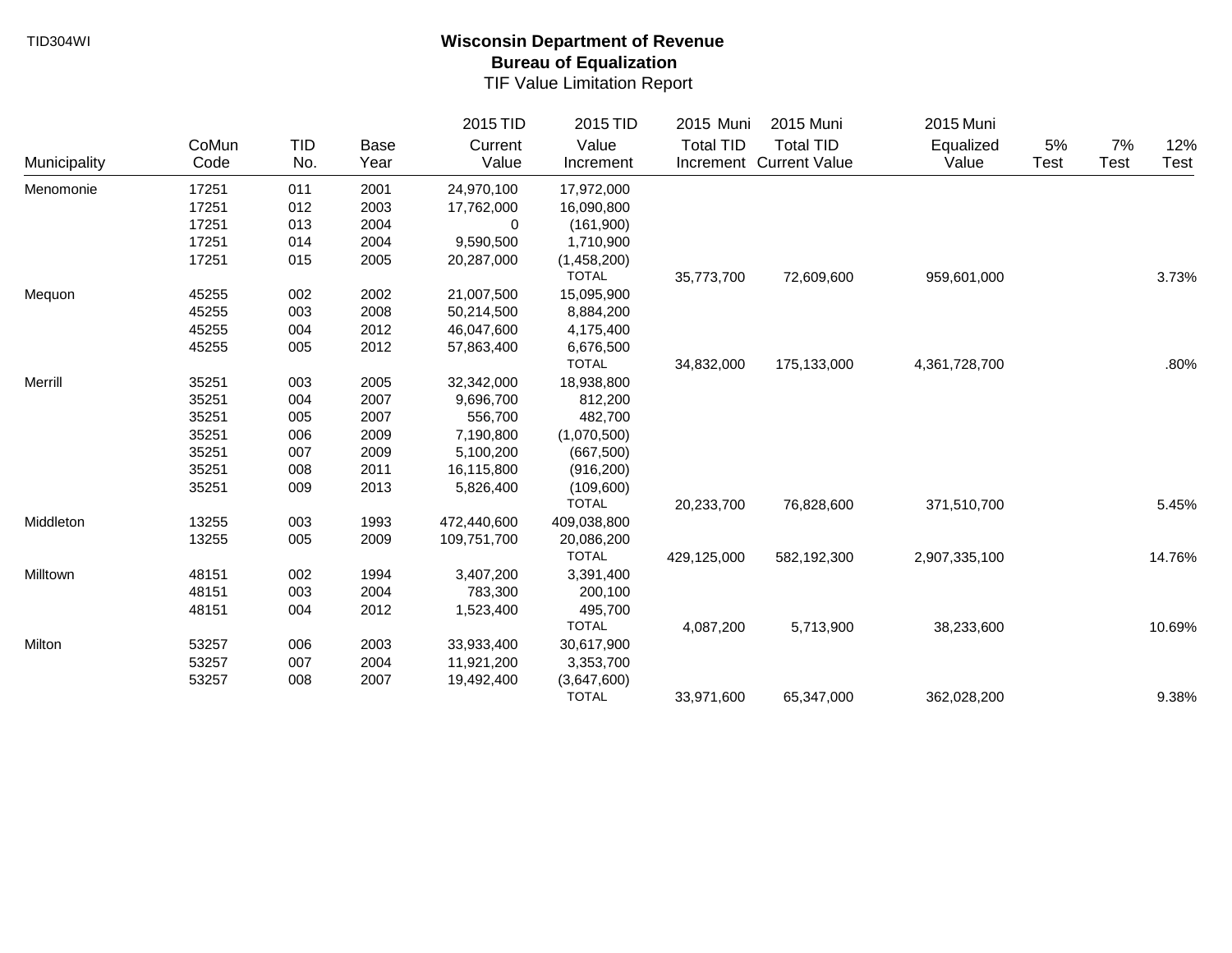|              |       |            |      | 2015 TID    | 2015 TID         | 2015 Muni<br>2015 Muni               | 2015 Muni |             |             |      |
|--------------|-------|------------|------|-------------|------------------|--------------------------------------|-----------|-------------|-------------|------|
|              | CoMun | <b>TID</b> | Base | Current     | Value            | <b>Total TID</b><br><b>Total TID</b> | Equalized | 5%          | $7\%$       | 12%  |
| Municipality | Code  | No.        | Year | Value       | Increment        | Increment Current Value              | Value     | <b>Test</b> | <b>Test</b> | Test |
| Milwaukee    | 40251 | 015        | 1991 | 3,465,600   | 2,857,000        |                                      |           |             |             |      |
|              | 40251 | 017        | 1992 | 1,946,500   | 1,283,400        |                                      |           |             |             |      |
|              | 40251 | 018        | 1992 | 120,300     | $\mathbf 0$      |                                      |           |             |             |      |
|              | 40251 | 020        | 1993 | 21,355,900  | 18,330,800       |                                      |           |             |             |      |
|              | 40251 | 022        | 1994 | 228,752,900 | 187,542,600      |                                      |           |             |             |      |
|              | 40251 | 027        | 1995 | 9,729,400   | 8,059,600        |                                      |           |             |             |      |
|              | 40251 | 028        | 1995 | 8,599,900   | 7,582,500        |                                      |           |             |             |      |
|              | 40251 | 037        | 1998 | 128,635,000 | 68,317,600       |                                      |           |             |             |      |
|              | 40251 | 039        | 2000 | 48,284,300  | 24,420,900       |                                      |           |             |             |      |
|              | 40251 | 041        | 2000 | 108,198,200 | 98,176,800       |                                      |           |             |             |      |
|              | 40251 | 042        | 2001 | 61,810,600  | 54,692,300       |                                      |           |             |             |      |
|              | 40251 | 046        | 2001 | 21,660,000  | 6,900,500        |                                      |           |             |             |      |
|              | 40251 | 048        | 2002 | 186,119,600 | 140,794,000      |                                      |           |             |             |      |
|              | 40251 | 049        | 2002 | 55,351,600  | 53,298,900       |                                      |           |             |             |      |
|              | 40251 | 050        | 2002 | 2,048,700   | 2,048,400        |                                      |           |             |             |      |
|              | 40251 | 051        | 2003 | 22,576,500  | 12,527,800       |                                      |           |             |             |      |
|              | 40251 | 052        | 2003 | 25,906,200  | 15,680,300       |                                      |           |             |             |      |
|              | 40251 | 053        | 2004 | 73,815,400  | 69,063,100       |                                      |           |             |             |      |
|              | 40251 | 054        | 2004 | 19,677,700  | 18,529,700       |                                      |           |             |             |      |
|              | 40251 | 056        | 2004 | 131,690,000 | 122,731,400      |                                      |           |             |             |      |
|              | 40251 | 057        | 2005 | 18,996,600  | 18,996,600       |                                      |           |             |             |      |
|              | 40251 | 058        | 2005 | 4,601,400   | (151, 800)       |                                      |           |             |             |      |
|              | 40251 | 059        | 2005 | 48,084,600  | 2,063,100        |                                      |           |             |             |      |
|              | 40251 | 060        | 2005 | 7,850,700   | 5,637,800        |                                      |           |             |             |      |
|              | 40251 | 061        | 2005 | 4,264,300   | 174,600          |                                      |           |             |             |      |
|              | 40251 | 062        | 2006 | 7,149,800   | 1,820,000        |                                      |           |             |             |      |
|              | 40251 | 063        | 2006 | 12,130,700  | 3,259,600        |                                      |           |             |             |      |
|              | 40251 | 064        | 2006 | 25,185,700  | 10,827,700       |                                      |           |             |             |      |
|              | 40251 | 065        | 2006 | 2,801,900   | (418, 800)       |                                      |           |             |             |      |
|              | 40251 | 066        | 2007 | 24,784,700  | (25,658,600)     |                                      |           |             |             |      |
|              | 40251 | 067        | 2007 | 52,475,400  | 43,208,500       |                                      |           |             |             |      |
|              | 40251 | 068        | 2007 | 63,530,600  | 35,359,600       |                                      |           |             |             |      |
|              | 40251 | 070        | 2007 | 31,013,900  | 16,109,200       |                                      |           |             |             |      |
|              | 40251 | 071        | 2008 | 60,181,100  | (6,570,200)      |                                      |           |             |             |      |
|              | 40251 | 072        | 2009 | 24,128,300  | (346, 400)       |                                      |           |             |             |      |
|              | 40251 | 073        | 2009 | 9,298,700   | 4,695,900        |                                      |           |             |             |      |
|              | 40251 | 074        | 2009 | 54,645,000  | (8,689,700)      |                                      |           |             |             |      |
|              | 40251 | 075        | 2009 | 63,171,700  | 36,701,200       |                                      |           |             |             |      |
|              | 40251 | 076        | 2010 | 16,113,000  | $\boldsymbol{0}$ |                                      |           |             |             |      |
|              | 40251 | 077        | 2012 | 8,826,600   | 5,458,500        |                                      |           |             |             |      |
|              | 40251 | 078        | 2013 | 37,024,500  | (7,558,200)      |                                      |           |             |             |      |
|              | 40251 | 079        | 2013 | 3,744,200   | (2,280,700)      |                                      |           |             |             |      |
|              | 40251 | 080        | 2014 | 3,638,200   | 137,900          |                                      |           |             |             |      |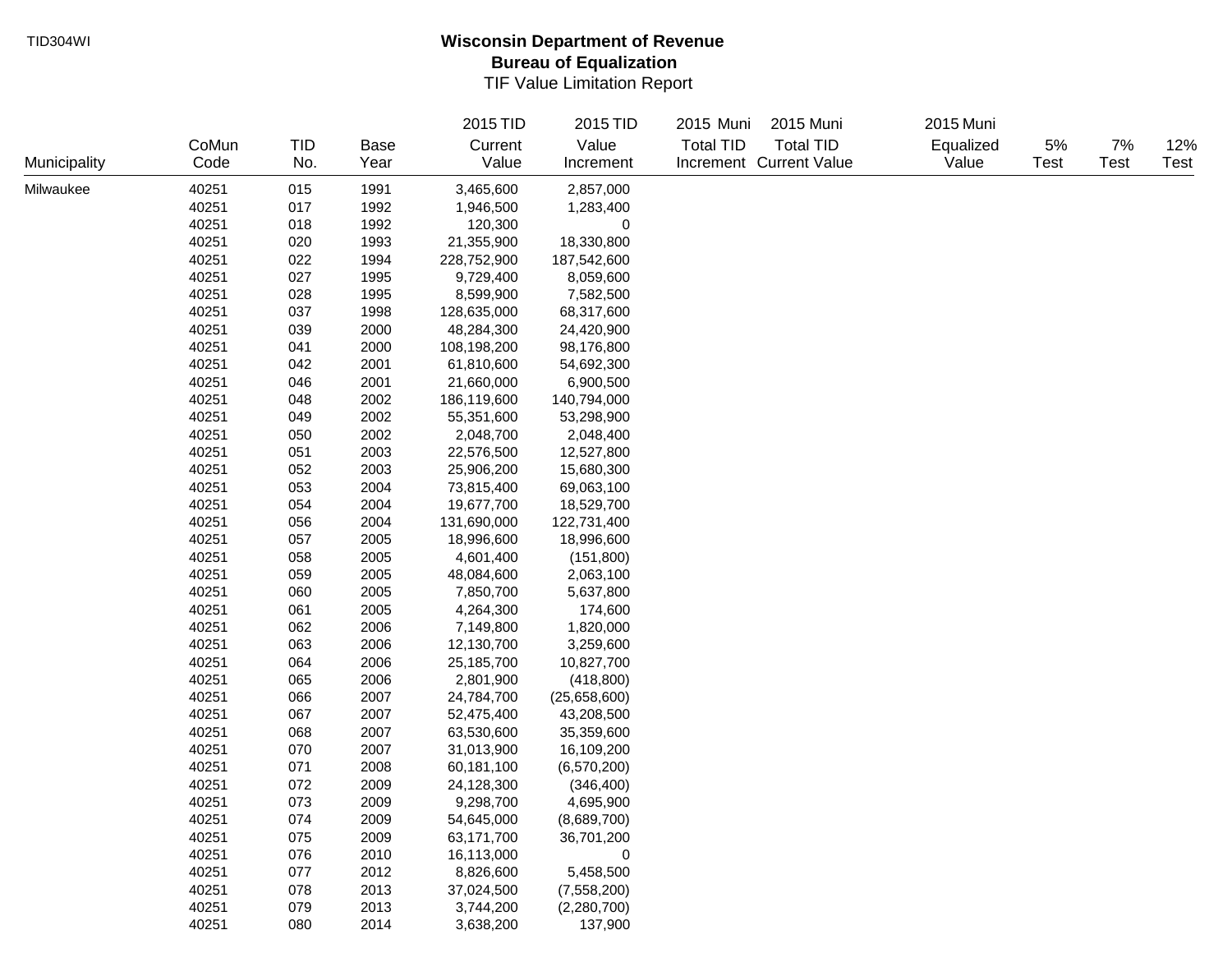|                      |       |            |             | 2015 TID    | 2015 TID     | 2015 Muni        | 2015 Muni               | 2015 Muni      |      |      |        |
|----------------------|-------|------------|-------------|-------------|--------------|------------------|-------------------------|----------------|------|------|--------|
|                      | CoMun | <b>TID</b> | <b>Base</b> | Current     | Value        | <b>Total TID</b> | <b>Total TID</b>        | Equalized      | 5%   | 7%   | 12%    |
| Municipality         | Code  | No.        | Year        | Value       | Increment    |                  | Increment Current Value | Value          | Test | Test | Test   |
|                      |       |            |             |             | <b>TOTAL</b> | 1,097,287,800    | 1,743,385,900           | 25,980,469,600 |      |      | 4.22%  |
| <b>Mineral Point</b> | 25251 | 001        | 1997        | 9,227,600   | 8,657,000    |                  |                         |                |      |      |        |
|                      |       |            |             |             | <b>TOTAL</b> | 8,657,000        | 9,227,600               | 184,731,700    |      |      | 4.69%  |
| Minong               | 65151 | 001        | 1988        | 711,100     | 405,100      |                  |                         |                |      |      |        |
|                      | 65151 | 002        | 1997        | 5,595,500   | 4,205,300    |                  |                         |                |      |      |        |
|                      | 65151 | 003        | 2010        | 947,200     | 862,300      |                  |                         |                |      |      |        |
|                      |       |            |             |             | <b>TOTAL</b> | 5,472,700        | 7,253,800               | 37,221,100     |      |      | 14.70% |
| Mondovi              | 06251 | 001        | 1989        | 11,063,400  | 10,947,100   |                  |                         |                |      |      |        |
|                      | 06251 | 002        | 2005        | 7,246,600   | 7,226,700    |                  |                         |                |      |      |        |
|                      |       |            |             |             | <b>TOTAL</b> | 18,173,800       | 18,310,000              | 142,166,800    |      |      | 12.78% |
| Monona               | 13258 | 002        | 1991        | 75,703,500  | 57,766,800   |                  |                         |                |      |      |        |
|                      | 13258 | 004        | 2000        | 43,127,400  | 11,055,800   |                  |                         |                |      |      |        |
|                      | 13258 | 005        | 2008        | 22,738,900  | 13,759,200   |                  |                         |                |      |      |        |
|                      | 13258 | 006        | 2010        | 44,295,100  | 26,602,100   |                  |                         |                |      |      |        |
|                      | 13258 | 007        | 2012        | 19,109,600  | 4,464,300    |                  |                         |                |      |      |        |
|                      | 13258 | 008        | 2012        | 3,275,900   | 2,859,900    |                  |                         |                |      |      |        |
|                      |       |            |             |             | <b>TOTAL</b> | 116,508,100      | 208,250,400             | 1,130,326,000  |      |      | 10.31% |
| Monroe               | 23251 | 004        | 1996        | 9,584,800   | 9,161,200    |                  |                         |                |      |      |        |
|                      | 23251 | 005        | 1996        | 17,506,800  | 11,102,600   |                  |                         |                |      |      |        |
|                      | 23251 | 006        | 2003        | 19,166,600  | 9,023,400    |                  |                         |                |      |      |        |
|                      | 23251 | 007        | 2005        | 36,480,800  | 6,519,100    |                  |                         |                |      |      |        |
|                      | 23251 | 008        | 2007        | 3,700,400   | 1,367,700    |                  |                         |                |      |      |        |
|                      |       |            |             |             | <b>TOTAL</b> | 37,174,000       | 86,439,400              | 664,220,300    |      |      | 5.60%  |
| Montfort             | 22151 | 001        | 2014        | 2,002,700   | 34,000       |                  |                         |                |      |      |        |
|                      |       |            |             |             | <b>TOTAL</b> | 34,000           | 2,002,700               | 32,442,200     |      |      | .10%   |
| Monticello           | 23151 | 001        | 1996        | 7,521,800   | 5,977,400    |                  |                         |                |      |      |        |
|                      |       |            |             |             | <b>TOTAL</b> | 5,977,400        | 7,521,800               | 71,500,100     |      |      | 8.36%  |
| Mosinee              | 37251 | 002        | 2006        | 19,255,800  | 6,733,900    |                  |                         |                |      |      |        |
|                      | 37251 | 003        | 2013        | 10,151,600  | 2,620,500    |                  |                         |                |      |      |        |
|                      |       |            |             |             | <b>TOTAL</b> | 9,354,400        | 29,407,400              | 261,977,800    |      |      | 3.57%  |
| Mount Horeb          | 13157 | 003        | 2004        | 20,743,300  | 18,155,000   |                  |                         |                |      |      |        |
|                      | 13157 | 004        | 2007        | 7,413,700   | 3,465,600    |                  |                         |                |      |      |        |
|                      |       |            |             |             | <b>TOTAL</b> | 21,620,600       | 28,157,000              | 615,899,600    |      |      | 3.51%  |
| Mount Pleasant       | 51151 | 001        | 2006        | 41,005,000  | 36,712,300   |                  |                         |                |      |      |        |
|                      | 51151 | 002        | 2007        | 142,144,900 | 38,560,700   |                  |                         |                |      |      |        |
|                      | 51151 | 003        | 2014        | 4,227,500   | 91,300       |                  |                         |                |      |      |        |
|                      |       |            |             |             | <b>TOTAL</b> | 75,364,300       | 187,377,400             | 2,434,660,700  |      |      | 3.10%  |
| Mukwonago            | 67153 | 003        | 2003        | 41,271,100  | 38,881,600   |                  |                         |                |      |      |        |
|                      |       |            |             |             | <b>TOTAL</b> | 38,881,600       | 41,271,100              | 744,755,700    |      |      | 5.22%  |
| Muscoda              | 25153 | 002        | 1997        | 5,343,600   | 4,673,800    |                  |                         |                |      |      |        |
|                      | 22153 | 002        | 1997        | 4,641,800   | 3,503,900    |                  |                         |                |      |      |        |
|                      | 22153 | 003        | 1997        | 3,668,100   | 1,628,700    |                  |                         |                |      |      |        |
|                      |       |            |             |             | <b>TOTAL</b> |                  | 13,653,500              | 71,947,700     |      |      |        |
|                      |       |            |             |             |              | 9,806,400        |                         |                |      |      | 13.63% |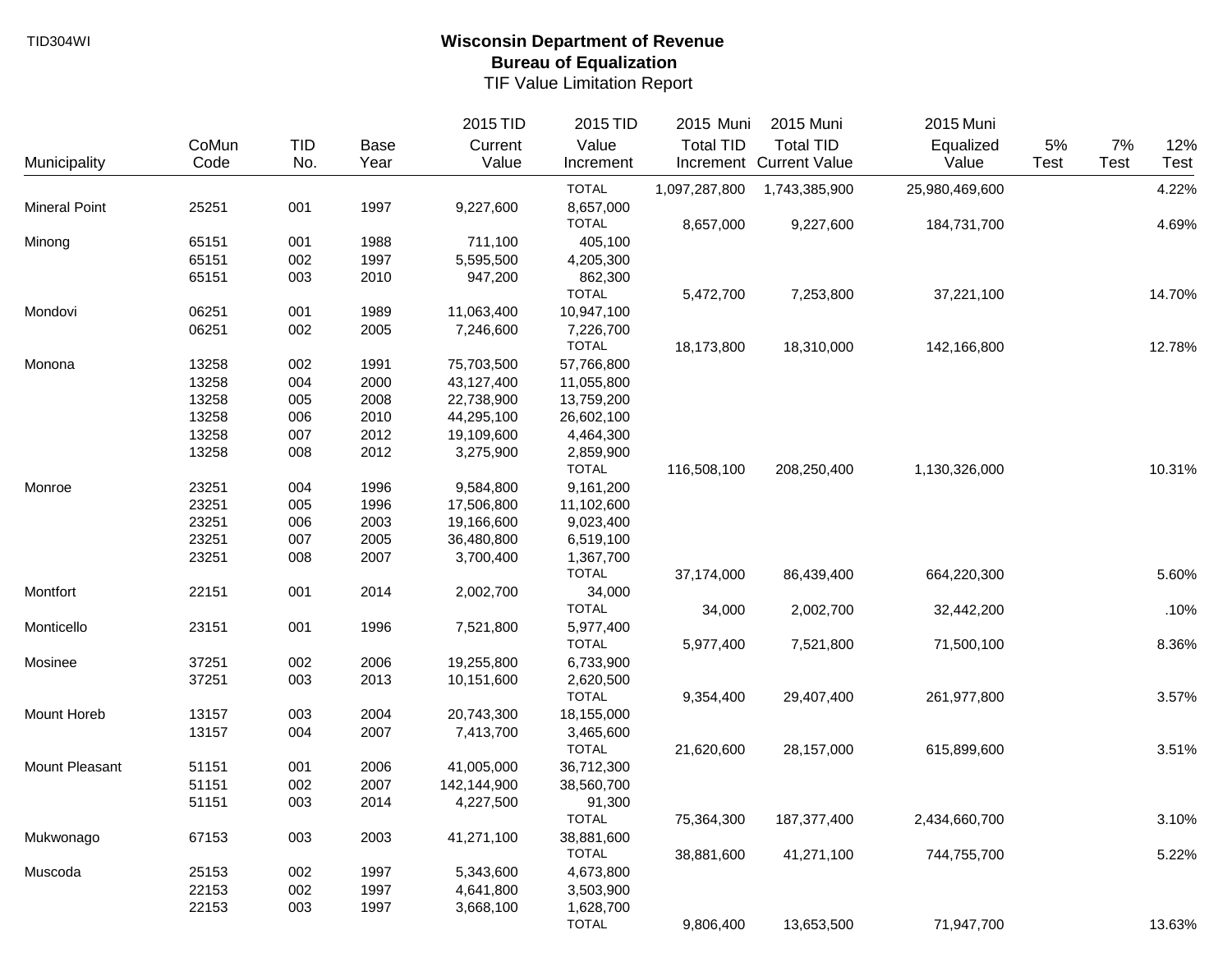|              |       |            |      | 2015 TID    | 2015 TID     | 2015 Muni        | 2015 Muni               | 2015 Muni     |       |        |        |
|--------------|-------|------------|------|-------------|--------------|------------------|-------------------------|---------------|-------|--------|--------|
|              | CoMun | <b>TID</b> | Base | Current     | Value        | <b>Total TID</b> | <b>Total TID</b>        | Equalized     | 5%    | 7%     | 12%    |
| Municipality | Code  | No.        | Year | Value       | Increment    |                  | Increment Current Value | Value         | Test  | Test   | Test   |
| Muskego      | 67251 | 008        | 2000 | 24,760,300  | 6,347,500    |                  |                         |               |       |        |        |
|              | 67251 | 009        | 2003 | 36,972,800  | 13,846,700   |                  |                         |               |       |        |        |
|              | 67251 | 010        | 2008 | 53,577,200  | 52,426,600   |                  |                         |               |       |        |        |
|              |       |            |      |             | <b>TOTAL</b> | 72,620,800       | 115,310,300             | 2,706,118,900 |       |        | 2.68%  |
| Necedah      | 29161 | 002        | 1995 | 5,251,500   | 4,018,000    |                  |                         |               |       |        |        |
|              | 29161 | 003        | 1995 | 11,731,100  | 4,434,800    |                  |                         |               |       |        |        |
|              |       |            |      |             | <b>TOTAL</b> | 8,452,800        | 16,982,600              | 39,474,000    |       |        | 21.41% |
| Neenah       | 70261 | 005        | 1993 | 23,446,000  | 9,474,100    |                  |                         |               |       |        |        |
|              | 70261 | 006        | 1997 | 32,252,800  | 29,383,200   |                  |                         |               |       |        |        |
|              | 70261 | 007        | 2000 | 119,016,800 | 79,789,900   |                  |                         |               |       |        |        |
|              | 70261 | 008        | 2001 | 67,938,100  | 53,194,500   |                  |                         |               |       |        |        |
|              |       |            |      |             | <b>TOTAL</b> | 171,841,700      | 242,653,700             | 1,933,055,000 |       |        | 8.89%  |
| Neillsville  | 10261 | 002        | 1999 | 3,314,200   | 3,207,000    |                  |                         |               |       |        |        |
|              | 10261 | 003        | 2006 | 3,118,100   | 2,813,300    |                  |                         |               |       |        |        |
|              |       |            |      |             | <b>TOTAL</b> | 6,020,300        | 6,432,300               | 121,131,500   |       |        | 4.97%  |
| Nekoosa      | 71261 | 001        | 1997 | 17,326,300  | 6,802,700    |                  |                         |               |       |        |        |
|              | 71261 | 002        | 2002 | 4,650,600   | 4,041,300    |                  |                         |               |       |        |        |
|              | 71261 | 003        | 2012 | 18,531,500  | 715,200      |                  |                         |               |       |        |        |
|              |       |            |      |             | <b>TOTAL</b> | 11,559,200       | 40,508,400              | 108,657,900   |       |        | 10.64% |
| New Auburn   | 09161 | 001        | 2008 | 11,989,600  | 11,705,900   |                  |                         |               |       |        |        |
|              |       |            |      |             | <b>TOTAL</b> | 11,705,900       | 11,989,600              | 51,356,500    |       |        | 22.79% |
| New Chester  | 01020 | 001T       | 2012 | 12,760,300  | 7,788,700    |                  |                         |               |       |        |        |
|              |       |            |      |             | <b>TOTAL</b> | 7,788,700        | 12,760,300              | 92,311,100    | 8.44% | 13.82% |        |
| New Glarus   | 23161 | 003        | 2006 | 11,741,800  | 11,722,500   |                  |                         |               |       |        |        |
|              |       |            |      |             | <b>TOTAL</b> | 11,722,500       | 11,741,800              | 164,442,800   |       |        | 7.13%  |
| New Holstein | 08261 | 001        | 1994 | 12,717,500  | 9,386,200    |                  |                         |               |       |        |        |
|              | 08261 | 003        | 2007 | 503,000     | (2,455,300)  |                  |                         |               |       |        |        |
|              |       |            |      |             | <b>TOTAL</b> | 9,386,200        | 13,220,500              | 168,947,300   |       |        | 5.56%  |
| New Lisbon   | 29261 | 009        | 1991 | 317,400     | 309,100      |                  |                         |               |       |        |        |
|              | 29261 | 010        | 1991 | 234,800     | 224,900      |                  |                         |               |       |        |        |
|              | 29261 | 011        | 1997 | 10,501,900  | 10,322,400   |                  |                         |               |       |        |        |
|              | 29261 | 012        | 2010 | 1,341,500   | 200,700      |                  |                         |               |       |        |        |
|              | 29261 | 013        | 2010 | 157,200     | (123,700)    |                  |                         |               |       |        |        |
|              |       |            |      |             | <b>TOTAL</b> | 11,057,100       | 12,552,800              | 69,140,100    |       |        | 15.99% |
| New London   | 68261 | 002        | 1990 | 23,312,500  | 21,554,000   |                  |                         |               |       |        |        |
|              | 44261 | 002        | 1990 | 13,262,500  | 12,362,250   |                  |                         |               |       |        |        |
|              |       |            |      |             | <b>TOTAL</b> | 33,916,250       | 36,575,000              | 359,115,700   |       |        | 9.44%  |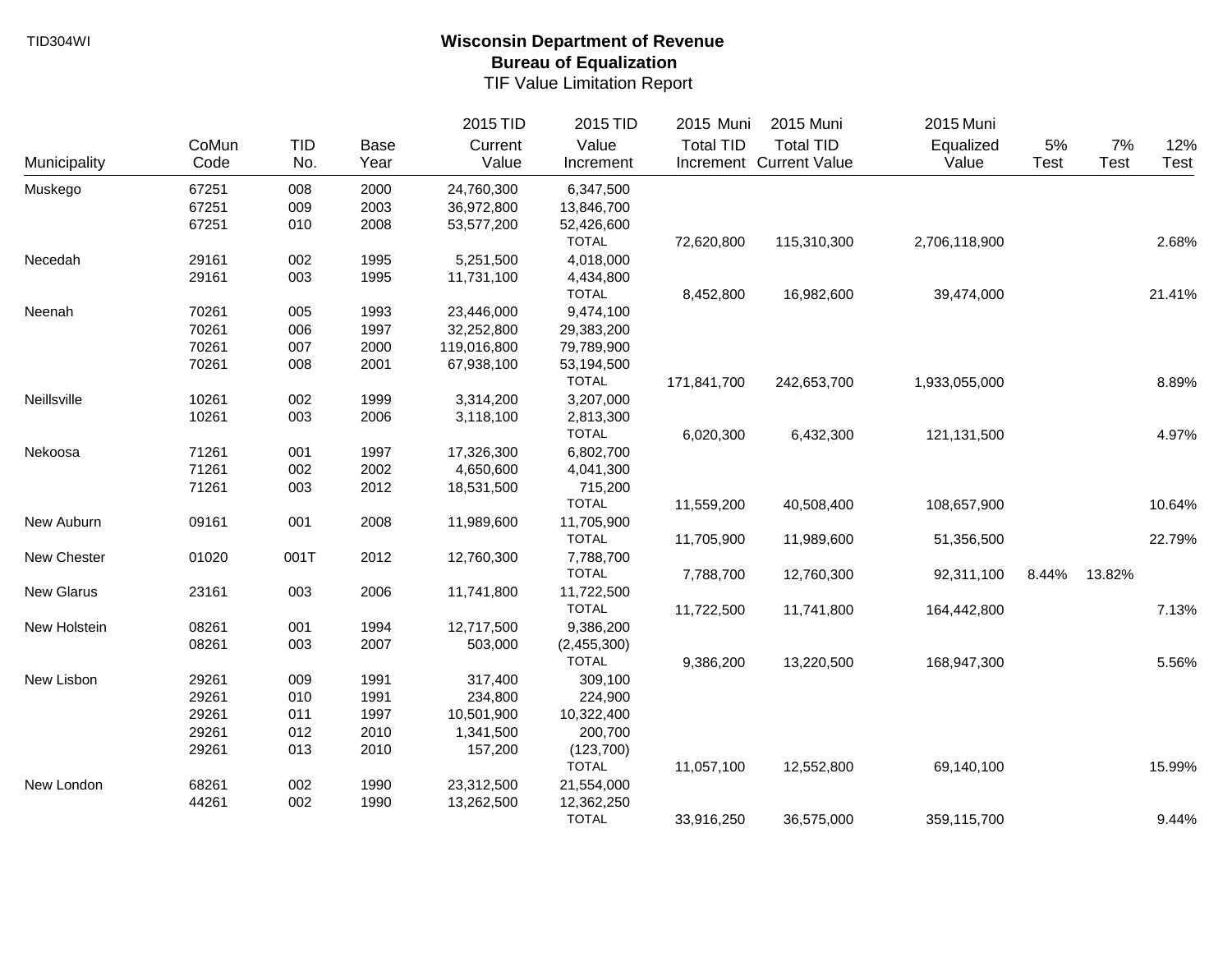|                   |       |            |             | 2015 TID    | 2015 TID     | 2015 Muni        | 2015 Muni               | 2015 Muni     |      |             |        |
|-------------------|-------|------------|-------------|-------------|--------------|------------------|-------------------------|---------------|------|-------------|--------|
|                   | CoMun | <b>TID</b> | <b>Base</b> | Current     | Value        | <b>Total TID</b> | <b>Total TID</b>        | Equalized     | 5%   | 7%          | 12%    |
| Municipality      | Code  | No.        | Year        | Value       | Increment    |                  | Increment Current Value | Value         | Test | <b>Test</b> | Test   |
| New Richmond      | 55261 | 005        | 1987        | 18,480,400  | 18,402,500   |                  |                         |               |      |             |        |
|                   | 55261 | 006        | 1995        | 11,418,700  | 11,190,200   |                  |                         |               |      |             |        |
|                   | 55261 | 007        | 2003        | 5,203,300   | 2,645,500    |                  |                         |               |      |             |        |
|                   | 55261 | 008        | 2005        | 20,488,100  | 4,756,800    |                  |                         |               |      |             |        |
|                   | 55261 | 009        | 2008        | 7,509,300   | 1,033,200    |                  |                         |               |      |             |        |
|                   | 55261 | 010        | 2014        | 3,715,400   | (138, 400)   |                  |                         |               |      |             |        |
|                   |       |            |             |             | <b>TOTAL</b> | 38,028,200       | 66,815,200              | 607,269,700   |      |             | 6.26%  |
| Niagara           | 38261 | 001        | 1995        | 737,700     | 737,700      |                  |                         |               |      |             |        |
|                   | 38261 | 002        | 1998        | 1,017,400   | 988,900      |                  |                         |               |      |             |        |
|                   |       |            |             |             | <b>TOTAL</b> | 1,726,600        | 1,755,100               | 66,722,600    |      |             | 2.59%  |
| North Fond Du Lac | 20161 | 001        | 1999        | 23,463,900  | 23,263,400   |                  |                         |               |      |             |        |
|                   | 20161 | 002        | 2008        | 3,650,300   | (524, 800)   |                  |                         |               |      |             |        |
|                   |       |            |             |             | <b>TOTAL</b> | 23,263,400       | 27,114,200              | 191,795,400   |      |             | 12.13% |
| North Freedom     | 56161 | 001        | 1997        | 5,867,300   | 2,839,500    |                  |                         |               |      |             |        |
|                   |       |            |             |             | <b>TOTAL</b> | 2,839,500        | 5,867,300               | 27,931,400    |      |             | 10.17% |
| Oak Creek         | 40265 | 004        | 1999        | 23,940,200  | 22,758,700   |                  |                         |               |      |             |        |
|                   | 40265 | 006        | 2001        | 19,066,400  | 17,689,200   |                  |                         |               |      |             |        |
|                   | 40265 | 007        | 2007        | 171,946,900 | 6,893,800    |                  |                         |               |      |             |        |
|                   | 40265 | 008        | 2009        | 33,084,700  | 10,028,100   |                  |                         |               |      |             |        |
|                   | 40265 | 010        | 2010        | 34,825,100  | 15,601,400   |                  |                         |               |      |             |        |
|                   | 40265 | 011        | 2012        | 35,015,600  | 22,897,900   |                  |                         |               |      |             |        |
|                   |       |            |             |             | <b>TOTAL</b> | 95,869,100       | 317,878,900             | 3,003,919,300 |      |             | 3.19%  |
| Oakdale           | 41165 | 001        | 1991        | 8,351,600   | 6,721,200    |                  |                         |               |      |             |        |
|                   |       |            |             |             | <b>TOTAL</b> |                  |                         |               |      |             |        |
|                   |       |            |             |             |              | 6,721,200        | 8,351,600               | 21,062,200    |      |             | 31.91% |
| Oakfield          | 20165 | 001        | 1995        | 9,903,100   | 8,195,600    |                  |                         |               |      |             |        |
|                   | 20165 | 002        | 1997        | 3,249,500   | 2,361,300    |                  |                         |               |      |             |        |
|                   |       |            |             |             | <b>TOTAL</b> | 10,556,900       | 13,152,600              | 59,543,800    |      |             | 17.73% |
| Oconomowoc        | 67265 | 004        | 2003        | 64,954,600  | 14,530,200   |                  |                         |               |      |             |        |
|                   |       |            |             |             | <b>TOTAL</b> | 14,530,200       | 64,954,600              | 1,918,686,500 |      |             | .76%   |
| Oconto            | 42265 | 002        | 1998        | 11,492,700  | 7,392,200    |                  |                         |               |      |             |        |
|                   | 42265 | 003        | 2007        | 12,427,000  | (989, 200)   |                  |                         |               |      |             |        |
|                   | 42265 | 004        | 2010        | 2,276,400   | 847,800      |                  |                         |               |      |             |        |
|                   |       |            |             |             | <b>TOTAL</b> | 8,240,000        | 26,196,100              | 193,895,200   |      |             | 4.25%  |
| Oconto Falls      | 42266 | 002        | 1992        | 29,618,300  | 25,222,600   |                  |                         |               |      |             |        |
|                   |       |            |             |             | <b>TOTAL</b> | 25,222,600       | 29,618,300              | 153,426,600   |      |             | 16.44% |
| Onalaska          | 32265 | 004        | 2010        | 14,672,400  | (1,938,900)  |                  |                         |               |      |             |        |
|                   |       |            |             |             | <b>TOTAL</b> | $\pmb{0}$        | 14,672,400              | 1,781,195,000 |      |             | .00%   |
| Ontario           | 62165 | 001        | 1998        | 2,327,800   | 1,841,300    |                  |                         |               |      |             |        |
|                   |       |            |             |             | <b>TOTAL</b> | 1,841,300        | 2,327,800               | 16,017,000    |      |             | 11.50% |
| Oostburg          | 59165 | 001        | 1999        | 17,329,700  | 16,926,100   |                  |                         |               |      |             |        |
|                   | 59165 | 002        | 2001        | 13,175,700  | 7,697,900    |                  |                         |               |      |             |        |
|                   |       |            |             |             | <b>TOTAL</b> | 24,624,000       | 30,505,400              | 193,594,800   |      |             | 12.72% |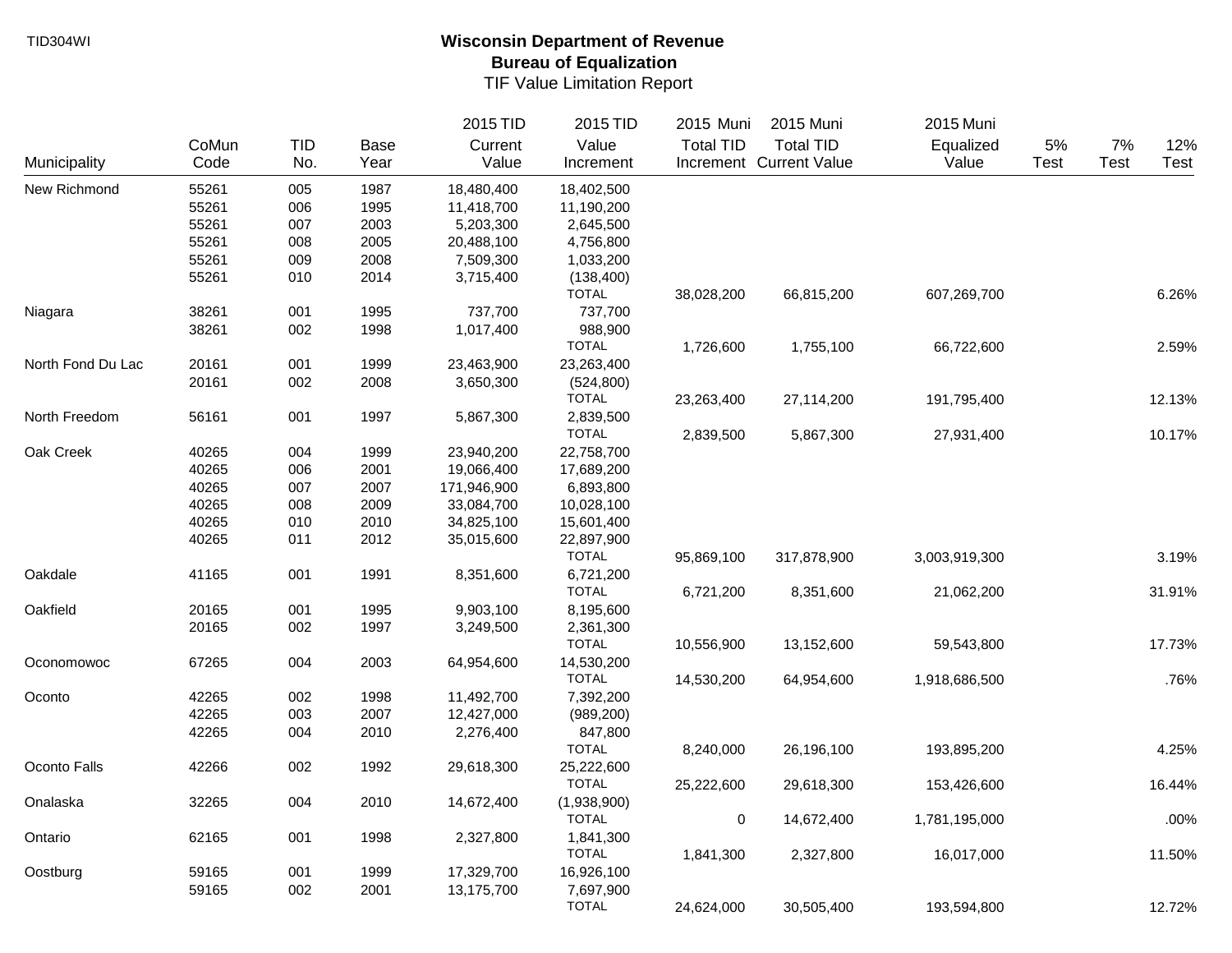|              |       |     |             | 2015 TID    | 2015 TID     | 2015 Muni        | 2015 Muni               | 2015 Muni     |       |             |        |
|--------------|-------|-----|-------------|-------------|--------------|------------------|-------------------------|---------------|-------|-------------|--------|
|              | CoMun | TID | <b>Base</b> | Current     | Value        | <b>Total TID</b> | <b>Total TID</b>        | Equalized     | $5\%$ | 7%          | 12%    |
| Municipality | Code  | No. | Year        | Value       | Increment    |                  | Increment Current Value | Value         | Test  | <b>Test</b> | Test   |
| Oregon       | 13165 | 002 | 1993        | 30,218,300  | 27,096,100   |                  |                         |               |       |             |        |
|              | 13165 | 003 | 2005        | 24,189,100  | 8,308,300    |                  |                         |               |       |             |        |
|              | 13165 | 004 | 2008        | 14,288,300  | 1,470,200    |                  |                         |               |       |             |        |
|              |       |     |             |             | <b>TOTAL</b> | 36,874,600       | 68,695,700              | 937,955,600   |       |             | 3.93%  |
| Orfordville  | 53165 | 003 | 2000        | 5,795,300   | 5,282,600    |                  |                         |               |       |             |        |
|              |       |     |             |             | <b>TOTAL</b> | 5,282,600        | 5,795,300               | 65,095,300    |       |             | 8.12%  |
| Osceola      | 48165 | 001 | 1987        | 15,538,800  | 15,193,800   |                  |                         |               |       |             |        |
|              | 48165 | 002 | 1992        | 17,270,100  | 13,518,300   |                  |                         |               |       |             |        |
|              |       |     |             |             | <b>TOTAL</b> | 28,712,100       | 32,808,900              | 164,552,200   |       |             | 17.45% |
| Oshkosh      | 70266 | 007 | 1989        | 163,290,300 | 140,981,300  |                  |                         |               |       |             |        |
|              | 70266 | 010 | 1993        | 1,168,500   | 568,200      |                  |                         |               |       |             |        |
|              | 70266 | 011 | 1995        | 752,500     | 266,200      |                  |                         |               |       |             |        |
|              | 70266 | 012 | 1997        | 5,688,000   | 3,972,600    |                  |                         |               |       |             |        |
|              | 70266 | 013 | 1998        | 16,493,500  | 10,624,400   |                  |                         |               |       |             |        |
|              | 70266 | 014 | 2000        | 18,628,900  | 18,070,500   |                  |                         |               |       |             |        |
|              | 70266 | 015 | 2001        | 8,301,800   | 7,736,900    |                  |                         |               |       |             |        |
|              | 70266 | 016 | 2001        | 5,095,700   | 5,095,700    |                  |                         |               |       |             |        |
|              | 70266 | 017 | 2001        | 13,935,000  | 11,724,400   |                  |                         |               |       |             |        |
|              | 70266 | 018 | 2002        | 13,386,700  | 13,335,400   |                  |                         |               |       |             |        |
|              | 70266 | 019 | 2003        | 9,406,300   | 9,302,100    |                  |                         |               |       |             |        |
|              | 70266 | 020 | 2005        | 14,791,000  | (6,024,500)  |                  |                         |               |       |             |        |
|              | 70266 | 021 | 2006        | 7,655,200   | 5,700,300    |                  |                         |               |       |             |        |
|              | 70266 | 023 | 2009        | 0           | (233, 700)   |                  |                         |               |       |             |        |
|              | 70266 | 024 | 2010        | 16,792,800  | 8,327,900    |                  |                         |               |       |             |        |
|              | 70266 | 025 | 2012        | 10,890,500  | 9,838,800    |                  |                         |               |       |             |        |
|              | 70266 | 026 | 2013        | 0           | (29, 400)    |                  |                         |               |       |             |        |
|              | 70266 | 027 | 2014        | 57,916,000  | (314, 300)   |                  |                         |               |       |             |        |
|              |       |     |             |             | <b>TOTAL</b> | 245,544,700      | 364,192,700             | 3,743,645,000 |       |             | 6.56%  |
| Osseo        | 61265 | 002 | 1994        | 15,029,500  | 14,671,500   |                  |                         |               |       |             |        |
|              | 61265 | 003 | 2009        | 2,471,900   | 1,400        |                  |                         |               |       |             |        |
|              |       |     |             |             | <b>TOTAL</b> | 14,672,900       | 17,501,400              | 113,500,300   |       |             | 12.93% |
| Owen         | 10265 | 003 | 1996        | 762,900     | 756,800      |                  |                         |               |       |             |        |
|              | 10265 | 004 | 2004        | 12,120,200  | 9,851,800    |                  |                         |               |       |             |        |
|              |       |     |             |             | <b>TOTAL</b> | 10,608,600       | 12,883,100              | 43,535,500    |       |             | 24.37% |
| Paddock Lake | 30171 | 001 | 2012        | 18,777,700  | 4,643,700    |                  |                         |               |       |             |        |
|              |       |     |             |             | <b>TOTAL</b> | 4,643,700        | 18,777,700              | 210,838,800   |       |             | 2.20%  |
| Palmyra      | 28171 | 003 | 2006        | 8,319,000   | 7,888,700    |                  |                         |               |       |             |        |
|              |       |     |             |             | <b>TOTAL</b> | 7,888,700        | 8,319,000               | 119,549,500   |       |             | 6.60%  |
| Park Falls   | 50271 | 002 | 1989        | 6,837,400   | 6,431,350    |                  |                         |               |       |             |        |
|              | 50271 | 003 | 1994        | 7,467,500   | 6,115,700    |                  |                         |               |       |             |        |
|              |       |     |             |             | <b>TOTAL</b> | 12,547,050       | 14,304,900              | 116,854,900   |       |             | 10.74% |
|              |       |     |             |             |              |                  |                         |               |       |             |        |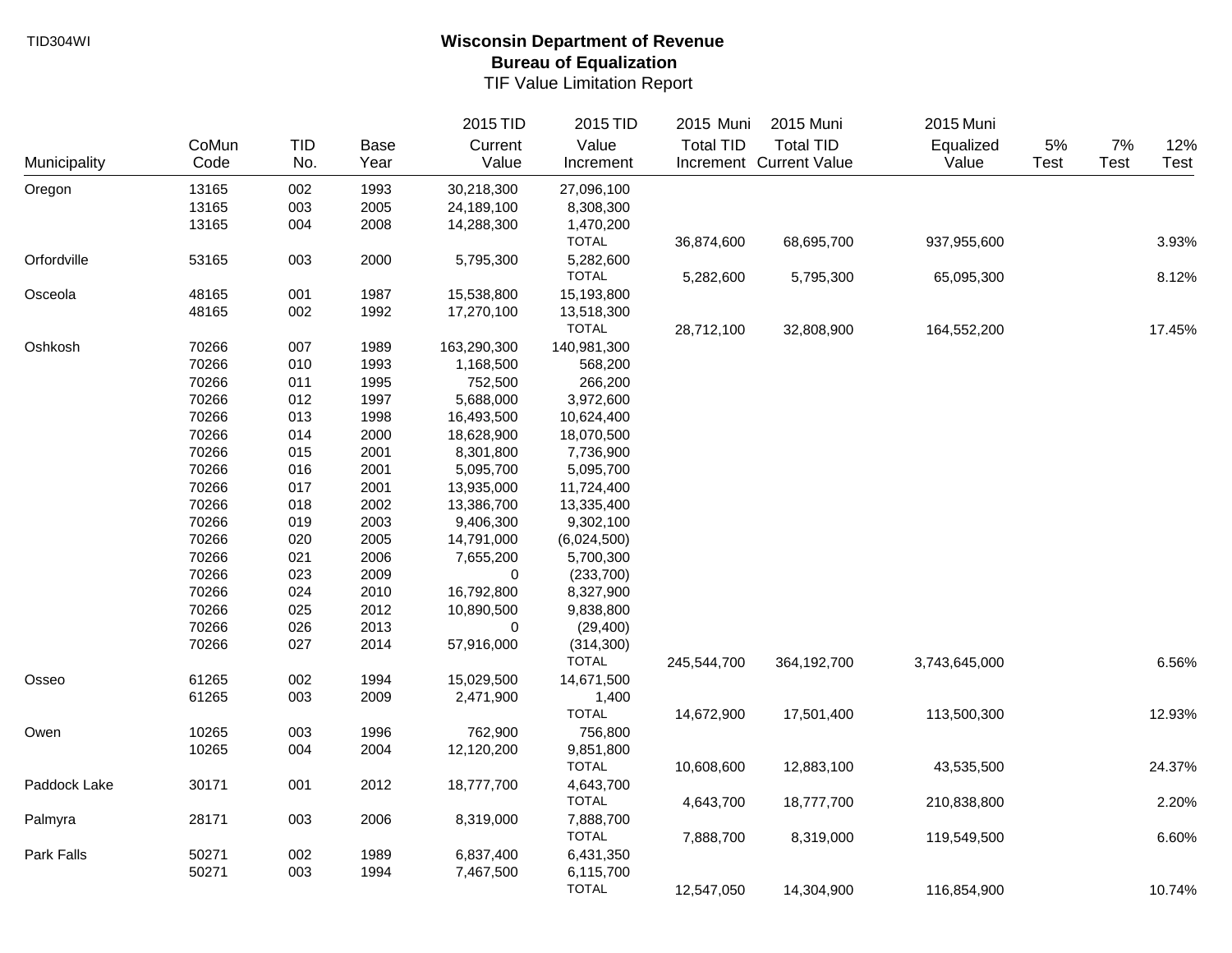|                         |       |            |      | 2015 TID    | 2015 TID     | 2015 Muni        | 2015 Muni               | 2015 Muni     |             |             |        |
|-------------------------|-------|------------|------|-------------|--------------|------------------|-------------------------|---------------|-------------|-------------|--------|
|                         | CoMun | <b>TID</b> | Base | Current     | Value        | <b>Total TID</b> | <b>Total TID</b>        | Equalized     | 5%          | 7%          | 12%    |
| Municipality            | Code  | No.        | Year | Value       | Increment    |                  | Increment Current Value | Value         | <b>Test</b> | <b>Test</b> | Test   |
| Pepin                   | 46171 | 001        | 1990 | 8,412,800   | 3,961,700    |                  |                         |               |             |             |        |
|                         | 46171 | 002        | 2006 | 2,966,000   | (259,600)    |                  |                         |               |             |             |        |
|                         | 46171 | 003        | 2011 | 7,223,800   | 2,403,100    |                  |                         |               |             |             |        |
|                         |       |            |      |             | <b>TOTAL</b> | 6,364,800        | 18,602,600              | 59,708,700    |             |             | 10.66% |
| Peshtigo                | 38271 | 001        | 1990 | 37,750,000  | 35,040,500   |                  |                         |               |             |             |        |
|                         |       |            |      |             | <b>TOTAL</b> | 35,040,500       | 37,750,000              | 165,657,500   |             |             | 21.15% |
| Pewaukee                | 67171 | 002        | 2014 | 9,303,200   | 643,900      |                  |                         |               |             |             |        |
|                         |       |            |      |             | <b>TOTAL</b> | 643,900          | 9,303,200               | 927,731,500   |             |             | .07%   |
| Phillips                | 50272 | 002        | 1995 | $\mathbf 0$ | (100,000)    |                  |                         |               |             |             |        |
|                         | 50272 | 003        | 1995 | 3,544,800   | 1,367,700    |                  |                         |               |             |             |        |
|                         | 50272 | 004        | 1995 | 15,767,100  | 15,013,600   |                  |                         |               |             |             |        |
|                         |       |            |      |             | <b>TOTAL</b> | 16,381,300       | 19,311,900              | 86,268,600    |             |             | 18.99% |
| Pittsville              | 71271 | 003        | 1995 | 29,733,300  | 27,191,300   |                  |                         |               |             |             |        |
|                         |       |            |      |             | <b>TOTAL</b> | 27,191,300       | 29,733,300              | 54,024,300    |             |             | 50.33% |
| Plain                   | 56171 | 002        | 2006 | 4,085,600   | 3,916,100    |                  |                         |               |             |             |        |
|                         |       |            |      |             | <b>TOTAL</b> | 3,916,100        | 4,085,600               | 69,626,100    |             |             | 5.62%  |
| Platteville             | 22271 | 004        | 1997 | 11,155,700  | 7,951,100    |                  |                         |               |             |             |        |
|                         | 22271 | 005        | 2005 | 42,630,300  | 42,600,800   |                  |                         |               |             |             |        |
|                         | 22271 | 006        | 2006 | 29,077,800  | 21,337,400   |                  |                         |               |             |             |        |
|                         | 22271 | 007        | 2006 | 38,746,700  | 9,231,700    |                  |                         |               |             |             |        |
|                         |       |            |      |             | <b>TOTAL</b> | 81,121,000       | 121,610,500             | 633,376,500   |             |             | 12.81% |
| <b>Pleasant Prairie</b> | 30174 | 002        | 1999 | 518,636,900 | 434,506,800  |                  |                         |               |             |             |        |
|                         | 30174 | 004        | 2007 | 269,400     | 103,300      |                  |                         |               |             |             |        |
|                         |       |            |      |             | <b>TOTAL</b> | 434,610,100      | 518,906,300             | 2,875,239,800 |             |             | 15.12% |
| Plover                  | 49173 | 003        | 2003 | 13,911,000  | 13,378,900   |                  |                         |               |             |             |        |
|                         | 49173 | 004        | 2004 | 47,925,800  | 31,145,800   |                  |                         |               |             |             |        |
|                         | 49173 | 005        | 2005 | 2,083,200   | (868, 300)   |                  |                         |               |             |             |        |
|                         | 49173 | 006        | 2010 | 3,200       | (100)        |                  |                         |               |             |             |        |
|                         | 49173 | 007        | 2013 | 4,416,300   | 1,779,000    |                  |                         |               |             |             |        |
|                         |       |            |      |             | <b>TOTAL</b> | 46,303,700       | 68,339,500              | 1,002,291,400 |             |             | 4.62%  |
| Plymouth                | 59271 | 004        | 2001 | 94,094,700  | 76,591,400   |                  |                         |               |             |             |        |
|                         | 59271 | 005        | 2008 | 28,008,600  | 11,408,100   |                  |                         |               |             |             |        |
|                         | 59271 | 006        | 2011 | 8,757,500   | 8,714,900    |                  |                         |               |             |             |        |
|                         |       |            |      |             | <b>TOTAL</b> | 96,714,400       | 130,860,800             | 700,920,400   |             |             | 13.80% |
| Port Edwards            | 71171 | 002        | 2009 | 18,904,900  | 9,415,200    |                  |                         |               |             |             |        |
|                         |       |            |      |             | <b>TOTAL</b> | 9,415,200        | 18,904,900              | 95,888,100    |             |             | 9.82%  |
| Port Washington         | 45271 | 002        | 2010 | 15,630,200  | 2,268,500    |                  |                         |               |             |             |        |
|                         |       |            |      |             | <b>TOTAL</b> | 2,268,500        | 15,630,200              | 891,062,600   |             |             | .25%   |
|                         |       |            |      |             |              |                  |                         |               |             |             |        |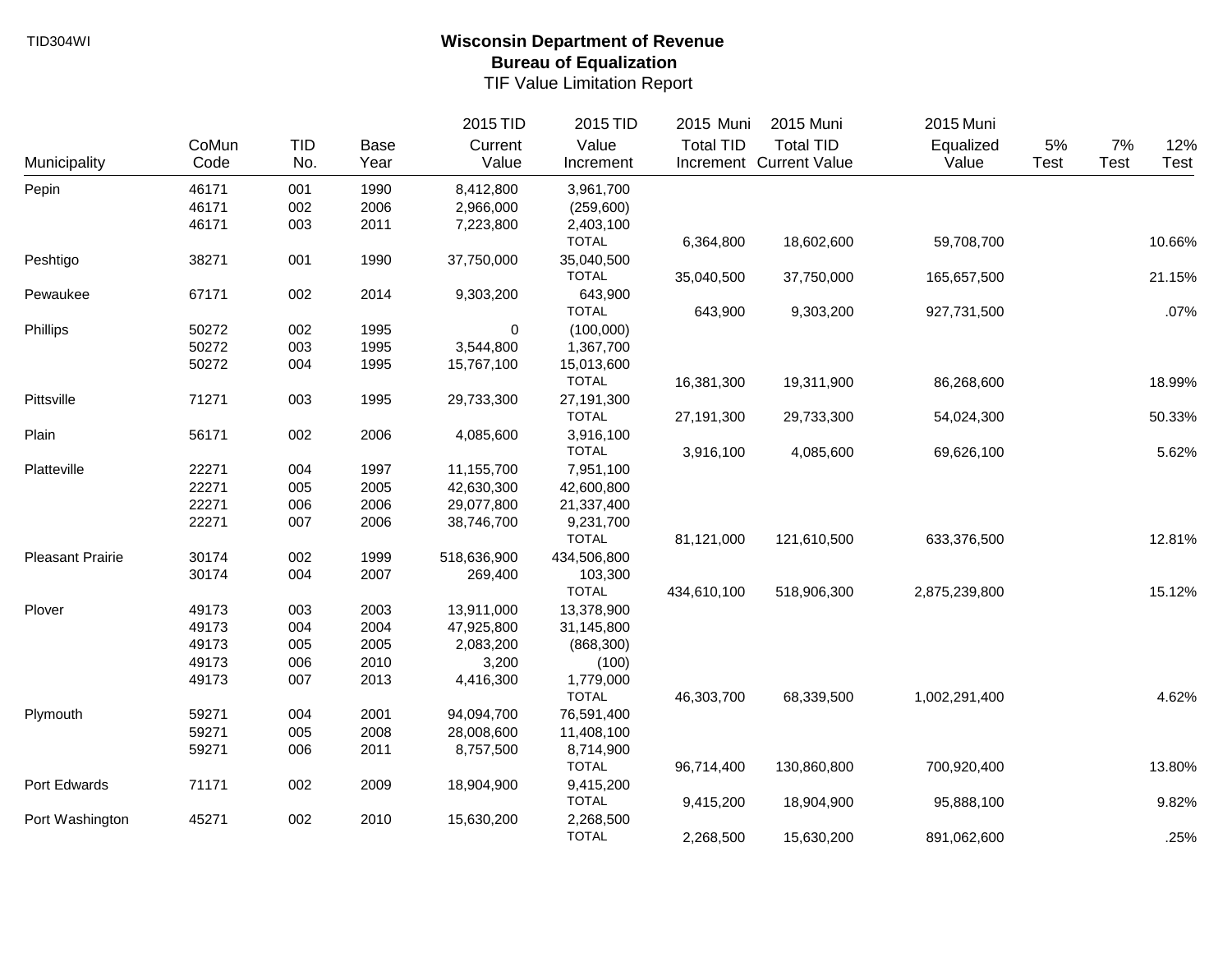|                  |       |     |             | 2015 TID   | 2015 TID     | 2015 Muni        | 2015 Muni               | 2015 Muni     |      |             |        |
|------------------|-------|-----|-------------|------------|--------------|------------------|-------------------------|---------------|------|-------------|--------|
|                  | CoMun | TID | <b>Base</b> | Current    | Value        | <b>Total TID</b> | <b>Total TID</b>        | Equalized     | 5%   | 7%          | 12%    |
| Municipality     | Code  | No. | Year        | Value      | Increment    |                  | Increment Current Value | Value         | Test | <b>Test</b> | Test   |
| Portage          | 11271 | 004 | 2003        | 794,300    | 582,400      |                  |                         |               |      |             |        |
|                  | 11271 | 005 | 2004        | 4,996,400  | 3,734,900    |                  |                         |               |      |             |        |
|                  | 11271 | 006 | 2008        | 13,725,400 | (60, 100)    |                  |                         |               |      |             |        |
|                  | 11271 | 007 | 2010        | 21,622,800 | 1,033,200    |                  |                         |               |      |             |        |
|                  | 11271 | 008 | 2014        | 3,240,100  | 2,585,700    |                  |                         |               |      |             |        |
|                  |       |     |             |            | <b>TOTAL</b> | 7,936,200        | 44,379,000              | 562,196,700   |      |             | 1.41%  |
| Prairie Du Chien | 12271 | 002 | 1989        | 3,744,400  | 3,674,100    |                  |                         |               |      |             |        |
|                  | 12271 | 004 | 1994        | 4,545,500  | 3,726,600    |                  |                         |               |      |             |        |
|                  | 12271 | 005 | 1994        | 6,360,200  | 6,111,400    |                  |                         |               |      |             |        |
|                  | 12271 | 006 | 1996        | 54,230,200 | 53,300,600   |                  |                         |               |      |             |        |
|                  |       |     |             |            | <b>TOTAL</b> | 66,812,700       | 68,880,300              | 350,671,300   |      |             | 19.05% |
| Prairie Du Sac   | 56172 | 002 | 1996        | 15,299,900 | 12,821,700   |                  |                         |               |      |             |        |
|                  | 56172 | 003 | 1996        | 16,455,600 | 11,250,800   |                  |                         |               |      |             |        |
|                  | 56172 | 004 | 2008        | 15,988,200 | 15,504,900   |                  |                         |               |      |             |        |
|                  |       |     |             |            | <b>TOTAL</b> | 39,577,400       | 47,743,700              | 359,383,000   |      |             | 11.01% |
| Prairie Farm     | 03171 | 001 | 2002        | 3,832,000  | 573,600      |                  |                         |               |      |             |        |
|                  |       |     |             |            | <b>TOTAL</b> | 573,600          | 3,832,000               | 17,657,800    |      |             | 3.25%  |
| Prentice         | 50171 | 003 | 2011        | 83,700     | 21,700       |                  |                         |               |      |             |        |
|                  |       |     |             |            | <b>TOTAL</b> | 21,700           | 83,700                  | 29,424,900    |      |             | .07%   |
| Prescott         | 47271 | 003 | 2000        | 13,845,200 | 10,800,800   |                  |                         |               |      |             |        |
|                  | 47271 | 004 | 2003        | 23,551,600 | 13,970,300   |                  |                         |               |      |             |        |
|                  | 47271 | 005 | 2006        | 35,384,300 | 32,658,500   |                  |                         |               |      |             |        |
|                  |       |     |             |            | <b>TOTAL</b> | 57,429,600       | 72,781,100              | 350,351,000   |      |             | 16.39% |
| Princeton        | 24271 | 002 | 2001        | 6,495,200  | 1,384,600    |                  |                         |               |      |             |        |
|                  |       |     |             |            | <b>TOTAL</b> | 1,384,600        | 6,495,200               | 52,318,200    |      |             | 2.65%  |
| Pulaski          | 05171 | 002 | 2005        | 15,194,000 | 4,832,900    |                  |                         |               |      |             |        |
|                  | 05171 | 003 | 2014        | 5,535,300  | (464, 700)   |                  |                         |               |      |             |        |
|                  |       |     |             |            | <b>TOTAL</b> | 4,832,900        | 20,729,300              | 190,570,800   |      |             | 2.54%  |
| Racine           | 51276 | 002 | 1983        | 10,501,200 | 8,106,500    |                  |                         |               |      |             |        |
|                  | 51276 | 008 | 1990        | 30,686,700 | 19,348,350   |                  |                         |               |      |             |        |
|                  | 51276 | 009 | 2000        | 29,137,100 | 28,259,500   |                  |                         |               |      |             |        |
|                  | 51276 | 010 | 2003        | 872,900    | (307, 500)   |                  |                         |               |      |             |        |
|                  | 51276 | 011 | 2005        | 2,467,800  | (711,900)    |                  |                         |               |      |             |        |
|                  | 51276 | 012 | 2006        | 5,497,000  | 5,119,000    |                  |                         |               |      |             |        |
|                  | 51276 | 013 | 2006        | 8,274,700  | 7,962,400    |                  |                         |               |      |             |        |
|                  | 51276 | 014 | 2006        | 4,301,400  | 198,200      |                  |                         |               |      |             |        |
|                  | 51276 | 015 | 2006        | 0          | 0            |                  |                         |               |      |             |        |
|                  | 51276 | 016 | 2009        | 36,715,800 | (1,501,600)  |                  |                         |               |      |             |        |
|                  | 51276 | 017 | 2012        | 362,500    | (962, 100)   |                  |                         |               |      |             |        |
|                  | 51276 | 018 | 2014        | 9,846,800  | (403, 300)   |                  |                         |               |      |             |        |
|                  |       |     |             |            | <b>TOTAL</b> | 68,993,950       | 138,663,900             | 3,172,985,000 |      |             | 2.17%  |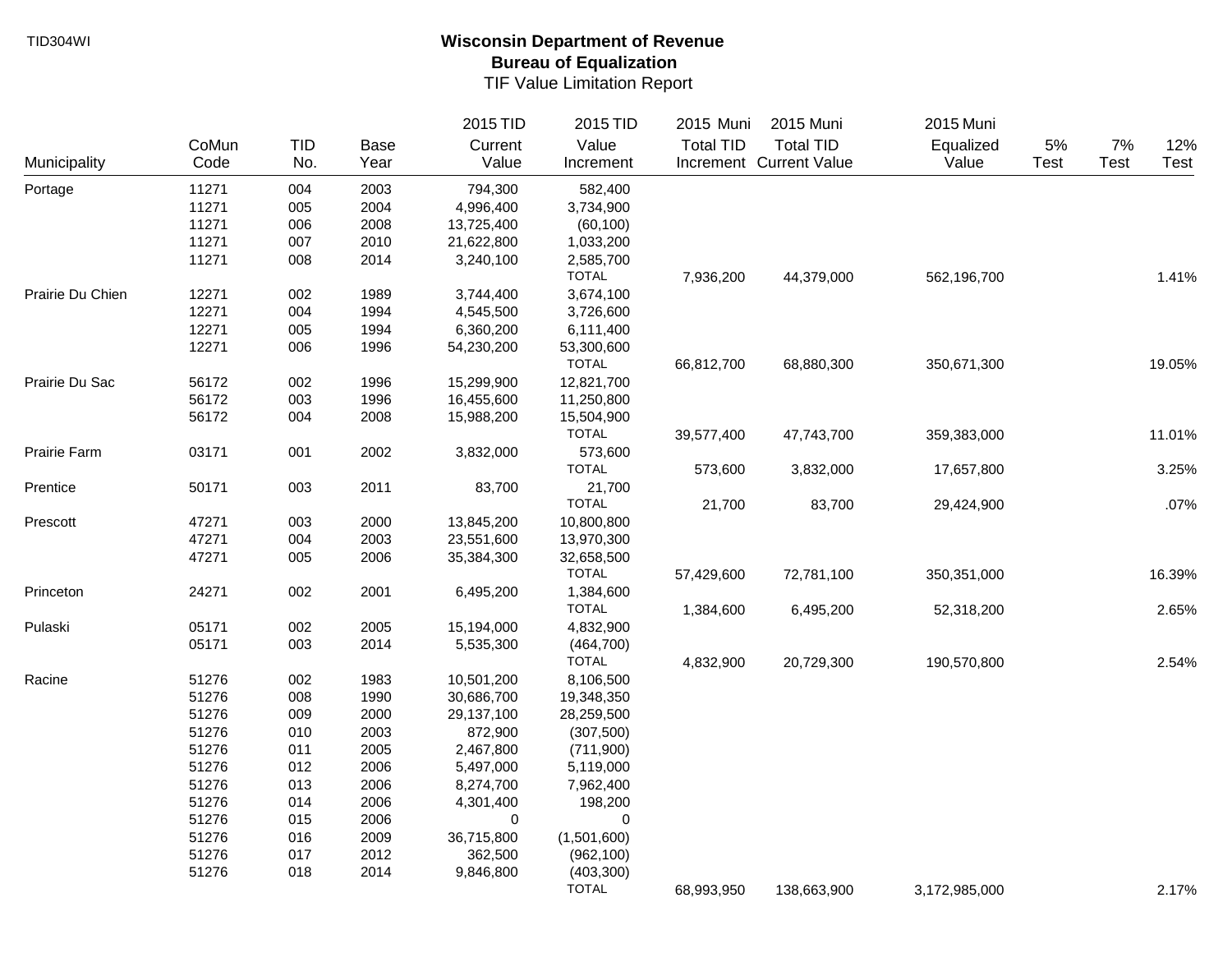|                        |       |            |             | 2015 TID   | 2015 TID                   | 2015 Muni        | 2015 Muni               | 2015 Muni   |      |      |        |
|------------------------|-------|------------|-------------|------------|----------------------------|------------------|-------------------------|-------------|------|------|--------|
|                        | CoMun | <b>TID</b> | <b>Base</b> | Current    | Value                      | <b>Total TID</b> | <b>Total TID</b>        | Equalized   | 5%   | 7%   | 12%    |
| Municipality           | Code  | No.        | Year        | Value      | Increment                  |                  | Increment Current Value | Value       | Test | Test | Test   |
| Randolph               | 14176 | 001        | 1993        | 11,445,000 | 9,023,800                  |                  |                         |             |      |      |        |
|                        | 14176 | 002        | 1995        | 13,000,400 | 8,801,100                  |                  |                         |             |      |      |        |
|                        | 11176 | 002        | 1995        | 5,217,800  | 2,729,300                  |                  |                         |             |      |      |        |
|                        |       |            |             |            | <b>TOTAL</b>               | 20,554,200       | 29,663,200              | 94,141,900  |      |      | 21.83% |
| Random Lake            | 59176 | 003        | 2014        | 2,183,800  | 786,700                    |                  |                         |             |      |      |        |
|                        |       |            |             |            | <b>TOTAL</b>               | 786,700          | 2,183,800               | 136,793,800 |      |      | .58%   |
| Redgranite             | 69176 | 001        | 1997        | 9,637,400  | 8,178,400                  |                  |                         |             |      |      |        |
|                        | 69176 | 002        | 1997        | 419,000    | 372,800                    |                  |                         |             |      |      |        |
|                        |       |            |             |            | <b>TOTAL</b>               | 8,551,200        | 10,056,400              | 41,335,500  |      |      | 20.69% |
| Reedsburg              | 56276 | 003        | 1998        | 3,533,400  | 2,283,800                  |                  |                         |             |      |      |        |
|                        | 56276 | 004        | 1998        | 19,190,000 | 15,104,100                 |                  |                         |             |      |      |        |
|                        | 56276 | 005        | 2000        | 4,274,000  | 2,965,000                  |                  |                         |             |      |      |        |
|                        | 56276 | 006        | 2000        | 10,810,100 | 614,800                    |                  |                         |             |      |      |        |
|                        | 56276 | 007        | 2001        | 800,200    | 652,600                    |                  |                         |             |      |      |        |
|                        | 56276 | 008        | 2008        | 1,479,700  | (140,000)                  |                  |                         |             |      |      |        |
|                        |       |            |             |            | <b>TOTAL</b>               | 21,620,300       | 40,087,400              | 544,209,800 |      |      | 3.97%  |
| Reeseville             | 14177 | 002        | 1998        | 8,600      | (18,300)                   |                  |                         |             |      |      |        |
|                        | 14177 | 003        | 2011        | 3,033,000  | 2,120,300                  |                  |                         |             |      |      |        |
|                        |       |            |             |            | <b>TOTAL</b>               | 2,120,300        | 3,041,600               | 31,343,800  |      |      | 6.76%  |
| Rhinelander            | 43276 | 005        | 2000        | 1,583,900  | 617,100                    |                  |                         |             |      |      |        |
|                        | 43276 | 006        | 2002        | 14,338,800 | 3,355,000                  |                  |                         |             |      |      |        |
|                        | 43276 | 008        | 2010        | 48,672,200 | (520,000)                  |                  |                         |             |      |      |        |
|                        | 43276 | 009        | 2012        | 24,043,900 | 24,039,000                 |                  |                         |             |      |      |        |
|                        | 43276 | 010        | 2013        | 11,049,700 | 5,258,600                  |                  |                         |             |      |      |        |
|                        |       |            |             |            | <b>TOTAL</b>               | 33,269,700       | 99,688,500              | 588,990,700 |      |      | 5.65%  |
| Rib Lake               | 60176 | 001        | 1995        | 1,975,500  | 1,179,300                  |                  |                         |             |      |      |        |
|                        |       |            |             |            | <b>TOTAL</b>               | 1,179,300        | 1,975,500               | 34,011,500  |      |      | 3.47%  |
| Rice Lake              | 03276 | 002        | 1998        | 21,283,700 | 19,122,800                 |                  |                         |             |      |      |        |
|                        | 03276 | 003        | 2001        | 33,554,100 | 12,195,400                 |                  |                         |             |      |      |        |
|                        | 03276 | 004        | 2007        | 7,359,100  | 3,422,000                  |                  |                         |             |      |      |        |
|                        |       |            |             |            | <b>TOTAL</b>               | 34,740,200       | 62,196,900              | 625,704,300 |      |      | 5.55%  |
| <b>Richland Center</b> | 52276 | 002        | 1995        | 56,876,800 | 37,264,000                 |                  |                         |             |      |      |        |
|                        | 52276 | 003        | 1995        | 2,844,700  | 2,389,100                  |                  |                         |             |      |      |        |
|                        | 52276 | 004        | 1995        | 17,431,200 | 2,339,600                  |                  |                         |             |      |      |        |
|                        | 52276 | 005        | 1995        | 7,575,600  | 7,132,300                  |                  |                         |             |      |      |        |
|                        |       |            |             |            | <b>TOTAL</b>               | 49,125,000       | 84,728,300              | 278,256,200 |      |      | 17.65% |
| Ridgeland              | 17176 |            |             |            |                            |                  |                         |             |      |      |        |
|                        |       | 001        | 2006        | 2,257,400  | 643,400<br><b>TOTAL</b>    | 643,400          | 2,257,400               | 13,179,200  |      |      | 4.88%  |
|                        | 25177 |            |             |            |                            |                  |                         |             |      |      |        |
| Ridgeway               |       | 001        | 2007        | 2,701,200  | (200, 900)<br><b>TOTAL</b> |                  |                         | 30,686,100  |      |      | .00%   |
|                        |       |            |             |            |                            | $\pmb{0}$        | 2,701,200               |             |      |      |        |
| Rio                    | 11177 | 001        | 1988        | 2,519,900  | 1,968,500                  |                  |                         |             |      |      |        |
|                        | 11177 | 003        | 1996        | 8,023,900  | 6,755,800                  |                  |                         |             |      |      |        |
|                        |       |            |             |            | <b>TOTAL</b>               | 8,724,300        | 10,543,800              | 60,358,000  |      |      | 14.45% |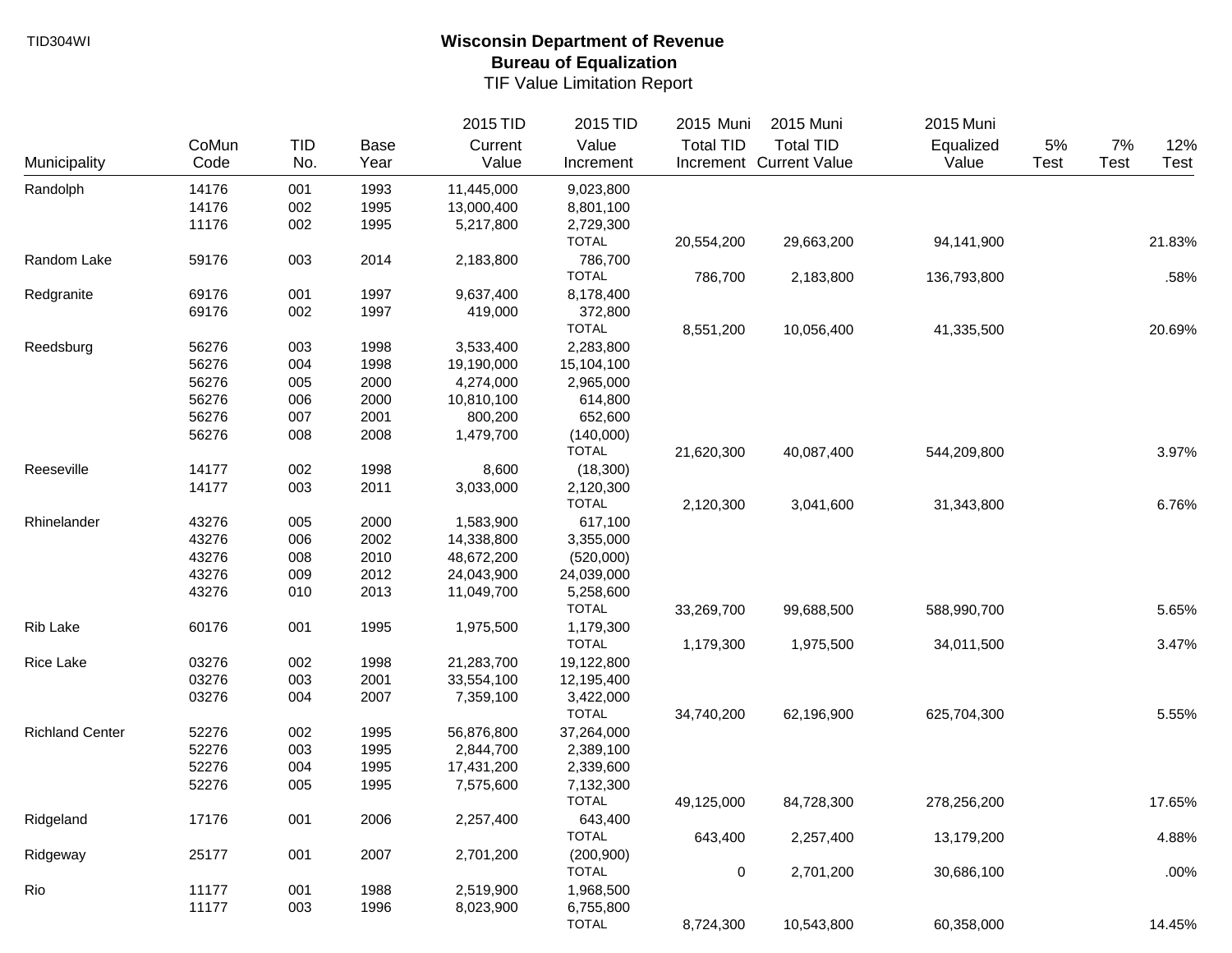|                    |       |     |             | 2015 TID   | 2015 TID     | 2015 Muni        | 2015 Muni               | 2015 Muni   |             |             |             |
|--------------------|-------|-----|-------------|------------|--------------|------------------|-------------------------|-------------|-------------|-------------|-------------|
|                    | CoMun | TID | <b>Base</b> | Current    | Value        | <b>Total TID</b> | <b>Total TID</b>        | Equalized   | 5%          | 7%          | 12%         |
| Municipality       | Code  | No. | Year        | Value      | Increment    |                  | Increment Current Value | Value       | <b>Test</b> | <b>Test</b> | <b>Test</b> |
| Ripon              | 20276 | 001 | 1988        | 12,629,000 | 6,897,600    |                  |                         |             |             |             |             |
|                    | 20276 | 004 | 1994        | 19,545,900 | 12,735,700   |                  |                         |             |             |             |             |
|                    | 20276 | 005 | 2000        | 6,408,600  | 6,169,300    |                  |                         |             |             |             |             |
|                    | 20276 | 006 | 2005        | 32,960,100 | 7,696,800    |                  |                         |             |             |             |             |
|                    | 20276 | 007 | 2007        | 4,643,100  | 3,797,500    |                  |                         |             |             |             |             |
|                    | 20276 | 009 | 2009        | 4,801,600  | 4,794,500    |                  |                         |             |             |             |             |
|                    | 20276 | 010 | 2009        | 8,918,900  | 8,884,500    |                  |                         |             |             |             |             |
|                    | 20276 | 011 | 2009        | 10,835,700 | 4,451,400    |                  |                         |             |             |             |             |
|                    | 20276 | 012 | 2014        | 5,056,900  | 4,329,800    |                  |                         |             |             |             |             |
|                    |       |     |             |            | <b>TOTAL</b> | 59,757,100       | 105,799,800             | 457,076,000 |             |             | 13.07%      |
| <b>River Falls</b> | 55276 | 004 | 1988        | 15,687,100 | 14,451,600   |                  |                         |             |             |             |             |
|                    | 55276 | 005 | 1994        | 22,098,100 | 21,630,700   |                  |                         |             |             |             |             |
|                    | 47276 | 006 | 2005        | 8,160,700  | 7,186,100    |                  |                         |             |             |             |             |
|                    | 47276 | 007 | 2009        | 763,100    | (395, 100)   |                  |                         |             |             |             |             |
|                    | 47276 | 008 | 2010        | 4,195,300  | 2,868,800    |                  |                         |             |             |             |             |
|                    | 47276 | 009 | 2012        | 7,735,100  | 3,022,800    |                  |                         |             |             |             |             |
|                    | 55276 | 010 | 2014        | 317,000    | 245,500      |                  |                         |             |             |             |             |
|                    |       |     |             |            | <b>TOTAL</b> | 49,405,500       | 58,956,400              | 879,304,600 |             |             | 5.62%       |
| Roberts            | 55176 | 001 | 1997        | 19,241,100 | 14,806,000   |                  |                         |             |             |             |             |
|                    |       |     |             |            | <b>TOTAL</b> | 14,806,000       | 19,241,100              | 122,336,500 |             |             | 12.10%      |
| Rockland           | 32176 | 001 | 2010        | 2,145,700  | 969,400      |                  |                         |             |             |             |             |
|                    | 41176 | 001 | 2010        | 2,548,400  | 711,000      |                  |                         |             |             |             |             |
|                    |       |     |             |            | <b>TOTAL</b> | 1,680,400        | 4,694,100               | 30,202,300  |             |             | 5.56%       |
| Rosendale          | 20176 | 001 | 2011        | 3,363,900  | (543,700)    |                  |                         |             |             |             |             |
|                    |       |     |             |            | <b>TOTAL</b> | $\pmb{0}$        | 3,363,900               | 56,325,300  |             |             | .00%        |
| Rothschild         | 37176 | 002 | 2013        | 42,210,600 | 3,530,400    |                  |                         |             |             |             |             |
|                    |       |     |             |            | <b>TOTAL</b> | 3,530,400        | 42,210,600              | 409,096,000 |             |             | .86%        |
| Saint Croix Falls  | 48281 | 001 | 1993        | 79,824,900 | 62,186,200   |                  |                         |             |             |             |             |
|                    |       |     |             |            | <b>TOTAL</b> | 62,186,200       | 79,824,900              | 196,844,700 |             |             | 31.59%      |
| Saint Francis      | 40281 | 003 | 2006        | 55,911,900 | (219, 400)   |                  |                         |             |             |             |             |
|                    | 40281 | 004 | 2012        | 49,755,000 | 1,297,900    |                  |                         |             |             |             |             |
|                    |       |     |             |            | <b>TOTAL</b> | 1,297,900        | 105,666,900             | 601,410,000 |             |             | .22%        |
| Sauk City          | 56181 | 006 | 2002        | 7,356,500  | 6,150,200    |                  |                         |             |             |             |             |
|                    | 56181 | 007 | 2005        | 2,612,800  | 1,906,600    |                  |                         |             |             |             |             |
|                    | 56181 | 008 | 2005        | 17,925,300 | 3,031,800    |                  |                         |             |             |             |             |
|                    |       |     |             |            | <b>TOTAL</b> | 11,088,600       | 27,894,600              | 307,611,400 |             |             | 3.60%       |
| Saukville          | 45181 | 002 | 2001        | 4,601,100  | 4,251,100    |                  |                         |             |             |             |             |
|                    | 45181 | 004 | 2006        | 7,493,800  | 5,893,700    |                  |                         |             |             |             |             |
|                    |       |     |             |            | <b>TOTAL</b> | 10,144,800       | 12,094,900              | 408,067,800 |             |             | 2.49%       |
| Schofield          | 37281 | 002 | 1994        | 18,369,200 | 15,095,700   |                  |                         |             |             |             |             |
|                    | 37281 | 003 | 1997        | 11,008,500 | 6,169,500    |                  |                         |             |             |             |             |
|                    |       |     |             |            | <b>TOTAL</b> | 21,265,200       | 29,377,700              | 189,601,700 |             |             | 11.22%      |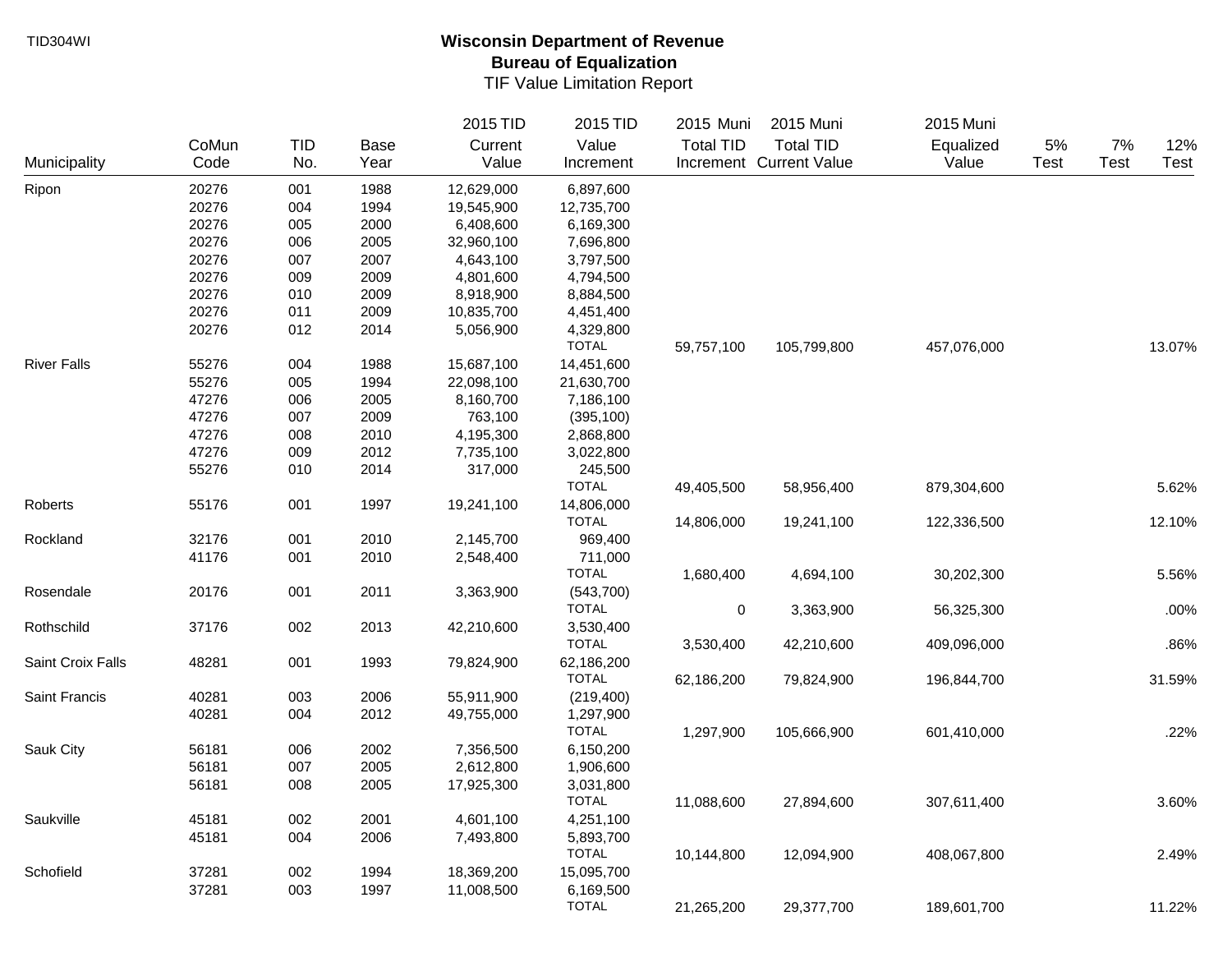|                 |       |     |             | 2015 TID    | 2015 TID     | 2015 Muni        | 2015 Muni               | 2015 Muni     |             |      |        |
|-----------------|-------|-----|-------------|-------------|--------------|------------------|-------------------------|---------------|-------------|------|--------|
|                 | CoMun | TID | <b>Base</b> | Current     | Value        | <b>Total TID</b> | <b>Total TID</b>        | Equalized     | 5%          | 7%   | 12%    |
| Municipality    | Code  | No. | Year        | Value       | Increment    |                  | Increment Current Value | Value         | <b>Test</b> | Test | Test   |
| Seymour         | 44281 | 003 | 2001        | 18,425,400  | 13,595,500   |                  |                         |               |             |      |        |
|                 | 44281 | 004 | 2011        | 9,545,400   | 3,888,300    |                  |                         |               |             |      |        |
|                 |       |     |             |             | <b>TOTAL</b> | 17,483,800       | 27,970,800              | 188,504,700   |             |      | 9.27%  |
| Sharon          | 64181 | 004 | 2007        | 819,000     | (248, 100)   |                  |                         |               |             |      |        |
|                 |       |     |             |             | <b>TOTAL</b> | $\pmb{0}$        | 819,000                 | 67,602,900    |             |      | .00%   |
| Shawano         | 58281 | 002 | 1992        | 11,558,000  | 11,257,500   |                  |                         |               |             |      |        |
|                 | 58281 | 003 | 1995        | 5,241,400   | 2,890,400    |                  |                         |               |             |      |        |
|                 | 58281 | 004 | 2000        | 24,662,000  | 11,556,900   |                  |                         |               |             |      |        |
|                 | 58281 | 005 | 2001        | 5,894,700   | 5,580,400    |                  |                         |               |             |      |        |
|                 | 58281 | 006 | 2014        | 29,081,800  | (425, 100)   |                  |                         |               |             |      |        |
|                 |       |     |             |             | <b>TOTAL</b> | 31,285,200       | 76,437,900              | 502,984,500   |             |      | 6.22%  |
| Sheboygan       | 59281 | 005 | 1991        | 1,106,600   | 56,000       |                  |                         |               |             |      |        |
|                 | 59281 | 006 | 1992        | 55,833,800  | 35,740,900   |                  |                         |               |             |      |        |
|                 | 59281 | 007 | 1994        | 8,464,100   | 5,351,000    |                  |                         |               |             |      |        |
|                 | 59281 | 010 | 1997        | 13,054,300  | 9,803,700    |                  |                         |               |             |      |        |
|                 | 59281 | 011 | 1998        | 21,197,800  | 17,811,600   |                  |                         |               |             |      |        |
|                 | 59281 | 012 | 2000        | 8,709,600   | 4,883,900    |                  |                         |               |             |      |        |
|                 | 59281 | 013 | 2006        | 11,021,500  | 10,727,100   |                  |                         |               |             |      |        |
|                 | 59281 | 014 | 2011        | 26,066,200  | 17,143,500   |                  |                         |               |             |      |        |
|                 | 59281 | 015 | 2011        | 19,888,700  | 7,453,800    |                  |                         |               |             |      |        |
|                 |       |     |             |             | <b>TOTAL</b> | 108,971,500      | 165,342,600             | 2,407,532,000 |             |      | 4.53%  |
| Sheboygan Falls | 59282 | 003 | 1994        | 27,845,700  | 21,657,400   |                  |                         |               |             |      |        |
|                 |       |     |             |             | <b>TOTAL</b> | 21,657,400       | 27,845,700              | 588,691,000   |             |      | 3.68%  |
| Shell Lake      | 65282 | 002 | 1996        | 25,866,100  | 20,270,400   |                  |                         |               |             |      |        |
|                 |       |     |             |             | <b>TOTAL</b> | 20,270,400       | 25,866,100              | 173,771,900   |             |      | 11.66% |
| Sherwood        | 08179 | 001 | 1992        | 12,916,000  | 12,834,400   |                  |                         |               |             |      |        |
|                 | 08179 | 002 | 2013        | 5,221,700   | 2,394,200    |                  |                         |               |             |      |        |
|                 | 08179 | 003 | 2013        | 8,848,200   | 179,600      |                  |                         |               |             |      |        |
|                 |       |     |             |             | <b>TOTAL</b> | 15,408,200       | 26,985,900              | 258,830,700   |             |      | 5.95%  |
| Shorewood       | 40181 | 001 | 1995        | 196,801,100 | 57,669,800   |                  |                         |               |             |      |        |
|                 | 40181 | 003 | 2008        | 12,880,000  | 5,131,600    |                  |                         |               |             |      |        |
|                 | 40181 | 004 | 2011        | 17,458,400  | 16,255,000   |                  |                         |               |             |      |        |
|                 | 40181 | 005 | 2014        | 8,468,900   | 383,100      |                  |                         |               |             |      |        |
|                 |       |     |             |             | <b>TOTAL</b> | 79,439,500       | 235,608,400             | 1,497,728,300 |             |      | 5.30%  |
| Shorewood Hills | 13181 | 003 | 2008        | 42,934,900  | 21,709,500   |                  |                         |               |             |      |        |
|                 | 13181 | 004 | 2010        | 19,464,300  | 11,198,500   |                  |                         |               |             |      |        |
|                 |       |     |             |             | <b>TOTAL</b> | 32,908,000       | 62,399,200              | 549,651,400   |             |      | 5.99%  |
| Shullsburg      | 33281 | 003 | 1997        | 3,892,900   | 2,412,900    |                  |                         |               |             |      |        |
|                 | 33281 | 004 | 1997        | 974,500     | 959,500      |                  |                         |               |             |      |        |
|                 | 33281 | 005 | 2005        | 423,900     | 262,400      |                  |                         |               |             |      |        |
|                 | 33281 | 006 | 2010        | 2,854,400   | 2,842,000    |                  |                         |               |             |      |        |
|                 | 33281 | 007 | 2010        | 3,296,200   | 2,225,900    |                  |                         |               |             |      |        |
|                 |       |     |             |             | <b>TOTAL</b> | 8,702,700        | 11,441,900              | 56,337,700    |             |      | 15.45% |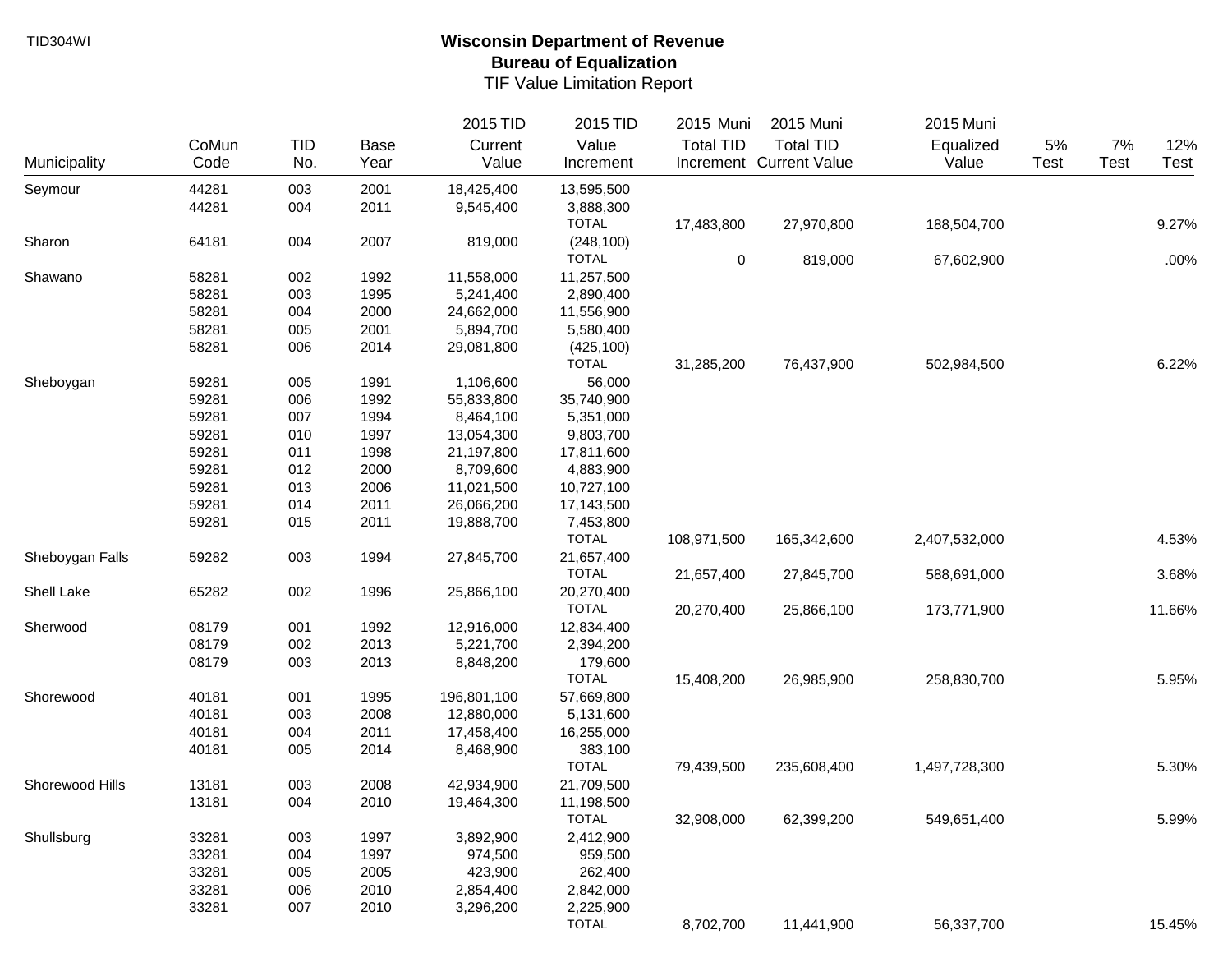|                      |       |            |      | 2015 TID    | 2015 TID     | 2015 Muni        | 2015 Muni               | 2015 Muni     |             |      |        |
|----------------------|-------|------------|------|-------------|--------------|------------------|-------------------------|---------------|-------------|------|--------|
|                      | CoMun | <b>TID</b> | Base | Current     | Value        | <b>Total TID</b> | <b>Total TID</b>        | Equalized     | 5%          | 7%   | 12%    |
| Municipality         | Code  | No.        | Year | Value       | Increment    |                  | Increment Current Value | Value         | <b>Test</b> | Test | Test   |
| Siren                | 07181 | 001        | 1994 | 1,055,800   | 997,100      |                  |                         |               |             |      |        |
|                      | 07181 | 002        | 2003 | 23,734,300  | 4,971,700    |                  |                         |               |             |      |        |
|                      |       |            |      |             | <b>TOTAL</b> | 5,968,800        | 24,790,100              | 68,465,400    |             |      | 8.72%  |
| Sister Bay           | 15181 | 001        | 2008 | 48,894,100  | 4,175,800    |                  |                         |               |             |      |        |
|                      |       |            |      |             | <b>TOTAL</b> | 4,175,800        | 48,894,100              | 393,894,600   |             |      | 1.06%  |
| Slinger              | 66181 | 003        | 1993 | 126,406,000 | 122,563,200  |                  |                         |               |             |      |        |
|                      |       |            |      |             | <b>TOTAL</b> | 122,563,200      | 126,406,000             | 466,487,200   |             |      | 26.27% |
| Solon Springs        | 16181 | 002        | 1999 | 2,188,900   | 1,876,000    |                  |                         |               |             |      |        |
|                      | 16181 | 003        | 2011 | 1,109,500   | 1,055,600    |                  |                         |               |             |      |        |
|                      |       |            |      |             | <b>TOTAL</b> | 2,931,600        | 3,298,400               | 44,430,300    |             |      | 6.60%  |
| Somerset             | 55181 | 002        | 1996 | 30,959,800  | 29,069,200   |                  |                         |               |             |      |        |
|                      | 55181 | 003        | 2005 | 1,015,900   | (119,600)    |                  |                         |               |             |      |        |
|                      | 55181 | 004        | 2008 | 136,600     | (949, 100)   |                  |                         |               |             |      |        |
|                      |       |            |      |             | <b>TOTAL</b> | 29,069,200       | 32,112,300              | 189,265,600   |             |      | 15.36% |
| South Milwaukee      | 40282 | 001        | 2000 | 17,499,100  | 9,101,400    |                  |                         |               |             |      |        |
|                      | 40282 | 002        | 2000 | 28,154,600  | 21,760,200   |                  |                         |               |             |      |        |
|                      | 40282 | 003        | 2005 | 32,166,400  | 15,705,900   |                  |                         |               |             |      |        |
|                      | 40282 | 004        | 2006 | 10,998,900  | 10,336,400   |                  |                         |               |             |      |        |
|                      |       |            |      |             | <b>TOTAL</b> | 56,903,900       | 88,819,000              | 1,147,286,000 |             |      | 4.96%  |
| Sparta               | 41281 | 003        | 1992 | 5,136,700   | 5,113,400    |                  |                         |               |             |      |        |
|                      | 41281 | 005        | 1996 | 34,476,800  | 34,118,800   |                  |                         |               |             |      |        |
|                      | 41281 | 006        | 2005 | 9,938,800   | 9,693,300    |                  |                         |               |             |      |        |
|                      | 41281 | 008        | 2010 | 2,636,300   | 1,604,600    |                  |                         |               |             |      |        |
|                      |       |            |      |             | <b>TOTAL</b> | 50,530,100       | 52,188,600              | 539,005,000   |             |      | 9.37%  |
| Spencer              | 37181 | 002        | 1999 | 7,759,000   | 4,804,400    |                  |                         |               |             |      |        |
|                      | 37181 | 003        | 2013 | 1,351,400   | 831,900      |                  |                         |               |             |      |        |
|                      |       |            |      |             | <b>TOTAL</b> | 5,636,300        | 9,110,400               | 97,055,300    |             |      | 5.81%  |
| Spooner              | 65281 | 003        | 1996 | 13,030,300  | 12,411,600   |                  |                         |               |             |      |        |
|                      | 65281 | 004        | 2003 | 615,900     | 437,900      |                  |                         |               |             |      |        |
|                      |       |            |      |             | <b>TOTAL</b> | 12,849,500       | 13,646,200              | 134,988,300   |             |      | 9.52%  |
| <b>Spring Valley</b> | 47181 | 002        | 1995 | 6,075,500   | 5,992,200    |                  |                         |               |             |      |        |
|                      | 47181 | 003        | 2007 | 1,177,100   | (291,900)    |                  |                         |               |             |      |        |
|                      |       |            |      |             | <b>TOTAL</b> | 5,992,200        | 7,252,600               | 64,372,700    |             |      | 9.31%  |
| Stanley              | 09281 | 003        | 2001 | 19,339,300  | 15,134,100   |                  |                         |               |             |      |        |
|                      |       |            |      |             | <b>TOTAL</b> | 15,134,100       | 19,339,300              | 102,667,900   |             |      | 14.74% |
| Stetsonville         | 60181 | 001        | 2013 | 989,800     | (13, 200)    |                  |                         |               |             |      |        |
|                      |       |            |      |             | <b>TOTAL</b> | 0                | 989,800                 | 22,106,900    |             |      | .00%   |
| <b>Stevens Point</b> | 49281 | 005        | 2005 | 55,554,700  | 17,614,000   |                  |                         |               |             |      |        |
|                      | 49281 | 006        | 2006 | 50,257,700  | 3,952,100    |                  |                         |               |             |      |        |
|                      | 49281 | 007        | 2008 | 35,830,700  | 24,916,800   |                  |                         |               |             |      |        |
|                      | 49281 | 008        | 2010 | 19,115,100  | (670, 200)   |                  |                         |               |             |      |        |
|                      | 49281 | 009        | 2013 | 23,512,600  | 23,065,800   |                  |                         |               |             |      |        |
|                      |       |            |      |             | <b>TOTAL</b> | 69,548,700       | 184,270,800             | 1,740,399,800 |             |      | 4.00%  |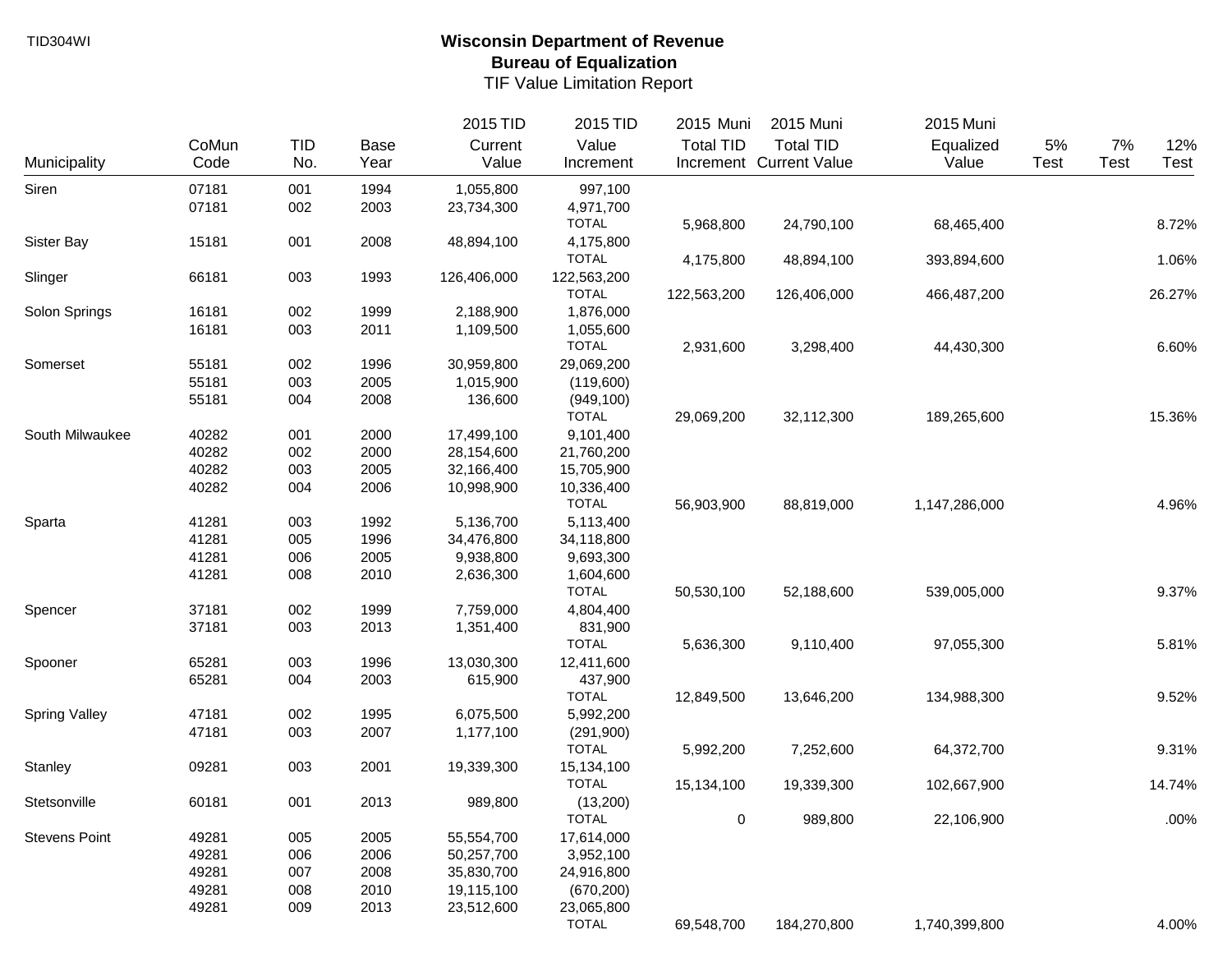|               |       |            |      | 2015 TID    | 2015 TID       | 2015 Muni        | 2015 Muni               | 2015 Muni     |             |      |        |
|---------------|-------|------------|------|-------------|----------------|------------------|-------------------------|---------------|-------------|------|--------|
|               | CoMun | <b>TID</b> | Base | Current     | Value          | <b>Total TID</b> | <b>Total TID</b>        | Equalized     | 5%          | 7%   | 12%    |
| Municipality  | Code  | No.        | Year | Value       | Increment      |                  | Increment Current Value | Value         | <b>Test</b> | Test | Test   |
| Stoughton     | 13281 | 003        | 1993 | 20,280,200  | 20,186,200     |                  |                         |               |             |      |        |
|               | 13281 | 004        | 1999 | 20,518,600  | 10,753,300     |                  |                         |               |             |      |        |
|               | 13281 | 005        | 2010 | 17,715,600  | (1,534,900)    |                  |                         |               |             |      |        |
|               |       |            |      |             | <b>TOTAL</b>   | 30,939,500       | 58,514,400              | 954,262,000   |             |      | 3.24%  |
| Stratford     | 37182 | 003        | 2006 | 8,338,800   | 5,925,400      |                  |                         |               |             |      |        |
|               |       |            |      |             | <b>TOTAL</b>   | 5,925,400        | 8,338,800               | 97,447,100    |             |      | 6.08%  |
| Strum         | 61181 | 001        | 2009 | 100         | (5,500)        |                  |                         |               |             |      |        |
|               |       |            |      |             | <b>TOTAL</b>   | $\pmb{0}$        | 100                     | 48,337,600    |             |      | .00%   |
| Sturgeon Bay  | 15281 | 001        | 1991 | 33,848,500  | 24,214,300     |                  |                         |               |             |      |        |
|               | 15281 | 002        | 1994 | 63,369,800  | 47,246,800     |                  |                         |               |             |      |        |
|               | 15281 | 003        | 2008 | 1,885,600   | 968,700        |                  |                         |               |             |      |        |
|               | 15281 | 004        | 2013 | 416,800     | (642, 300)     |                  |                         |               |             |      |        |
|               |       |            |      |             | <b>TOTAL</b>   | 72,429,800       | 99,520,700              | 805,100,000   |             |      | 9.00%  |
| Sturtevant    | 51181 | 003        | 1994 | 231,271,700 | 222,114,000    |                  |                         |               |             |      |        |
|               |       |            |      |             | <b>TOTAL</b>   | 222,114,000      | 231,271,700             | 554,567,900   |             |      | 40.05% |
| Suamico       | 05178 | 001        | 2004 | 54,434,100  | 43,963,400     |                  |                         |               |             |      |        |
|               | 05178 | 002        | 2006 | 20,891,400  | 10,365,200     |                  |                         |               |             |      |        |
|               | 05178 | 004        | 2014 | 39,056,100  | 5,047,400      |                  |                         |               |             |      |        |
|               |       |            |      |             | <b>TOTAL</b>   | 59,376,000       | 114,381,600             | 1,099,558,700 |             |      | 5.40%  |
| Sun Prairie   | 13282 | 006        | 1997 | 5,507,700   | 5,390,100      |                  |                         |               |             |      |        |
|               | 13282 | 007        | 1998 | 48,078,800  | 34,447,600     |                  |                         |               |             |      |        |
|               | 13282 | 008        | 2002 | 88,242,600  | 65,963,600     |                  |                         |               |             |      |        |
|               | 13282 | 009        | 2007 | 33,863,900  | 21,569,000     |                  |                         |               |             |      |        |
|               | 13282 | 010        | 2008 | 32,246,700  | (12, 557, 800) |                  |                         |               |             |      |        |
|               |       |            |      |             | <b>TOTAL</b>   | 127,370,300      | 207,939,700             | 2,566,183,900 |             |      | 4.96%  |
| Superior      | 16281 | 007        | 1996 | 17,046,700  | 9,647,200      |                  |                         |               |             |      |        |
|               | 16281 | 008        | 1997 | 18,311,200  | 16,428,500     |                  |                         |               |             |      |        |
|               | 16281 | 009        | 2002 | 26,403,700  | 18,228,100     |                  |                         |               |             |      |        |
|               | 16281 | 011        | 2008 | 2,975,400   | 588,400        |                  |                         |               |             |      |        |
|               | 16281 | 012        | 2012 | 0           | 0              |                  |                         |               |             |      |        |
|               | 16281 | 013        | 2014 | $\mathbf 0$ | (1,579,200)    |                  |                         |               |             |      |        |
|               |       |            |      |             | <b>TOTAL</b>   | 44,892,200       | 64,737,000              | 1,630,578,600 |             |      | 2.75%  |
| Suring        | 42181 | 001        | 2000 | 2,598,500   | 1,149,265      |                  |                         |               |             |      |        |
|               |       |            |      |             | <b>TOTAL</b>   | 1,149,265        | 2,598,500               | 22,241,800    |             |      | 5.17%  |
| <b>Sussex</b> | 67181 | 006        | 2013 | 24,271,300  | 9,292,900      |                  |                         |               |             |      |        |
|               |       |            |      |             | <b>TOTAL</b>   | 9,292,900        | 24,271,300              | 1,221,640,000 |             |      | .76%   |
| Taylor        | 27186 | 003        | 1997 | 2,620,600   | 2,546,600      |                  |                         |               |             |      |        |
|               | 27186 | 004        | 1999 | 841,900     | 443,100        |                  |                         |               |             |      |        |
|               |       |            |      |             | <b>TOTAL</b>   | 2,989,700        | 3,462,500               | 12,780,400    |             |      | 23.39% |
| Thiensville   | 45186 | 001        | 1985 | 53,177,100  | 36,350,200     |                  |                         |               |             |      |        |
|               |       |            |      |             | <b>TOTAL</b>   | 36,350,200       | 53,177,100              | 315,897,500   |             |      | 11.51% |
|               |       |            |      |             |                |                  |                         |               |             |      |        |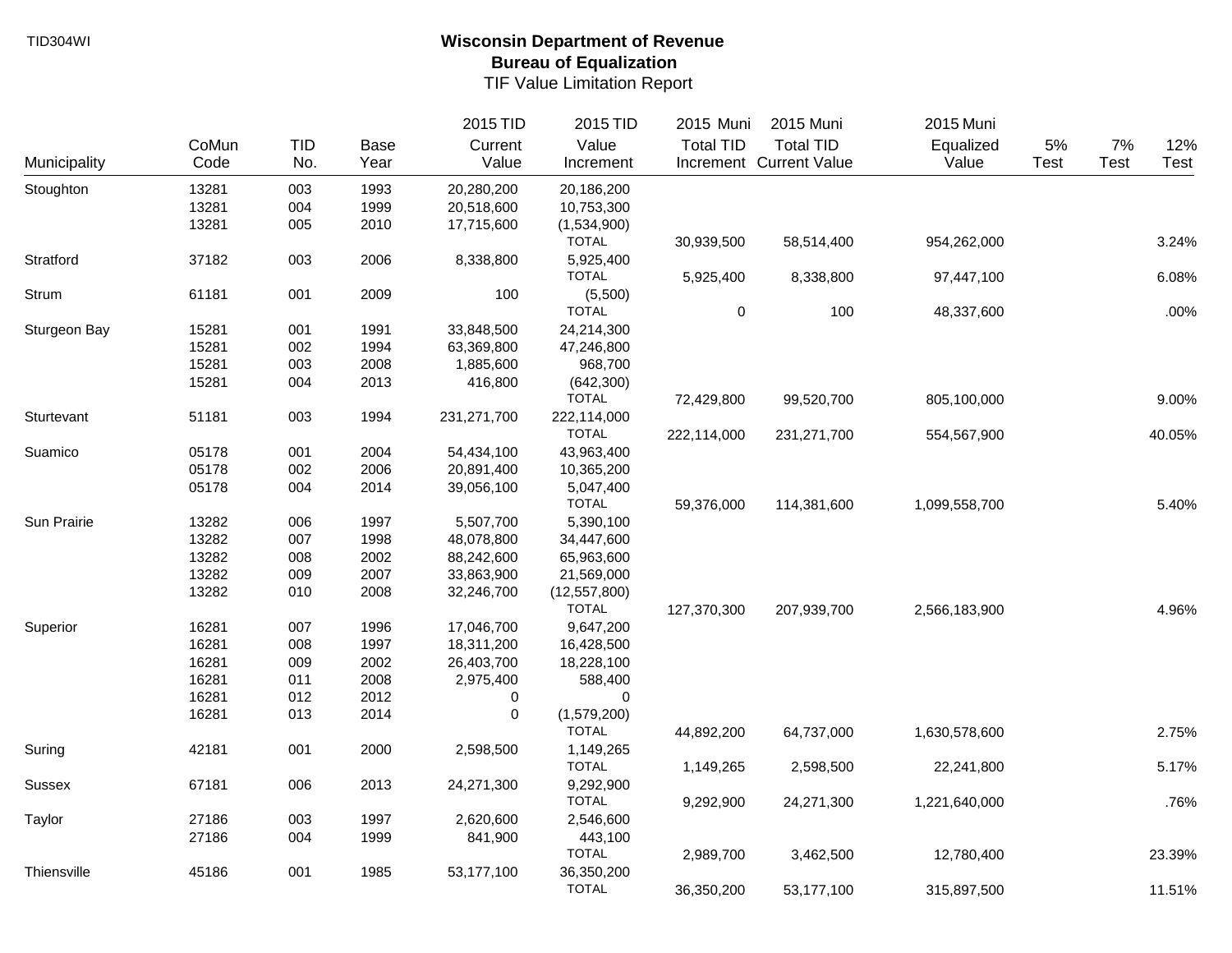|                    |       |            |      | 2015 TID    | 2015 TID     | 2015 Muni        | 2015 Muni               | 2015 Muni     |             |      |        |
|--------------------|-------|------------|------|-------------|--------------|------------------|-------------------------|---------------|-------------|------|--------|
|                    | CoMun | <b>TID</b> | Base | Current     | Value        | <b>Total TID</b> | <b>Total TID</b>        | Equalized     | 5%          | 7%   | 12%    |
| Municipality       | Code  | No.        | Year | Value       | Increment    |                  | Increment Current Value | Value         | <b>Test</b> | Test | Test   |
| Thorp              | 10286 | 004        | 1994 | 4,444,400   | 3,808,400    |                  |                         |               |             |      |        |
|                    | 10286 | 005        | 1999 | 7,510,900   | 7,225,500    |                  |                         |               |             |      |        |
|                    | 10286 | 006        | 2000 | 4,449,000   | 2,867,000    |                  |                         |               |             |      |        |
|                    |       |            |      |             | <b>TOTAL</b> | 13,900,900       | 16,404,300              | 88,566,100    |             |      | 15.70% |
| Tigerton           | 58186 | 001        | 1996 | 1,818,700   | 1,693,800    |                  |                         |               |             |      |        |
|                    | 58186 | 002        | 2014 | 941,700     | 303,800      |                  |                         |               |             |      |        |
|                    |       |            |      |             | <b>TOTAL</b> | 1,997,600        | 2,760,400               | 19,700,300    |             |      | 10.14% |
| Tomahawk           | 35286 | 001        | 1995 | 5,474,000   | 4,701,600    |                  |                         |               |             |      |        |
|                    | 35286 | 002        | 1997 | 18,183,600  | 9,897,700    |                  |                         |               |             |      |        |
|                    | 35286 | 003        | 2008 | 180,800     | 2,600        |                  |                         |               |             |      |        |
|                    | 35286 | 004        | 2013 | 5,438,300   | 3,386,100    |                  |                         |               |             |      |        |
|                    |       |            |      |             | <b>TOTAL</b> | 17,988,000       | 29,276,700              | 224,948,700   |             |      | 8.00%  |
| Trempealeau        | 61186 | 001        | 1997 | 3,891,500   | 1,888,100    |                  |                         |               |             |      |        |
|                    |       |            |      |             | <b>TOTAL</b> | 1,888,100        | 3,891,500               | 109,096,100   |             |      | 1.73%  |
| <b>Turtle Lake</b> | 48168 | 003        | 2009 | 36,302,400  | 32,079,900   |                  |                         |               |             |      |        |
|                    | 03186 | 003        | 2009 | 106,400     | 3,700        |                  |                         |               |             |      |        |
|                    |       |            |      |             | <b>TOTAL</b> | 32,083,600       | 36,408,800              | 93,277,200    |             |      | 34.40% |
| <b>Twin Lakes</b>  | 30186 | 001        | 2007 | 45,818,800  | (7,319,200)  |                  |                         |               |             |      |        |
|                    |       |            |      |             | <b>TOTAL</b> | $\pmb{0}$        | 45,818,800              | 704,296,900   |             |      | .00%   |
| <b>Two Rivers</b>  | 36286 | 003        | 1992 | 2,893,700   | 588,200      |                  |                         |               |             |      |        |
|                    | 36286 | 004        | 1994 | 2,456,600   | 1,309,700    |                  |                         |               |             |      |        |
|                    | 36286 | 005        | 1999 | 4,925,100   | 2,189,100    |                  |                         |               |             |      |        |
|                    | 36286 | 006        | 2000 | 436,200     | 436,200      |                  |                         |               |             |      |        |
|                    | 36286 | 007        | 2001 | 6,023,500   | 6,023,500    |                  |                         |               |             |      |        |
|                    | 36286 | 008        | 2002 | 5,940,200   | 5,940,200    |                  |                         |               |             |      |        |
|                    | 36286 | 009        | 2003 | 9,087,500   | 9,076,700    |                  |                         |               |             |      |        |
|                    | 36286 | 010        | 2014 | 2,014,700   | (56,000)     |                  |                         |               |             |      |        |
|                    |       |            |      |             | <b>TOTAL</b> | 25,563,600       | 33,777,500              | 499,375,900   |             |      | 5.12%  |
| <b>Union Grove</b> | 51186 | 003        | 2001 | 15,721,500  | 12,236,300   |                  |                         |               |             |      |        |
|                    | 51186 | 004        | 2006 | 35,487,500  | 3,554,800    |                  |                         |               |             |      |        |
|                    |       |            |      |             | <b>TOTAL</b> | 15,791,100       | 51,209,000              | 306,939,500   |             |      | 5.14%  |
| Unity              | 10186 | 001        | 1998 | 1,038,600   | 919,100      |                  |                         |               |             |      |        |
|                    | 37186 | 001        | 1998 | 420,600     | 224,600      |                  |                         |               |             |      |        |
|                    |       |            |      |             | <b>TOTAL</b> | 1,143,700        | 1,459,200               | 13,316,200    |             |      | 8.59%  |
| Verona             | 13286 | 004        | 1996 | 33,543,200  | 24,700,800   |                  |                         |               |             |      |        |
|                    | 13286 | 006        | 2000 | 45,606,500  | 45,131,300   |                  |                         |               |             |      |        |
|                    | 13286 | 007        | 2002 | 393,455,300 | 393,134,900  |                  |                         |               |             |      |        |
|                    |       |            |      |             | <b>TOTAL</b> | 462,967,000      | 472,605,000             | 2,093,811,600 |             |      | 22.11% |
| Vesper             | 71186 | 001        | 2006 | 3,098,700   | 461,400      |                  |                         |               |             |      |        |
|                    |       |            |      |             | <b>TOTAL</b> | 461,400          | 3,098,700               | 26,632,300    |             |      | 1.73%  |
| Viola              | 52186 | 003        | 1995 | 1,079,600   | 418,700      |                  |                         |               |             |      |        |
|                    | 62186 | 004        | 2007 | 623,400     | 303,900      |                  |                         |               |             |      |        |
|                    |       |            |      |             | <b>TOTAL</b> | 722,600          | 1,703,000               | 20,241,300    |             |      | 3.57%  |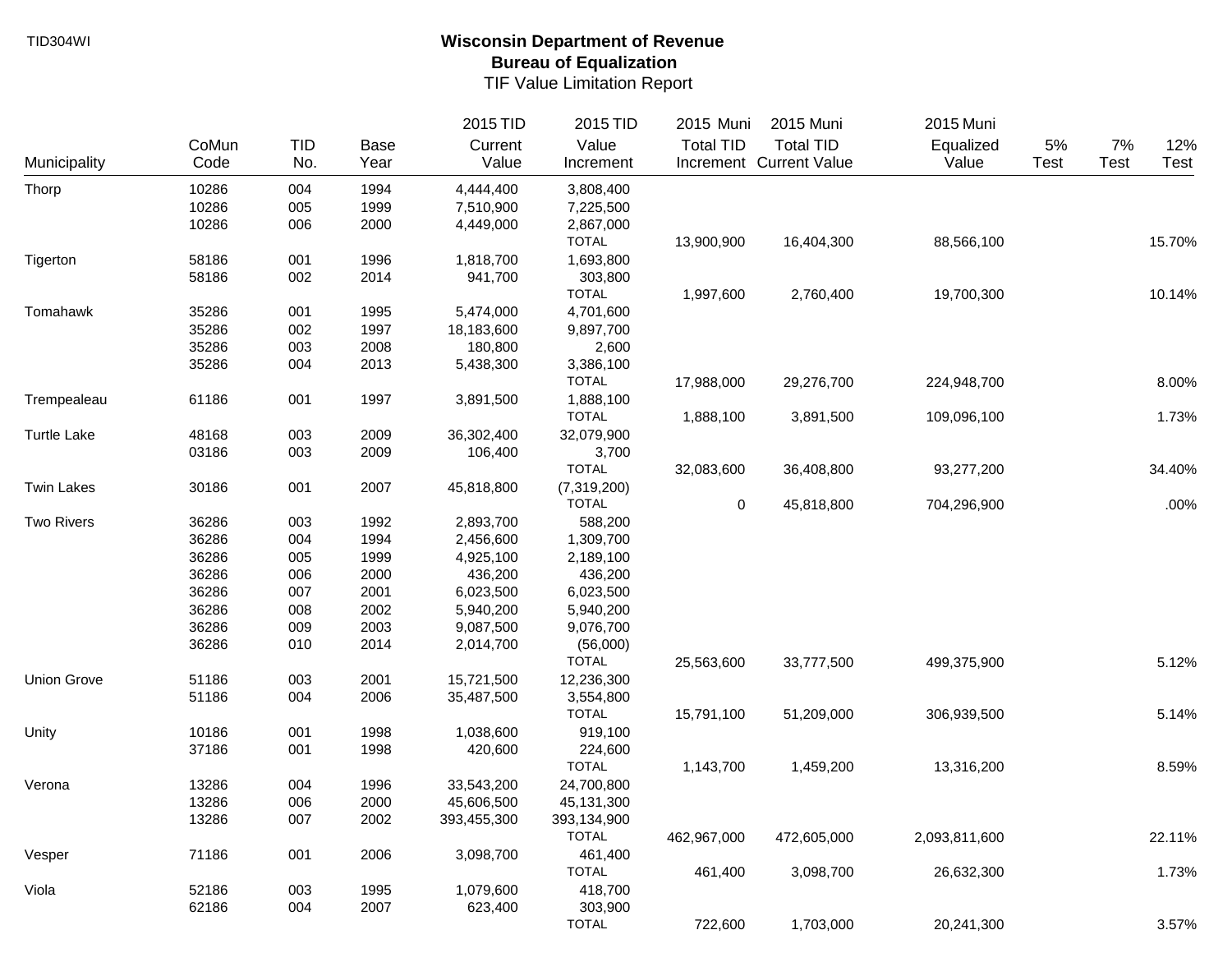|              |       |            |      | 2015 TID   | 2015 TID       | 2015 Muni        | 2015 Muni               | 2015 Muni     |       |             |        |
|--------------|-------|------------|------|------------|----------------|------------------|-------------------------|---------------|-------|-------------|--------|
|              | CoMun | <b>TID</b> | Base | Current    | Value          | <b>Total TID</b> | <b>Total TID</b>        | Equalized     | $5\%$ | $7\%$       | 12%    |
| Municipality | Code  | No.        | Year | Value      | Increment      |                  | Increment Current Value | Value         | Test  | <b>Test</b> | Test   |
| Viroqua      | 62286 | 002        | 1994 | 1,884,000  | 1,528,500      |                  |                         |               |       |             |        |
|              | 62286 | 003        | 1995 | 13,702,300 | 10,848,800     |                  |                         |               |       |             |        |
|              | 62286 | 004        | 1999 | 3,655,700  | 3,362,700      |                  |                         |               |       |             |        |
|              | 62286 | 005        | 2006 | 2,055,100  | 1,775,500      |                  |                         |               |       |             |        |
|              |       |            |      |            | <b>TOTAL</b>   | 17,515,500       | 21,297,100              | 245,678,300   |       |             | 7.13%  |
| Wales        | 67191 | 001        | 2006 | 36,365,600 | 11,797,300     |                  |                         |               |       |             |        |
|              |       |            |      |            | <b>TOTAL</b>   | 11,797,300       | 36,365,600              | 351,273,400   |       |             | 3.36%  |
| Walworth     | 64191 | 001        | 2011 | 6,040,100  | (923, 800)     |                  |                         |               |       |             |        |
|              |       |            |      |            | <b>TOTAL</b>   | 0                | 6,040,100               | 197,741,300   |       |             | .00%   |
| Warrens      | 41185 | 001        | 1998 | 48,634,800 | 40,521,400     |                  |                         |               |       |             |        |
|              |       |            |      |            | <b>TOTAL</b>   | 40,521,400       | 48,634,800              | 57,047,800    |       |             | 71.03% |
| Washburn     | 04291 | 002        | 1995 | 17,476,900 | 8,335,700      |                  |                         |               |       |             |        |
|              |       |            |      |            | <b>TOTAL</b>   | 8,335,700        | 17,476,900              | 117,317,200   |       |             | 7.11%  |
| Waterford    | 51191 | 002        | 2000 | 47,696,500 | 33,907,700     |                  |                         |               |       |             |        |
|              |       |            |      |            | <b>TOTAL</b>   | 33,907,700       | 47,696,500              | 446,590,800   |       |             | 7.59%  |
| Waterloo     | 28290 | 001        | 2005 | 14,001,600 | 8,040,100      |                  |                         |               |       |             |        |
|              | 28290 | 002        | 2011 | 6,987,200  | (170, 800)     |                  |                         |               |       |             |        |
|              | 28290 | 003        | 2012 | 2,613,800  | 1,030,700      |                  |                         |               |       |             |        |
|              | 28290 | 004        | 2014 | 2,146,500  | (173,600)      |                  |                         |               |       |             |        |
|              |       |            |      |            | <b>TOTAL</b>   | 9,070,800        | 25,749,100              | 200,393,000   |       |             | 4.53%  |
| Watertown    | 28291 | 003        | 1991 | 63,250,100 | 61,168,300     |                  |                         |               |       |             |        |
|              | 28291 | 004        | 2005 | 15,820,200 | 14,772,600     |                  |                         |               |       |             |        |
|              | 28291 | 005        | 2005 | 59,525,300 | 19,894,300     |                  |                         |               |       |             |        |
|              | 28291 | 006        | 2005 | 2,871,600  | 2,645,800      |                  |                         |               |       |             |        |
|              |       |            |      |            | <b>TOTAL</b>   | 98,481,000       | 141,467,200             | 1,288,747,400 |       |             | 7.64%  |
| Waukesha     | 67291 | 009        | 1994 | 14,432,300 | 12,407,000     |                  |                         |               |       |             |        |
|              | 67291 | 011        | 1997 | 78,950,400 | 41,425,800     |                  |                         |               |       |             |        |
|              | 67291 | 012        | 2001 | 16,305,000 | 16,197,300     |                  |                         |               |       |             |        |
|              | 67291 | 013        | 2003 | 3,637,600  | 3,155,800      |                  |                         |               |       |             |        |
|              | 67291 | 014        | 2003 | 82,776,700 | 72,886,900     |                  |                         |               |       |             |        |
|              | 67291 | 016        | 2007 | 36,545,700 | (13, 429, 000) |                  |                         |               |       |             |        |
|              | 67291 | 017        | 2007 | 78,521,900 | 21,192,900     |                  |                         |               |       |             |        |
|              | 67291 | 018        | 2009 | 5,181,700  | 4,477,400      |                  |                         |               |       |             |        |
|              | 67291 | 019        | 2010 | 31,707,100 | 18,080,700     |                  |                         |               |       |             |        |
|              | 67291 | 020        | 2010 | 15,246,700 | 1,127,100      |                  |                         |               |       |             |        |
|              | 67291 | 021        | 2012 | 32,337,400 | 20,993,500     |                  |                         |               |       |             |        |
|              | 67291 | 022        | 2013 | 38,260,800 | (139,700)      |                  |                         |               |       |             |        |
|              | 67291 | 023        | 2014 | 3,852,300  | (448, 300)     |                  |                         |               |       |             |        |
|              |       |            |      |            | <b>TOTAL</b>   | 211,944,400      | 437,755,600             | 5,664,111,600 |       |             | 3.74%  |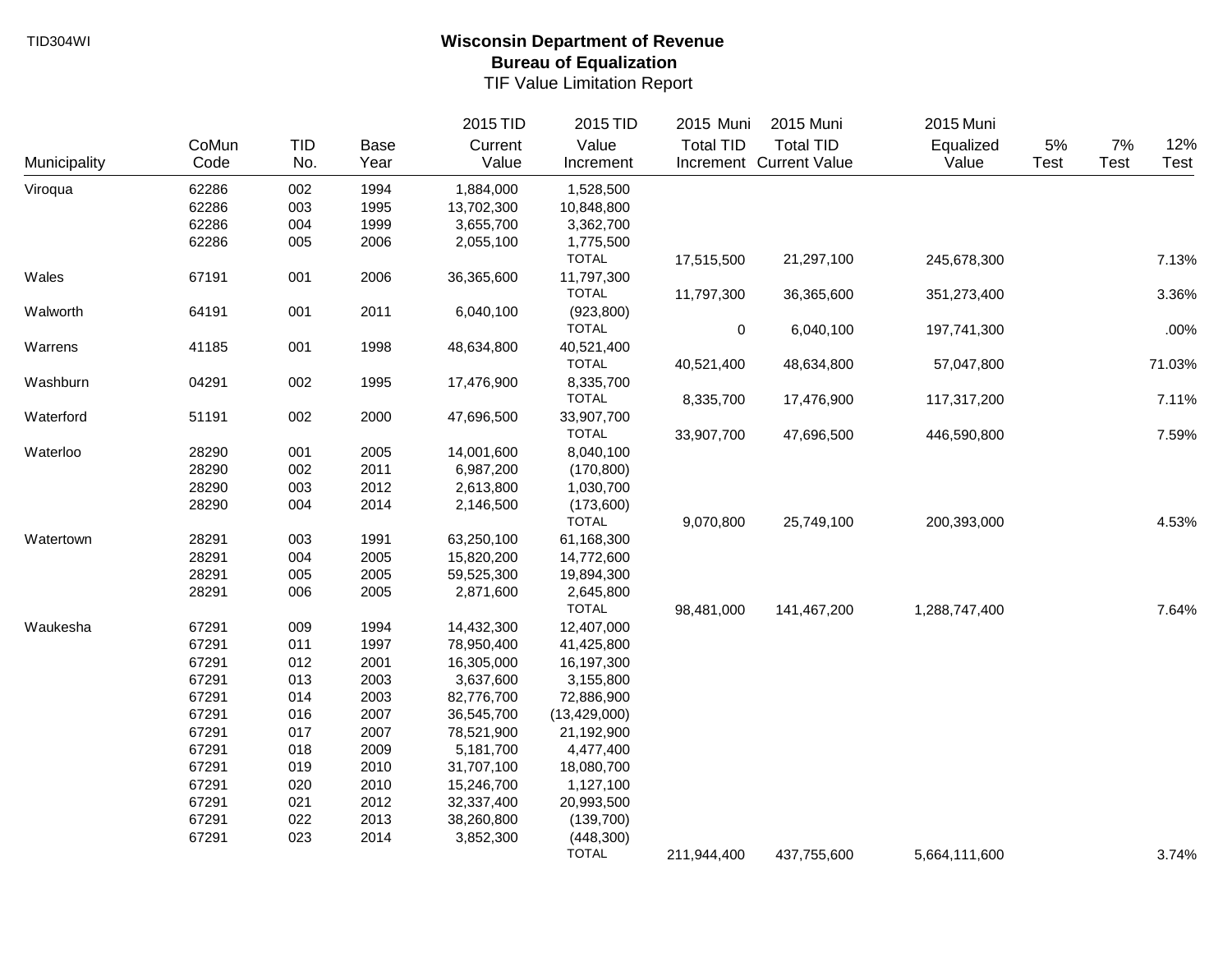|              |       |            |             | 2015 TID    | 2015 TID     | 2015 Muni        | 2015 Muni               | 2015 Muni     |             |      |        |
|--------------|-------|------------|-------------|-------------|--------------|------------------|-------------------------|---------------|-------------|------|--------|
|              | CoMun | <b>TID</b> | <b>Base</b> | Current     | Value        | <b>Total TID</b> | <b>Total TID</b>        | Equalized     | 5%          | 7%   | 12%    |
| Municipality | Code  | No.        | Year        | Value       | Increment    |                  | Increment Current Value | Value         | <b>Test</b> | Test | Test   |
| Waunakee     | 13191 | 002        | 2000        | 10,957,300  | 10,858,500   |                  |                         |               |             |      |        |
|              | 13191 | 003        | 2000        | 29,230,200  | 28,595,500   |                  |                         |               |             |      |        |
|              | 13191 | 004        | 2003        | 5,039,400   | 4,362,000    |                  |                         |               |             |      |        |
|              | 13191 | 005        | 2005        | 40,165,200  | 12,622,000   |                  |                         |               |             |      |        |
|              |       |            |             |             | <b>TOTAL</b> | 56,438,000       | 85,392,100              | 1,495,458,900 |             |      | 3.77%  |
| Waupaca      | 68291 | 003        | 2000        | 13,592,800  | 11,680,300   |                  |                         |               |             |      |        |
|              | 68291 | 004        | 2000        | 27,513,200  | 24,611,600   |                  |                         |               |             |      |        |
|              | 68291 | 005        | 2000        | 1,976,700   | 760,100      |                  |                         |               |             |      |        |
|              | 68291 | 006        | 2000        | 30,445,100  | 19,538,500   |                  |                         |               |             |      |        |
|              | 68291 | 007        | 2001        | 3,468,900   | 2,023,400    |                  |                         |               |             |      |        |
|              | 68291 | 008        | 2001        | 4,676,300   | 2,903,700    |                  |                         |               |             |      |        |
|              | 68291 | 009        | 2001        | 1,910,100   | (298,000)    |                  |                         |               |             |      |        |
|              | 68291 | 010        | 2001        | 3,332,800   | 3,051,000    |                  |                         |               |             |      |        |
|              |       |            |             |             | <b>TOTAL</b> | 64,568,600       | 86,915,900              | 402,769,700   |             |      | 16.03% |
| Waupun       | 14292 | 001        | 1987        | 12,430,200  | 11,571,700   |                  |                         |               |             |      |        |
|              | 20292 | 003        | 2005        | 13,362,800  | 3,099,100    |                  |                         |               |             |      |        |
|              | 14292 | 003        | 2005        | 8,219,500   | 1,180,700    |                  |                         |               |             |      |        |
|              | 14292 | 004        | 2007        | 21,000      | 12,400       |                  |                         |               |             |      |        |
|              | 14292 | 005        | 2008        | 12,845,600  | 10,895,300   |                  |                         |               |             |      |        |
|              | 20292 | 006        | 2012        | 8,577,100   | (577,500)    |                  |                         |               |             |      |        |
|              | 14292 | 006        | 2012        | 10,452,700  | 5,272,100    |                  |                         |               |             |      |        |
|              |       |            |             |             | <b>TOTAL</b> | 32,031,300       | 65,908,900              | 432,751,100   |             |      | 7.40%  |
| Wausau       | 37291 | 003        | 1994        | 119,919,400 | 77,100,700   |                  |                         |               |             |      |        |
|              | 37291 | 005        | 1997        | 48,176,800  | 47,802,700   |                  |                         |               |             |      |        |
|              | 37291 | 006        | 2005        | 138,977,200 | 59,267,700   |                  |                         |               |             |      |        |
|              | 37291 | 007        | 2006        | 50,526,800  | 21,000,900   |                  |                         |               |             |      |        |
|              | 37291 | 008        | 2012        | 42,521,400  | 7,112,500    |                  |                         |               |             |      |        |
|              | 37291 | 009        | 2012        | 2,118,800   | 886,400      |                  |                         |               |             |      |        |
|              | 37291 | 010        | 2013        | 48,180,500  | 2,467,500    |                  |                         |               |             |      |        |
|              |       |            |             |             | <b>TOTAL</b> | 215,638,400      | 450,420,900             | 2,633,849,300 |             |      | 8.19%  |
| Wautoma      | 69291 | 001        | 1995        | 24,502,900  | 20,365,000   |                  |                         |               |             |      |        |
|              | 69291 | 002        | 1996        | 6,597,000   | 5,806,600    |                  |                         |               |             |      |        |
|              |       |            |             |             | <b>TOTAL</b> | 26,171,600       | 31,099,900              | 95,419,700    |             |      | 27.43% |
| Wauwatosa    | 40291 | 005        | 2007        | 15,567,800  | 13,166,000   |                  |                         |               |             |      |        |
|              | 40291 | 006        | 2010        | 34,187,800  | 34,187,800   |                  |                         |               |             |      |        |
|              | 40291 | 007        | 2013        | 79,405,100  | 58,590,100   |                  |                         |               |             |      |        |
|              | 40291 | 008        | 2014        | 23,437,700  | 1,714,100    |                  |                         |               |             |      |        |
|              |       |            |             |             | <b>TOTAL</b> | 107,658,000      | 152,598,400             | 5,543,348,500 |             |      | 1.94%  |
| Wauzeka      | 12191 | 002        | 1997        | 2,538,100   | 1,748,000    |                  |                         |               |             |      |        |
|              |       |            |             |             | <b>TOTAL</b> | 1,748,000        | 2,538,100               | 19,989,500    |             |      | 8.74%  |
| Webster      | 07191 | 002        | 2005        | 3,047,300   | (175,900)    |                  |                         |               |             |      |        |
|              |       |            |             |             | <b>TOTAL</b> | 0                | 3,047,300               | 31,305,600    |             |      | .00%   |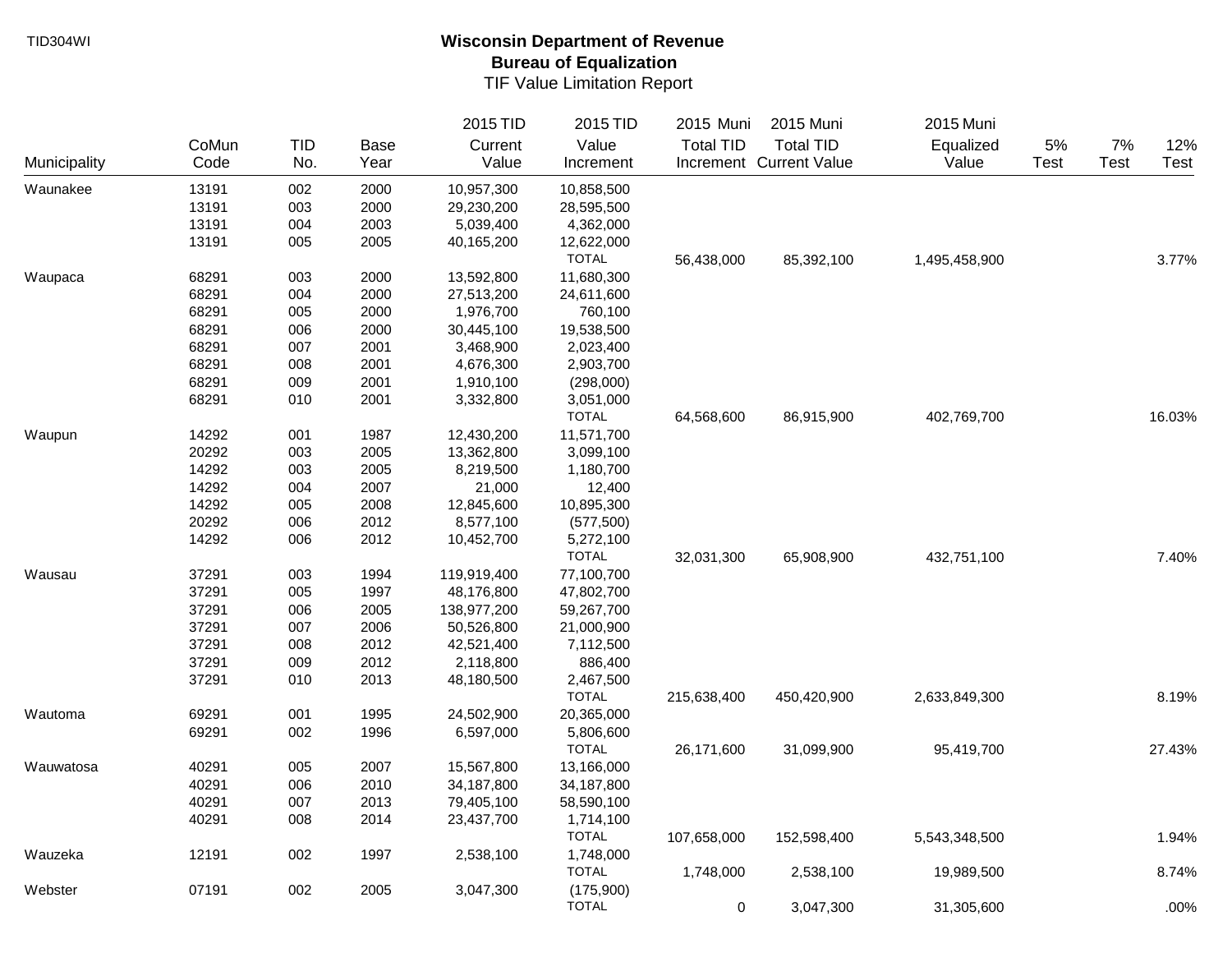|                       |       |            |             | 2015 TID    | 2015 TID     | 2015 Muni        | 2015 Muni               | 2015 Muni     |             |             |             |
|-----------------------|-------|------------|-------------|-------------|--------------|------------------|-------------------------|---------------|-------------|-------------|-------------|
|                       | CoMun | <b>TID</b> | <b>Base</b> | Current     | Value        | <b>Total TID</b> | <b>Total TID</b>        | Equalized     | 5%          | 7%          | 12%         |
| Municipality          | Code  | No.        | Year        | Value       | Increment    |                  | Increment Current Value | Value         | <b>Test</b> | <b>Test</b> | <b>Test</b> |
| <b>West Allis</b>     | 40292 | 005        | 2001        | 41,783,800  | 23,259,800   |                  |                         |               |             |             |             |
|                       | 40292 | 006        | 2004        | 757,400     | (573, 200)   |                  |                         |               |             |             |             |
|                       | 40292 | 007        | 2004        | 64,657,100  | 48,742,700   |                  |                         |               |             |             |             |
|                       | 40292 | 009        | 2006        | 11,673,900  | 9,374,300    |                  |                         |               |             |             |             |
|                       | 40292 | 010        | 2008        | 874,600     | (2,589,000)  |                  |                         |               |             |             |             |
|                       | 40292 | 011        | 2010        | 3,034,400   | (1,643,600)  |                  |                         |               |             |             |             |
|                       | 40292 | 012        | 2011        | 9,000       | (223,900)    |                  |                         |               |             |             |             |
|                       | 40292 | 013        | 2011        | 475,900     | (61,500)     |                  |                         |               |             |             |             |
|                       |       |            |             |             | <b>TOTAL</b> | 81,376,800       | 123,266,100             | 3,741,492,800 |             |             | 2.17%       |
| West Baraboo          | 56191 | 002        | 1997        | 30,314,500  | 14,790,000   |                  |                         |               |             |             |             |
|                       |       |            |             |             | <b>TOTAL</b> | 14,790,000       | 30,314,500              | 108,471,700   |             |             | 13.63%      |
| West Bend             | 66291 | 003        | 1995        | 28,463,200  | 23,645,500   |                  |                         |               |             |             |             |
|                       | 66291 | 004        | 1997        | 48,105,700  | 47,275,800   |                  |                         |               |             |             |             |
|                       | 66291 | 005        | 1998        | 7,393,700   | 5,600,300    |                  |                         |               |             |             |             |
|                       | 66291 | 006        | 1999        | 22,646,500  | 18,343,100   |                  |                         |               |             |             |             |
|                       | 66291 | 007        | 1999        | 25,919,800  | 4,943,000    |                  |                         |               |             |             |             |
|                       | 66291 | 008        | 1999        | 1,353,400   | 1,287,200    |                  |                         |               |             |             |             |
|                       | 66291 | 009        | 2003        | 4,894,600   | 750,400      |                  |                         |               |             |             |             |
|                       | 66291 | 010        | 2004        | 24,739,700  | 18,146,200   |                  |                         |               |             |             |             |
|                       | 66291 | 011        | 2005        | 24,743,000  | 15,120,000   |                  |                         |               |             |             |             |
|                       | 66291 | 012        | 2008        | 28,285,900  | 16,481,400   |                  |                         |               |             |             |             |
|                       | 66291 | 013        | 2011        | 4,074,000   | 439,800      |                  |                         |               |             |             |             |
|                       |       |            |             |             | <b>TOTAL</b> | 152,032,700      | 220,619,500             | 2,418,080,000 |             |             | 6.29%       |
| <b>West Milwaukee</b> | 40191 | 002        | 2001        | 80,680,100  | 63,005,400   |                  |                         |               |             |             |             |
|                       | 40191 | 003        | 2003        | 2,455,500   | 2,288,300    |                  |                         |               |             |             |             |
|                       | 40191 | 004        | 2005        | 39,234,100  | 28,118,000   |                  |                         |               |             |             |             |
|                       |       |            |             |             | <b>TOTAL</b> | 93,411,700       | 122,369,700             | 362,669,100   |             |             | 25.76%      |
| West Salem            | 32191 | 001        | 2007        | 13,258,500  | 8,347,700    |                  |                         |               |             |             |             |
|                       |       |            |             |             | <b>TOTAL</b> | 8,347,700        | 13,258,500              | 359,582,600   |             |             | 2.32%       |
| Westby                | 62291 | 002        | 2007        | 9,360,600   | 3,251,500    |                  |                         |               |             |             |             |
|                       | 62291 | 003        | 2008        | 11,229,100  | 4,637,400    |                  |                         |               |             |             |             |
|                       |       |            |             |             | <b>TOTAL</b> | 7,888,900        | 20,589,700              | 122,178,200   |             |             | 6.46%       |
| Westfield             | 39191 | 001        | 1993        | 10,925,900  | 8,177,400    |                  |                         |               |             |             |             |
|                       |       |            |             |             | <b>TOTAL</b> | 8,177,400        | 10,925,900              | 55,694,500    |             |             | 14.68%      |
| Weston                | 37192 | 001        | 1998        | 213,505,300 | 198,263,700  |                  |                         |               |             |             |             |
|                       | 37192 | 002        | 2004        | 49,207,500  | 14,354,500   |                  |                         |               |             |             |             |
|                       |       |            |             |             | <b>TOTAL</b> | 212,618,200      | 262,712,800             | 1,031,617,400 |             |             | 20.61%      |
| Weyauwega             | 68292 | 004        | 2001        | 4,130,600   | 3,671,800    |                  |                         |               |             |             |             |
|                       | 68292 | 005        | 2007        | 2,336,500   | 477,700      |                  |                         |               |             |             |             |
|                       |       |            |             |             | <b>TOTAL</b> | 4,149,500        | 6,467,100               | 89,732,700    |             |             | 4.62%       |
| Weyauwega             | 68042 | 001T       | 2005        | 6,167,300   | 4,498,600    |                  |                         |               |             |             |             |
|                       |       |            |             |             | <b>TOTAL</b> | 4,498,600        | 6,167,300               | 56,053,900    | 8.03%       | 11.00%      |             |
|                       |       |            |             |             |              |                  |                         |               |             |             |             |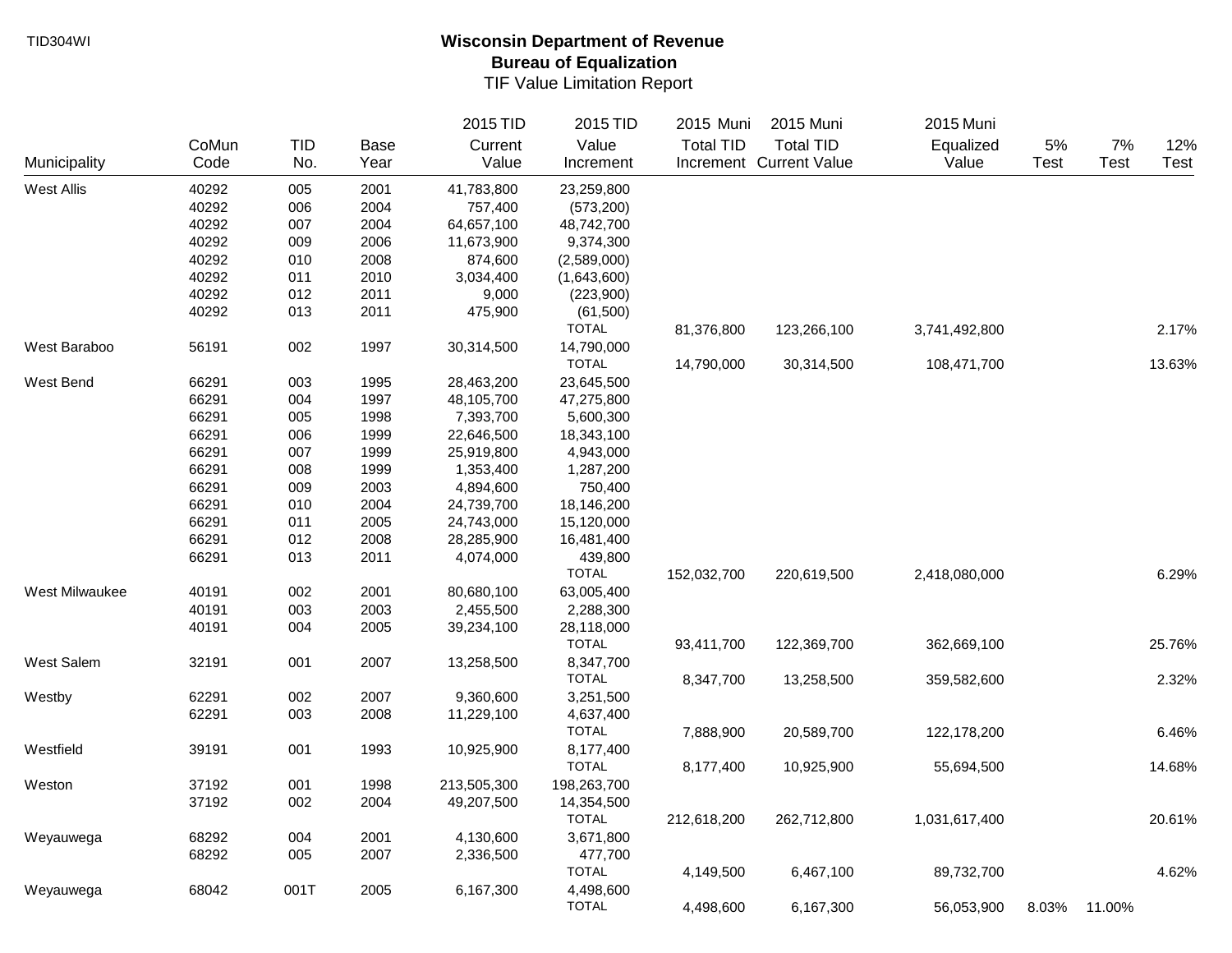|                  |       |            |             | 2015 TID   | 2015 TID     | 2015 Muni        | 2015 Muni               | 2015 Muni     |      |             |        |
|------------------|-------|------------|-------------|------------|--------------|------------------|-------------------------|---------------|------|-------------|--------|
|                  | CoMun | <b>TID</b> | <b>Base</b> | Current    | Value        | <b>Total TID</b> | <b>Total TID</b>        | Equalized     | 5%   | 7%          | 12%    |
| Municipality     | Code  | No.        | Year        | Value      | Increment    |                  | Increment Current Value | Value         | Test | <b>Test</b> | Test   |
| Weyerhaeuser     | 54191 | 001        | 2013        | 16,567,800 | 15,839,100   |                  |                         |               |      |             |        |
|                  |       |            |             |            | <b>TOTAL</b> | 15,839,100       | 16,567,800              | 24,826,900    |      |             | 63.80% |
| White Lake       | 34191 | 001        | 1997        | 1,902,900  | 1,577,900    |                  |                         |               |      |             |        |
|                  |       |            |             |            | <b>TOTAL</b> | 1,577,900        | 1,902,900               | 17,981,800    |      |             | 8.77%  |
| Whitefish Bay    | 40192 | 001        | 2004        | 62,753,300 | 24,349,600   |                  |                         |               |      |             |        |
|                  | 40192 | 002        | 2013        | 8,769,300  | 8,363,700    |                  |                         |               |      |             |        |
|                  |       |            |             |            | <b>TOTAL</b> | 32,713,300       | 71,522,600              | 2,089,016,800 |      |             | 1.57%  |
| Whitehall        | 61291 | 002        | 2006        | 5,735,100  | 4,746,000    |                  |                         |               |      |             |        |
|                  | 61291 | 003        | 2006        | 17,577,200 | 9,871,200    |                  |                         |               |      |             |        |
|                  |       |            |             |            | <b>TOTAL</b> | 14,617,200       | 23,312,300              | 95,964,200    |      |             | 15.23% |
| Whitelaw         | 36191 | 002        | 2010        | 3,221,800  | 931,700      |                  |                         |               |      |             |        |
|                  |       |            |             |            | <b>TOTAL</b> | 931,700          | 3,221,800               | 39,386,100    |      |             | 2.37%  |
| Whitewater       | 28292 | 004        | 1990        | 25,965,300 | 24,997,100   |                  |                         |               |      |             |        |
|                  | 64291 | 004        | 1990        | 71,420,800 | 49,943,700   |                  |                         |               |      |             |        |
|                  | 64291 | 005        | 2007        | 3,245,400  | (67, 800)    |                  |                         |               |      |             |        |
|                  | 28292 | 005        | 2007        | 12,800     | (1,700)      |                  |                         |               |      |             |        |
|                  | 64291 | 006        | 2007        | 5,175,400  | 2,552,300    |                  |                         |               |      |             |        |
|                  | 64291 | 007        | 2007        | 294,900    | (351, 800)   |                  |                         |               |      |             |        |
|                  | 28292 | 008        | 2007        | 511,000    | 7,300        |                  |                         |               |      |             |        |
|                  | 64291 | 009        | 2007        | 37,800     | (900)        |                  |                         |               |      |             |        |
|                  |       |            |             |            | <b>TOTAL</b> | 77,500,400       | 106,663,400             | 640,750,100   |      |             | 12.10% |
| Whiting          | 49191 | 001        | 1994        | 5,723,000  | 4,018,200    |                  |                         |               |      |             |        |
|                  |       |            |             |            | <b>TOTAL</b> | 4,018,200        | 5,723,000               | 117,156,000   |      |             | 3.43%  |
| <b>Wild Rose</b> | 69191 | 001        | 1996        | 1,831,200  | 1,599,400    |                  |                         |               |      |             |        |
|                  | 69191 | 002        | 2000        | 2,019,600  | 1,014,600    |                  |                         |               |      |             |        |
|                  | 69191 | 003        | 2006        | 1,701,800  | 866,200      |                  |                         |               |      |             |        |
|                  |       |            |             |            | <b>TOTAL</b> | 3,480,200        | 5,552,600               | 30,984,900    |      |             | 11.23% |
| Wilton           | 41191 | 002        | 1998        | 9,932,700  | 7,671,200    |                  |                         |               |      |             |        |
|                  |       |            |             |            | <b>TOTAL</b> | 7,671,200        | 9,932,700               | 24,608,900    |      |             | 31.17% |
| Windsor          | 13068 | 001A       | 2014        | 405,600    | 23,000       |                  |                         |               |      |             |        |
|                  |       |            |             |            | <b>TOTAL</b> | 23,000           | 405,600                 | 672,754,500   |      |             | .00%   |
| Winneconne       | 70191 | 003        | 1996        | 6,865,600  | 2,094,200    |                  |                         |               |      |             |        |
|                  | 70191 | 005        | 2000        | 11,957,000 | 7,205,400    |                  |                         |               |      |             |        |
|                  | 70191 | 006        | 2000        | 4,863,500  | 3,762,900    |                  |                         |               |      |             |        |
|                  | 70191 | 007        | 2002        | 7,097,400  | 5,027,100    |                  |                         |               |      |             |        |
|                  | 70191 | 008        | 2011        | 1,663,500  | 1,663,500    |                  |                         |               |      |             |        |
|                  |       |            |             |            | <b>TOTAL</b> | 19,753,100       | 32,447,000              | 190,573,200   |      |             | 10.37% |